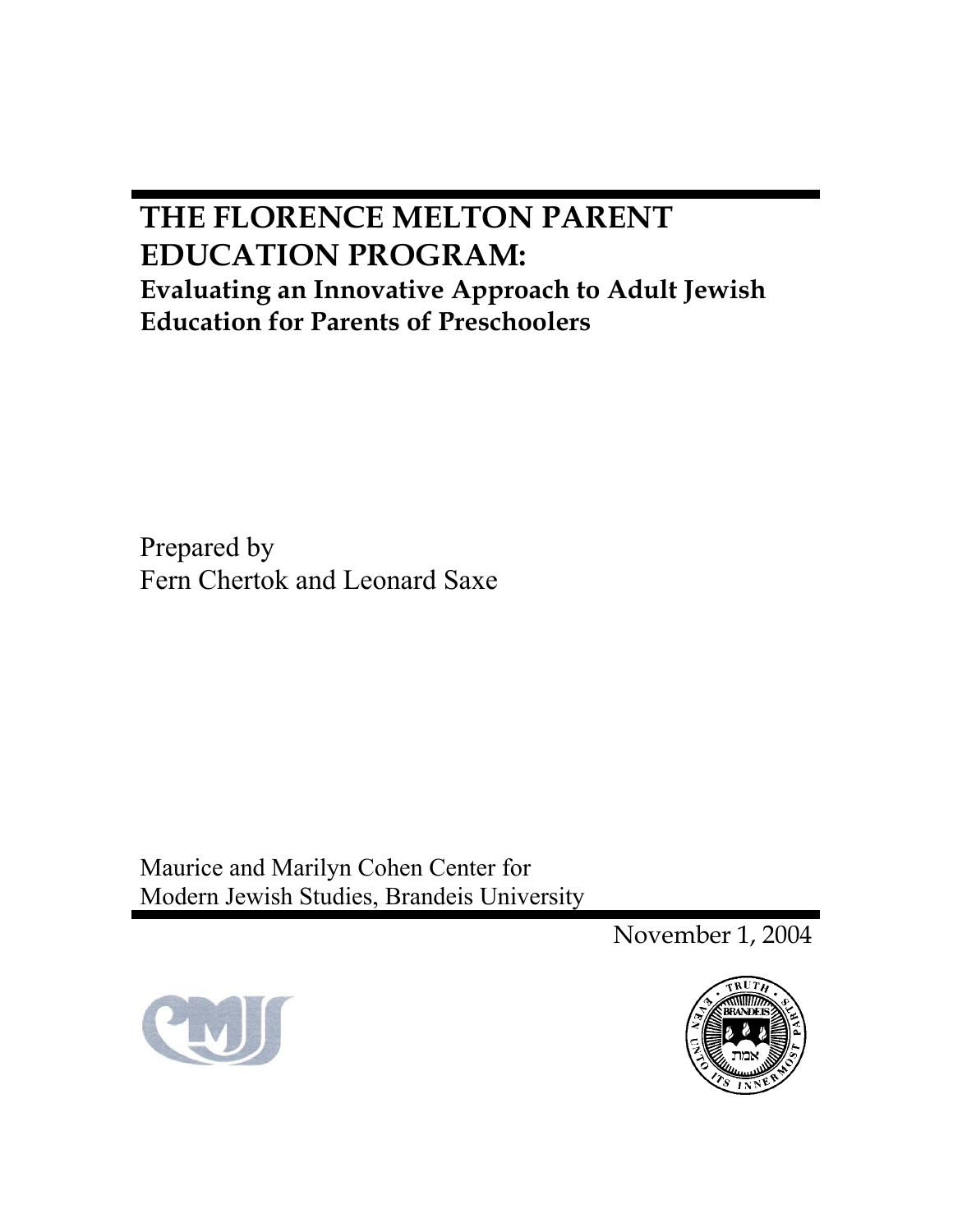#### **ACKNOWLEDGEMENTS**

Support for the conduct of the study was provided by the AVI CHAI Foundation. Amy Sales and Mark Rosen of the Cohen Center provided invaluable assistance in the development of the survey and the report. We are particularly appreciative of the assistance of the Melton Coordinators in each of the pilot cities: Esther Zimand, Mimi Sebek, and Eliana Temkin.

> This report is a publication of the Cohen Center for Modern Jewish Studies Brandeis University Mail Stop 014 415 South Street Waltham, Massachusetts, 02454-9110 Tel: 781-736-2060 Fax: 781-736-3929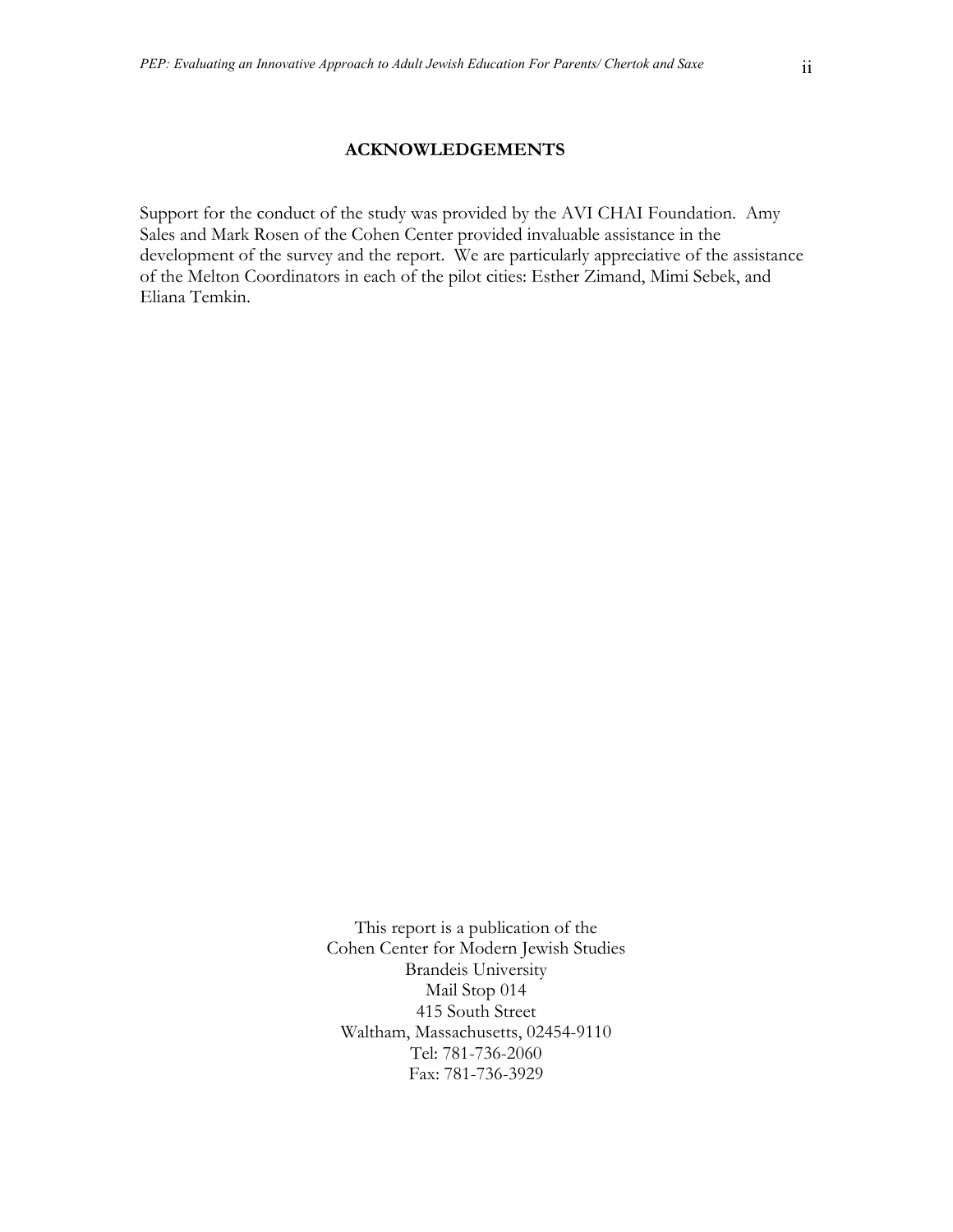# **TABLE OF CONTENTS**

| <b>EXECUTIVE SUMMARY</b>                                       | $\overline{2}$ |
|----------------------------------------------------------------|----------------|
| <b>PART I: INTRODUCTION</b>                                    | 6              |
| Background on Melton PEP                                       | 6              |
| Statement of the Evaluation Task                               | 8              |
| PART II: HOW THE STUDY WAS CONDUCTED                           | 9              |
| Focus groups                                                   | 9              |
| Survey                                                         | 9              |
| Procedures                                                     | 9              |
| <b>Response Rates</b>                                          | 10             |
| PART III: RESULTS                                              | 11             |
| Who Participated in PEP?                                       | 11             |
| What Attracted Participants to PEP?                            | 14             |
| How Satisfied were Participants with the Program?              | 16             |
| Impact of PEP on Participants                                  | 17             |
| Did PEP Have an Impact on Jewish Day School Selection?         | 20             |
| What do We Know about Those Who Leave the Program?             | 22             |
| Describing the Market for Future PEP Classes                   | 23             |
| PART IV: SUMMARY AND RECOMMENDATIONS                           | 24             |
| References                                                     | 26             |
| <b>PART V: APPENDICES</b>                                      |                |
| Appendix A: Focus Group Protocol                               | 27             |
| Appendix B: Parent Survey                                      | 28             |
| Appendix C: Explanatory Memo to Preschool Directors            | 37             |
| Appendix D: Instructions to Preschools for Survey Distribution | 39             |
| Appendix E: Cover Letters to Accompany Surveys                 | 43             |
| Appendix F: Reminder Flyer                                     | 46             |
| Appendix G: Reminder Letter-Mail Version                       | 47             |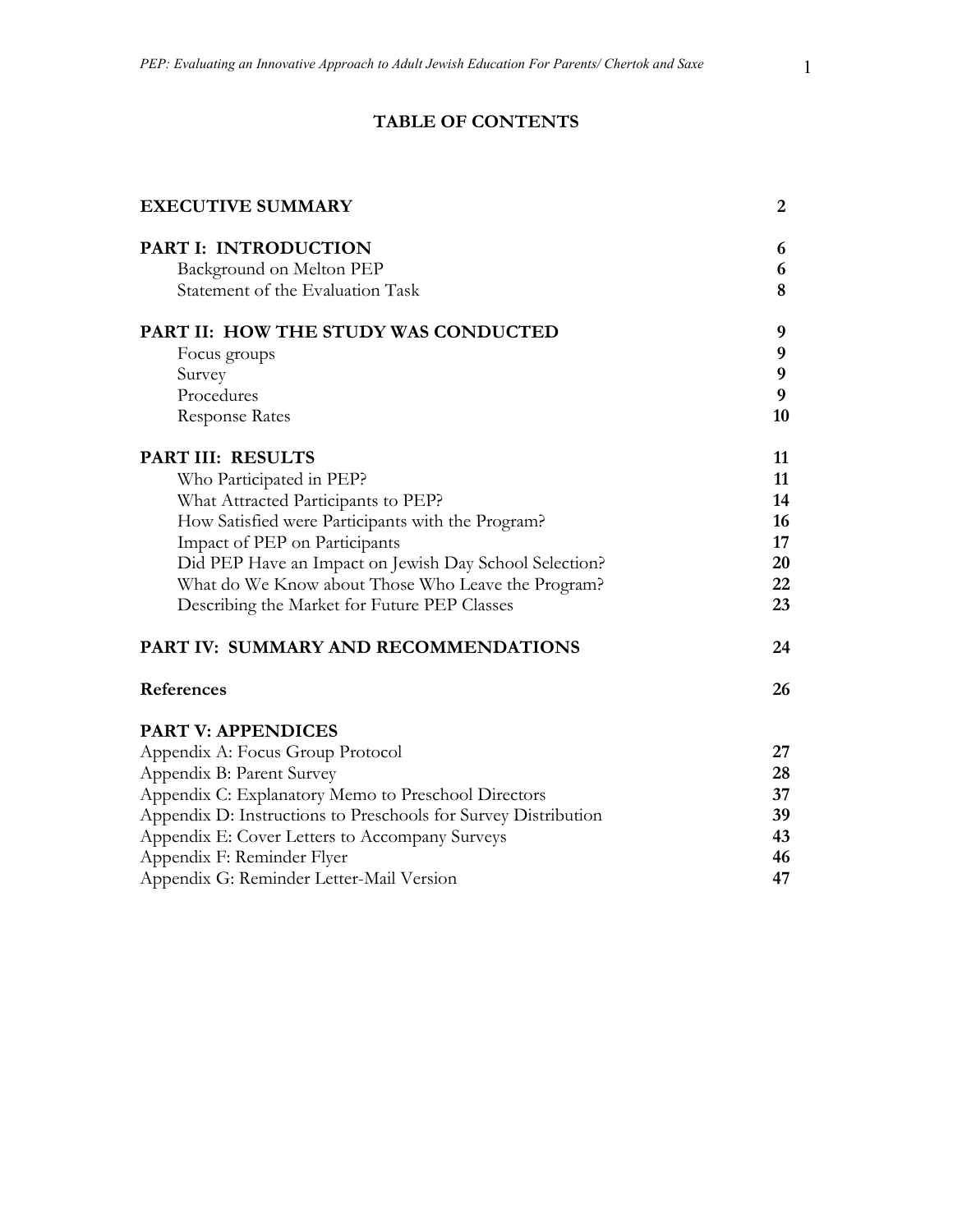Parents of young children are often ill equipped to serve as Jewish role models. Their efforts to invest their home with meaningful Jewish practice are often hindered by their lack of Jewish knowledge. In 2000, the AVI CHAI Foundation challenged the Florence Melton Adult Mini-School (FMAMS) to redesign their core adult Jewish education curriculum to both be more appealing to parents of preschool age children and to advance a case for day school selection**.** In September 2002, the FMAMS, with the financial support and coordination assistance of the AVI CHAI Foundation, began teaching the Parent Education Program (PEP). PEP is a customized adult Jewish education program, offered, on a pilot basis, to parents of children enrolled in Jewish-sponsored preschools in Boca Raton, Florida, St. Louis, Missouri, and Portland, Oregon. The goal was to expand preschool parents' Jewish knowledge and to influence their choices regarding their family's Jewish observance and their children's Jewish education. This study was designed to enhance the continued development of PEP by providing detailed information about the impact of the program, as well as the educational needs of preschool parents.

# **METHOD**

Information was gathered using focus groups and mail-back surveys. Twenty three PEP enrollees participated in focus groups designed to explore participants' perceptions of the program, the elements that drew them to the program, and their thoughts about the future Jewish education of their children.

Three parallel questionnaires were sent to current PEP participants, former participants (i.e., those who began, but dropped-out)**,** and parents who either chose not to enroll or whose children entered preschool after recruitment for PEP had closed. Each version included questions on religious identity and background, Jewish observance and communal involvement, and decision-making regarding Jewish day school. Participants were also asked about their experiences in, satisfaction with, and outcomes of participation in PEP. Those who left PEP were asked about factors that might have lead to their departure. Candidates for future PEP classes were asked about their interest in adult Jewish education.

Surveys were distributed in February and March 2004. Fifty four current participants, 13 former participants and 423 non-participants returned surveys, a response rate of 84% for participants, 36% for former participants and 50% for non-participants. Extensive followup efforts were made to gain feedback from all groups

# **FINDINGS**

- 1. PEP attracted relatively few parents. While it is not clear how many households were made aware of the program, in its first year the pilot attracted only 94 participants from 17 Jewish preschools.
- 2. Current participants fit the target population. Many parents had only limited knowledge of Judaism prior to PEP. 16% had no Jewish education in childhood and another 37% had attended only a one day a week supplementary school. In two of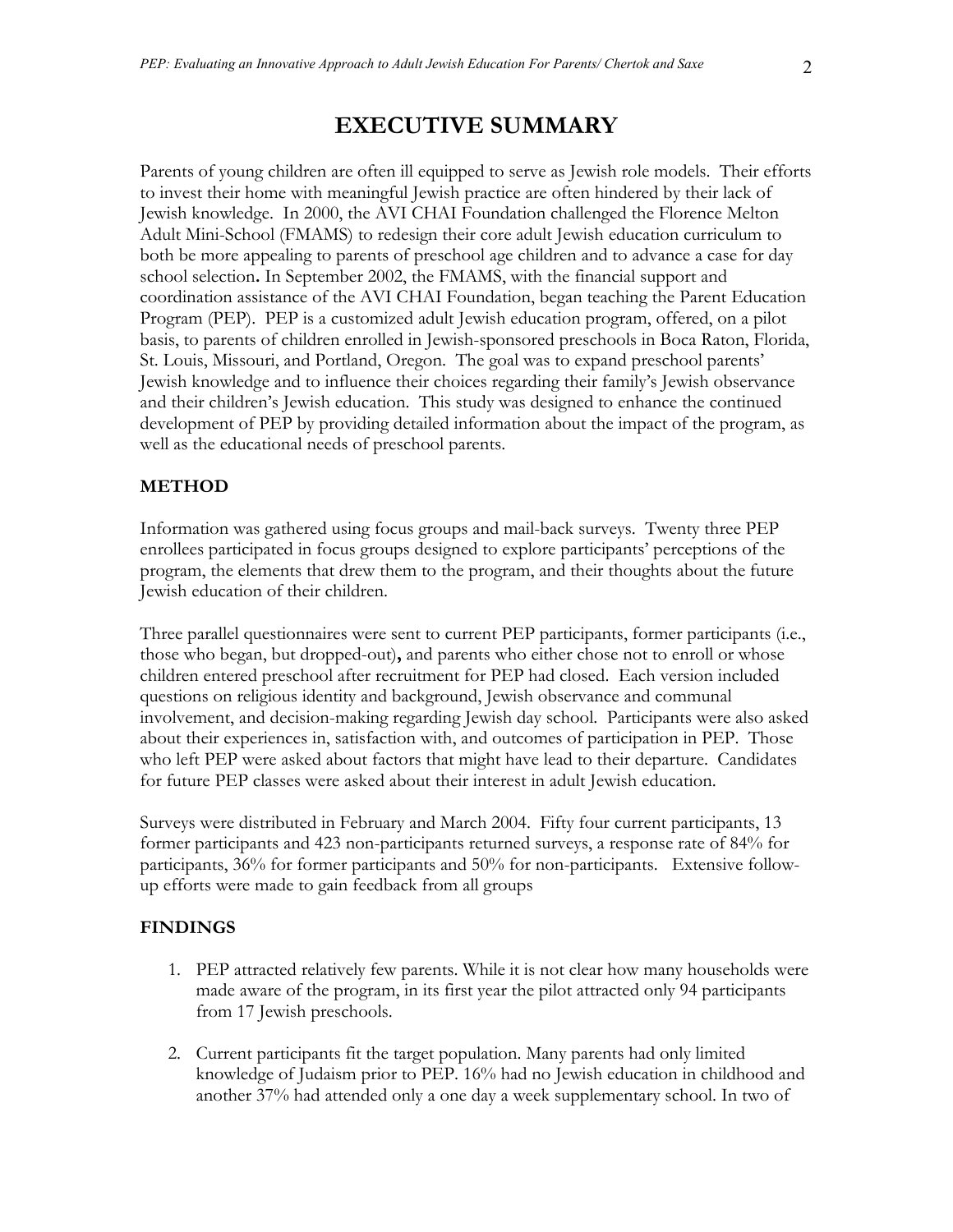the three pilot cities, PEP attracted a smaller proportion of Jews by birth and a larger proportion of Jews by choice and non-Jews than in the larger local population of preschool parents. Whether they were raised as non-Jews or had only minimal Jewish education as children, PEP participants appear not to have had sufficient Jewish background to enable them to create Jewish homes for their children.

- 3. Current participants were attracted to the PEP curriculum, the reduced cost of tuition, the reputation of the Melton organization, and the scheduling and location of classes. Least attractive was the two year commitment the program required. PEP dovetailed well with the personal goals of participants, including their desire for structured education to fill perceived gaps in Jewish knowledge.
- 4. Those currently participating were quite satisfied with their PEP experience, giving high marks to the level of preparedness and responsiveness of PEP teachers, the breadth and quality of the information they gained, the ability of PEP teachers to make the texts accessible and meaningful, class discussions with other parents, and the administration and logistics of the program.
- 5. Participants indicated their experience in PEP positively affected their attitudes toward Jewish study, Jewish observance, and involvement in the Jewish community. Participants reported they were more likely to see themselves as Jewish role models for their families and had increased their commitment to giving their children a Jewish education. Involvement in PEP was also associated with growing levels of Jewish observance, including Shabbat candle lighting and attendance at services.
- 6. Ten of the 38 households of participants, who responded to the survey, have newly enrolled in or switched a child to a Jewish day school since starting PEP. While not a large number in absolute terms this does mark a sizeable increase in the stream of children moving from these specific preschools to enrollment in Jewish day school**.**  Those participants who have newly enrolled their child in a Jewish day school indicate that PEP was an influence on their decision.
- 7. By the second year of PEP, 32% of original participants had dropped out. This level of program attrition is within the range experienced in the standard Melton program. PEP dropouts were only slightly less satisfied with the program than continuing participants. The overwhelming reasons given for leaving PEP were logistical difficulties, including time and childcare.
- 8. Almost half (44%) of parents who did not enroll in PEP indicated that they never heard about the program. Over half (55% -59%) of parents who would be potential participants for future PEP classes reported not being aware of PEP.
- 9. Most preschool parents (66%) appear to be interested in opportunities for adult Jewish education, with about one third indicating strong interest.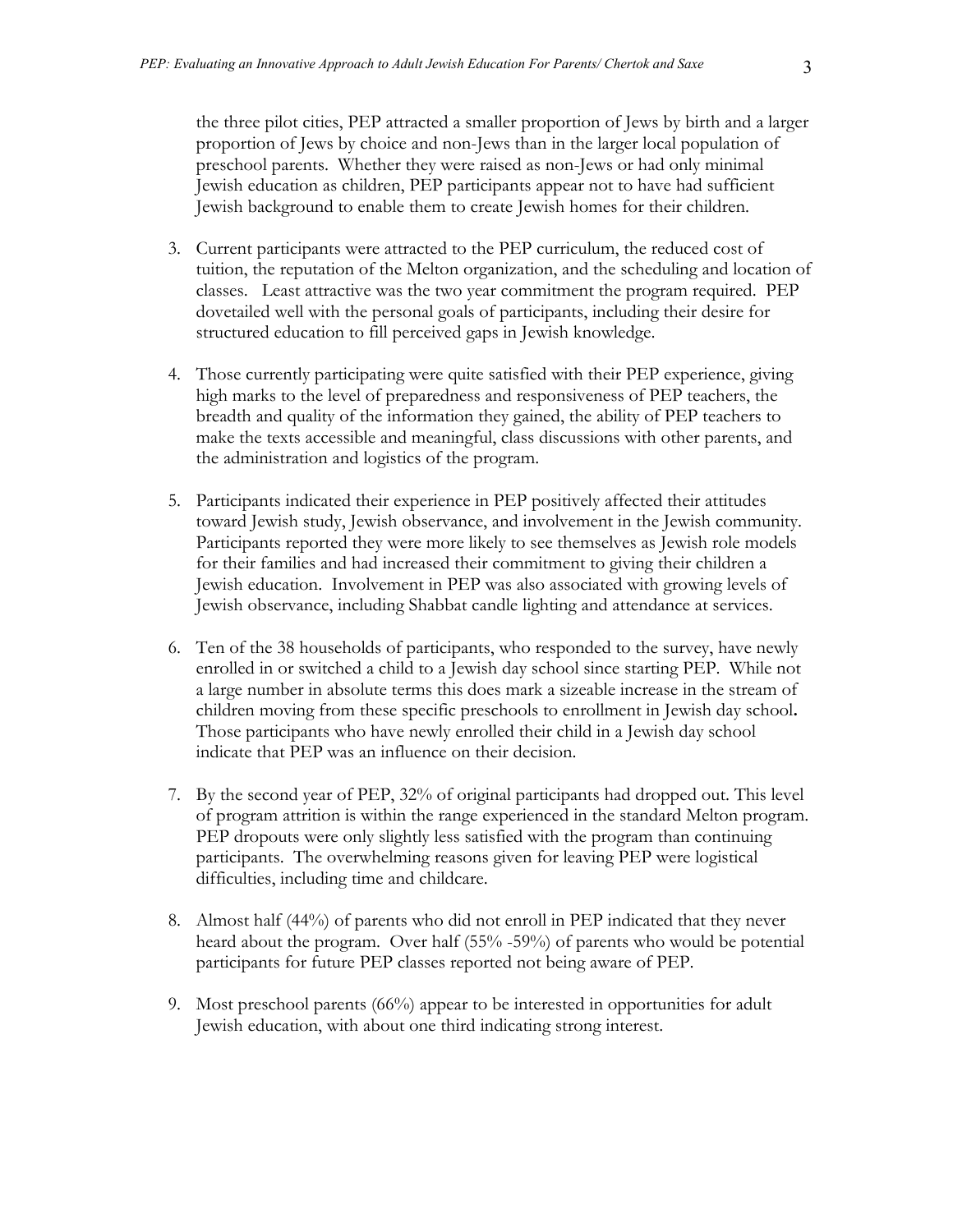#### **SUMMARY AND RECCOMENDATIONS**

PEP has the potential to make a valuable contribution to the Jewish education of parents of young children. However, only an extremely small portion of eligible parents chose to enroll. Development of PEP and other adult Jewish education offerings for parents of preschoolers needs to be done with full awareness of the realities and constraints faced by these parents. The ability of PEP to reach a large number of Jewish families is dependant on creatively addressing these concerns and, where needed, radically restructuring the program.

- The vast majority of parents do not appear to be willing and/or able to make a two year commitment. Consideration should be given to breaking the program into smaller courses or into intensive half or whole day programs. Options for employing distance learning technology should also be explored.
- PEP seems to be very attractive to parents who are either non-Jewish or Jews by choice. The possibility should be explored of designing classes specifically geared toward and marketed to these parents.
- The availability of reliable and affordable childcare is a major stumbling block to participation. Efforts need to be made to either provide on-site child care or to arrange for access to in-home babysitting services. Toward this end, arrangements should be explored with local babysitting agencies.
- Marketing efforts need to be significantly expanded to reach a greater segment of the target population.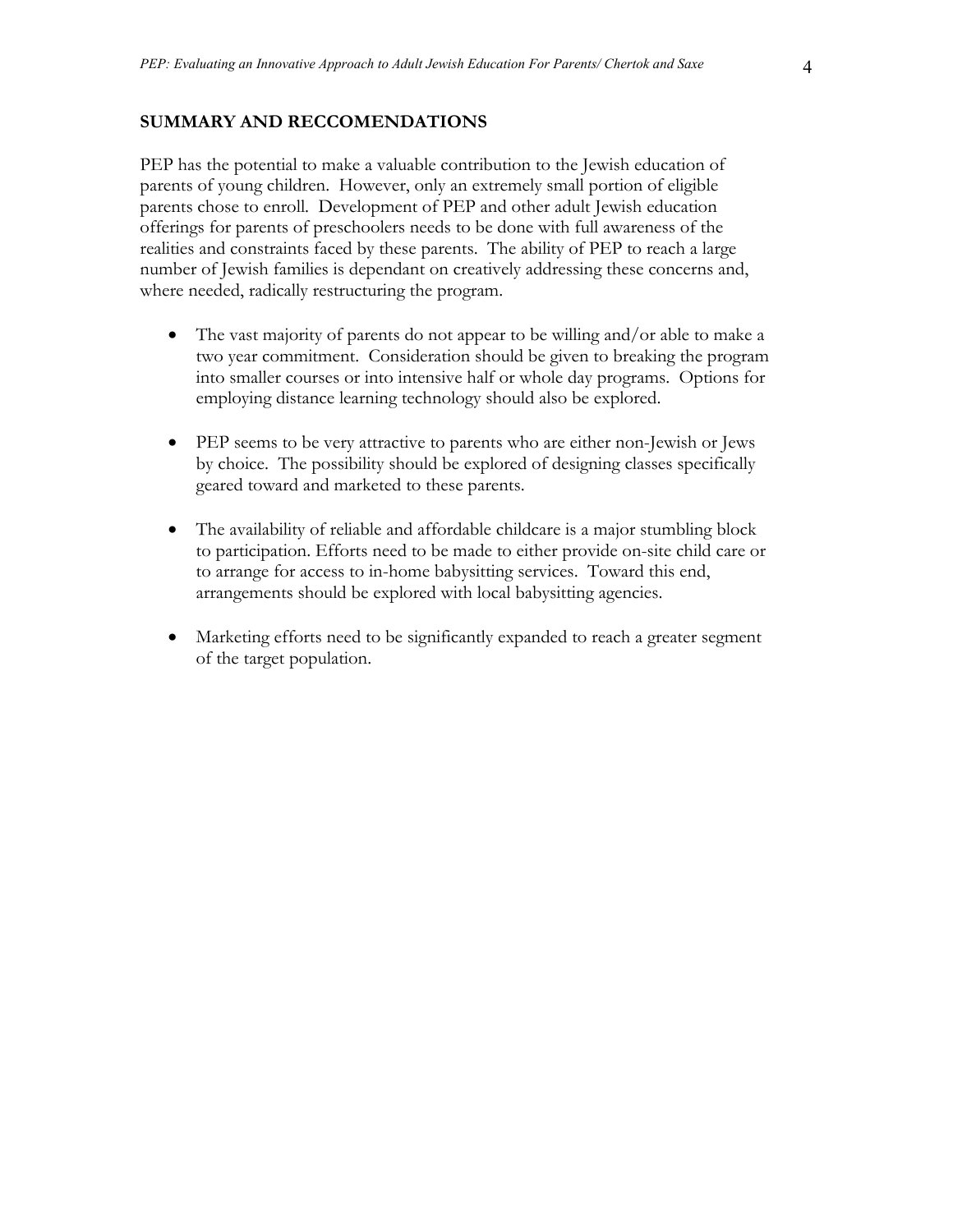#### **PART I INTRODUCTION**

The preschool years are a critical developmental period for children, shaping their personalities and their identities, including their religious identity. The period is also critical for parents, and among other changes, greater religious commitment and activity emerges. (Cohen and Eisen, 2000). During the early childhood period preschoolers develop an awareness of and rudimentary concepts about their ethnic and religious identity (Phinney and Rotheram, 1987; Dor-Shav, 1990). The presence of children in the household also leads many parents to greater involvement and investment in Jewish home ritual and celebration (Cohen and Eisen, 2000). Unfortunately, parents of young children are often ill equipped to serve as Jewish role models and their efforts to invest their homes with meaningful Jewish practice are hindered by their own lack of Jewish knowledge. Recent studies of Jewish adults, including parents of preschoolers indicate that few recall a rich Jewish home environment from their own childhood and most have had no formal Jewish education past their early teen years (Cohen and Eisen, 2000; Wall, 1994). The problem is not new among American Jews and it has been commented that the Jewish legacy these parents have to offer their young children is, at best, deficient and culturally deprived (Himmelfarb, 1975).

With their access to parents of young children and their explicit educational mission, Jewish preschools are in a unique position to remedy this situation. It has been observed that "Jewish early childhood education impacts the entire family, not just the child, and serves as a primary gateway into the Jewish community, the synagogue and Jewish living" (Vogelstein and Kaplan,  $2002$ ,  $p \text{ ii}$ ). The potential audience is large. It is estimated that approximately 100,000 children between birth and 6 years of age are enrolled in Jewish early childhood programs, including 31,000 day school kindergarten students (Schick, 2000). However, a study of families enrolled in Jewish preschools, concluded that very few of these programs provide parents with opportunities to increase their own Jewish knowledge or to connect with other preschool families (Beck, 2002).

In 2000, the AVI CHAI Foundation approached the Florence Melton Adult Mini-School (FMAMS) with a challenge to redesign their core adult Jewish education curriculum to both be more appealing to parents of preschool age children and to advance a case for day school selection. In 2002 FMAMS, with AVI CHAI's financial support and assistance in coordination, began to teach a customized version of their adult Jewish education program. The program was called the Parent Education Program (PEP) and was offered to parents of children enrolled in Jewish preschools in three communities. The goal of PEP was to expand preschool parents' Jewish knowledge and, by providing an adult Jewish learning experience, influence choices that these parents make for their family's Jewish observance and their children's Jewish education. The AVI CHAI Foundation, asked the Cohen Center for Modern Jewish Studies (CMJS) to conduct an independent evaluation of PEP. The following report details the methods and results of that evaluation study.

#### **Background**

FMAMS is a two-year adult education program with a Jewish curriculum that is affiliated with Hebrew University in Jerusalem. An evaluation of the FMAMS standard program yielded promising results with participants reporting increased appreciation for and comfort with Jewish learning as well as greater meaning and purpose in prayer, ritual observance, and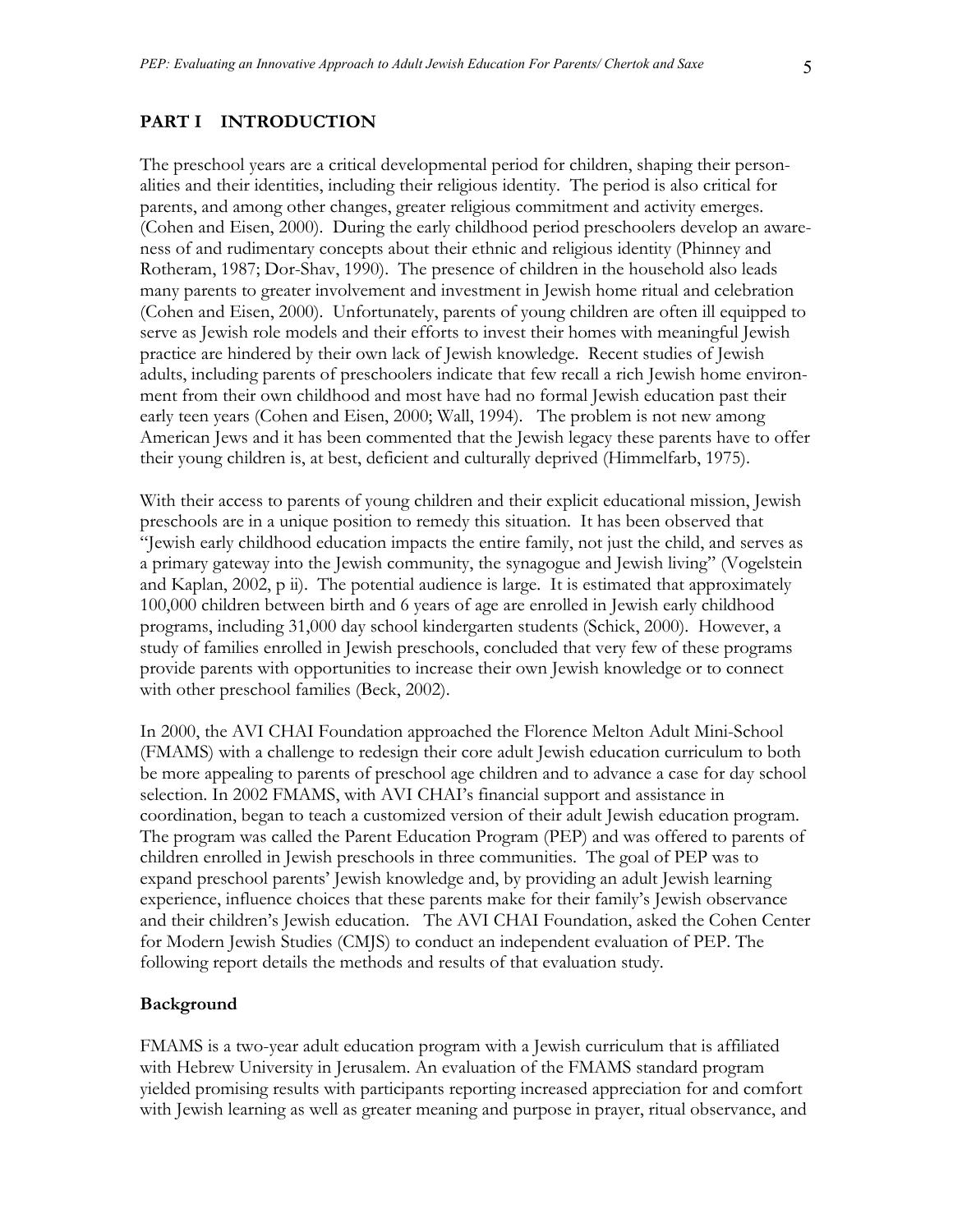holiday celebrations (Grant, Shuster, Woocher, and Cohen, 2004). Participants in FMAMS also reported more involvement as Jewish role models for their families, strengthened connections to the Jewish community and stronger support for enrolling their children in Jewish day schools. Unfortunately, parents of pre-school children make up only a small portion (12%) of the FMAMS student body.

In 2001, in response to the challenge posed by the AVI CHAI Foundation, Melton proposed the development of a specialized variation of FMAMS that would be targeted to parents of preschool age children. In addition to providing these parents with a foundation of Jewish knowledge and competency, the overarching goal of this program was to motivate participating parents to enroll their children in Jewish day schools. Table 1 summarizes comparisons between the standard and PEP versions of the FMAMS program. Of particular note are the differences in cost and curricular focus. To prevent tuition from becoming an obstacle to participation, the fee for PEP was significantly lower than the usual cost. In addition, both parents within a family were allowed to attend without incurring additional fees. The curriculum was also adjusted to incorporate a greater focus on developing competence in Jewish home observance and increasing understanding of the meaning of specific Jewish practices.

|                       | <b>Standard version</b>                                   | <b>PEP</b> version                                                                                                                                            |
|-----------------------|-----------------------------------------------------------|---------------------------------------------------------------------------------------------------------------------------------------------------------------|
| Cost                  | \$400 per year for each participant                       | \$100 per year for each household.<br>Both parents in a family can attend for<br>this fee                                                                     |
| Length of<br>program  | Two hours per week for 30 weeks each year                 | <b>SAME</b>                                                                                                                                                   |
| Marketing             | Advertising through local Jewish and secular<br>press     | Advertising directly through<br>preschools. Preschools identify<br>families who may be amenable to<br>influence regarding day school<br>education             |
| Curriculum            | Emphasis on Jewish literacy                               | Emphasis on Jewish literacy and<br>competency with additional focus on<br>sharing knowledge with children in the<br>home                                      |
| Student body          | Heterogeneous. Median age for participants<br>is 50       | Homogeneous. Parents of preschool<br>age children                                                                                                             |
| <b>Teachers</b>       | Competent teachers with high level of Jewish<br>knowledge | Existing FMAMS faculty who are<br>advocates of day school education                                                                                           |
| Auxiliary<br>sessions | None                                                      | Mishpacha Shelanu sessions. Held<br>several times per year. Sessions<br>involve whole family and support<br>parents in becoming teachers of their<br>children |

**Table 1: Comparison of Standard and PEP Versions of FMAMS** 

Ten FMAMS sites applied to Melton for consideration as PEP pilot sites. Each city had to meet a double faceted threshold criteria: They had to have at least one preschool whose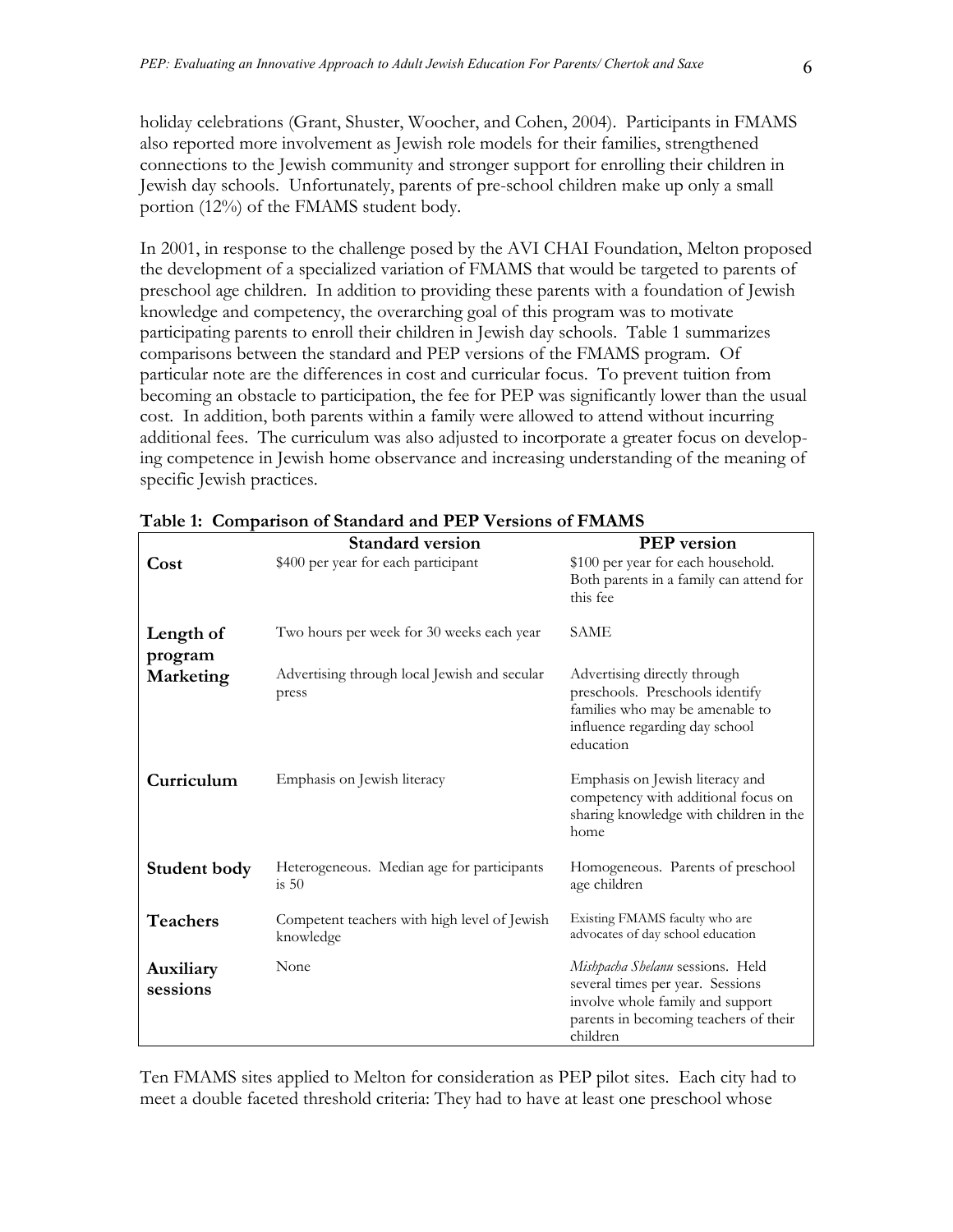graduates rarely if ever continued on to a Jewish day school; in addition, they had to have at least one Jewish day school that would commit to accepting as many kindergarten or first graders from participating families who might want to enroll. Melton chose three pilot cities that met these criteria and, as well, provided geographic diversity and variety in terms of size of Jewish population, and level of establishment of the larger Jewish community ("new" vs. "old" communities). Each of the selected cities also had a strong faculty already in place and had successfully conducted the standard FMAMS course. The selected pilot cities were Boca Raton, Florida, St. Louis, Missouri, and Portland, Oregon.

In the spring and fall of 2002 the pilot PEP program was marketed to parents of children ages 3-5 attending Jewish preschools. In Boca Raton information was disseminated through 4 preschools, three of which have in excess of 300 students. In Portland, information was distributed through 7 preschools and in St. Louis to 6 preschools. A two tiered recruitment strategy was employed in at least two of the pilot cities. Initially all households were informed of the upcoming program through flyers and preschool newsletters. This was followed by personal contacts made by preschool directors to a small group of parents who had been identified as high potential candidates.

Parents of children enrolled in preschools associated with Jewish day schools were initially not included in PEP, but this decision was altered with the hope that the presence of these parents might influence the group positively toward day school enrollment. PEP classes were launched in all three pilot communities in fall 2002 with one class formed in Boca Raton, two in Portland and one in St. Louis.

# **Evaluation Task**

The research was designed to support the continuing development of PEP and to enhance its impact by providing a full and detailed understanding of the educational needs of the target population of preschool parents and the specific impacts of the program on participants and their families. Working in collaboration with the trustees and staff of the AVI CHAI Foundation, CMJS developed the following research questions:

- *Preschool Parents' Backgrounds:* In each community, what are the demographic characteristics and Jewish attitudes, behaviors and involvement of parents who have chosen a Jewish preschool for their children?
- *Factors Influencing PEP Enrollment:* In each community, what religious, demographic, or other characteristics distinguish PEP students from non-enrollees?
- **Success of PEP Marketing:** How successfully was the program marketed and what percentage of parents indicate that they knew of the program but chose not to enroll? Among those who were aware of the program, what reasons are given for not enrolling?
- **Potential Opportunities for Adult Jewish Education:** What are the Jewish educational needs and interests of this population?
- **Reactions to PEP:** What do participants feel they have learned and how has this learning affected their connection to Judaism, Jewish texts, and the Jewish community? How satisfied are participants with the program overall as well as more specifically with the quality of teaching, content, and related classroom experience?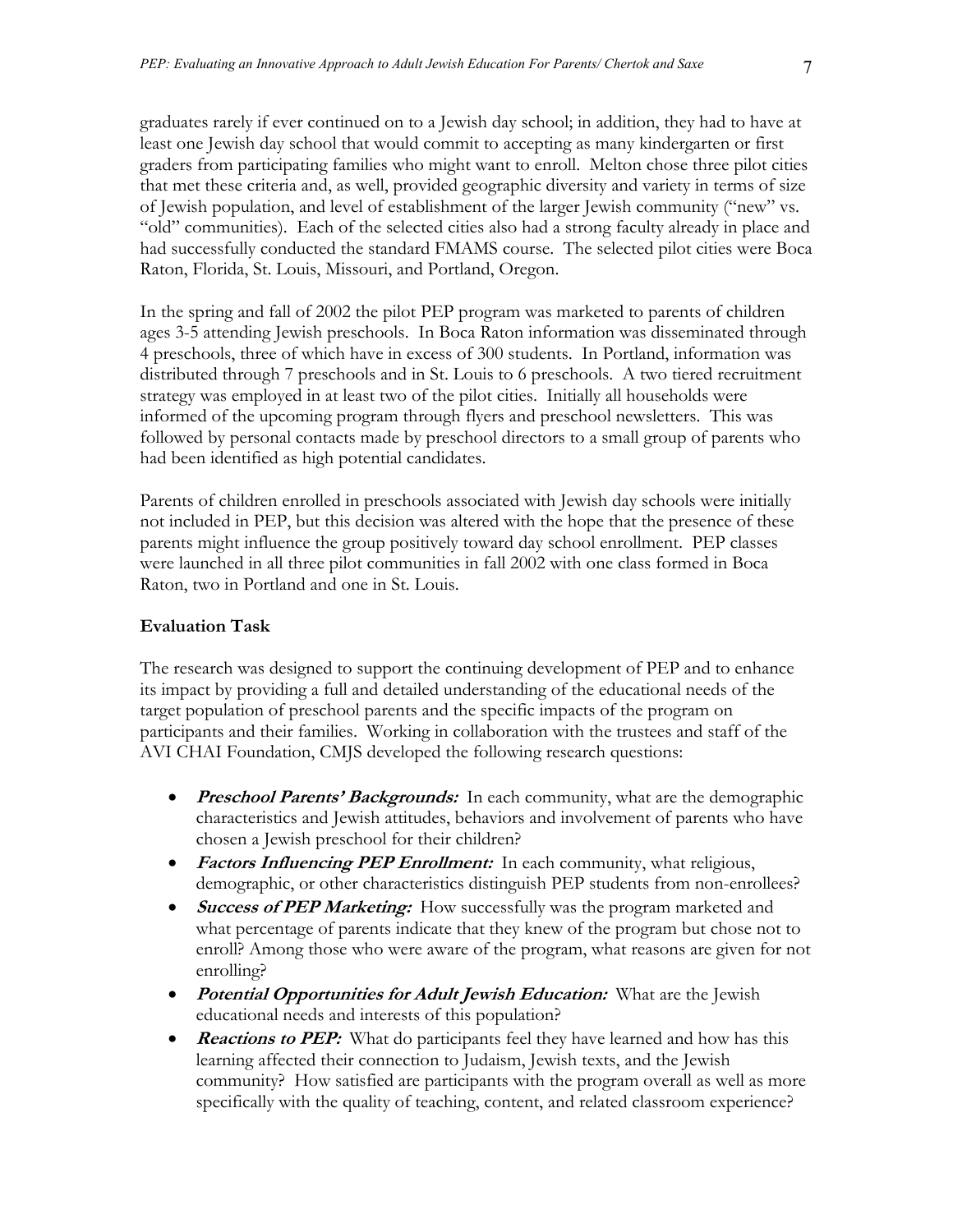• *Effects of the Program:* Are PEP students more inclined to select a Jewish day school or supplementary school education for their children, pursue additional Jewish education, engage in a greater level of Jewish practice, or increase their involvement in the Jewish community?

#### **PART II HOW THE STUDY WAS CONDUCTED**

#### **Focus Groups**

Focus groups were conducted between late October, 2002 and early January, 2003 with PEP participants in all three pilot cities. In total, 23 PEP students participated in these focus group discussions with 11 attending in Portland, 5 in St. Louis, and 7 in Boca Raton.

The CMJS facilitator opened each focus group discussion by explaining the purpose of the project and the confidentiality of the information that participants would be sharing. The ensuing discussions were structured around a set of open-ended questions followed by more specific probes. Questions were designed to explore PEP participants' impressions of the program, the elements that drew them to the program, and their thoughts about the future Jewish education of their children including Jewish day school (see protocol in Appendix A). Focus group discussions were audio taped to facilitate development of reports.

#### **Survey**

CMJS researchers worked in consultation with Melton, PEP pilot city coordinators and the AVI CHAI Foundation to develop a mail-back survey instrument. Three parallel versions of the questionnaire were developed, tailored to current PEP participants, former participants (i.e., those who began, but dropped-out before the second half of Year 2 of the program), and parents who either chose not to enroll or whose children entered preschool after PEP recruitment had closed. All three surveys included questions designed to assess religious identity and background, behaviors and attitudes toward Jewish observance and involvement in the Jewish community, and factors involved in the decision to enroll a child in Jewish day school. Current PEP participants were also asked about their experiences in, satisfaction with, and outcomes of participation. Those who left PEP were asked about factors that might have lead to their departure. Candidates for future classes were asked about their level of interest in opportunities for adult Jewish education and the factors that might play into their decision to enroll in a class. The survey was designed to be completed in 10-15 minutes and included a mixture of checklist, rating scale, and open-ended questions. A copy of the survey instrument is presented in Appendix B.

#### **Procedures**

Surveys were distributed in two ways. Surveys for current participants and former participants whose children no longer attend a Jewish preschool were mailed directly to their home addresses. Surveys for current and former participants still connected to a Jewish preschool, as well as for all non-participants were distributed through the Jewish preschools originally involved in PEP recruitment. An initial memo was sent to preschool directors (see Appendix C) describing the goals of the research, their role in survey distribution, and the measures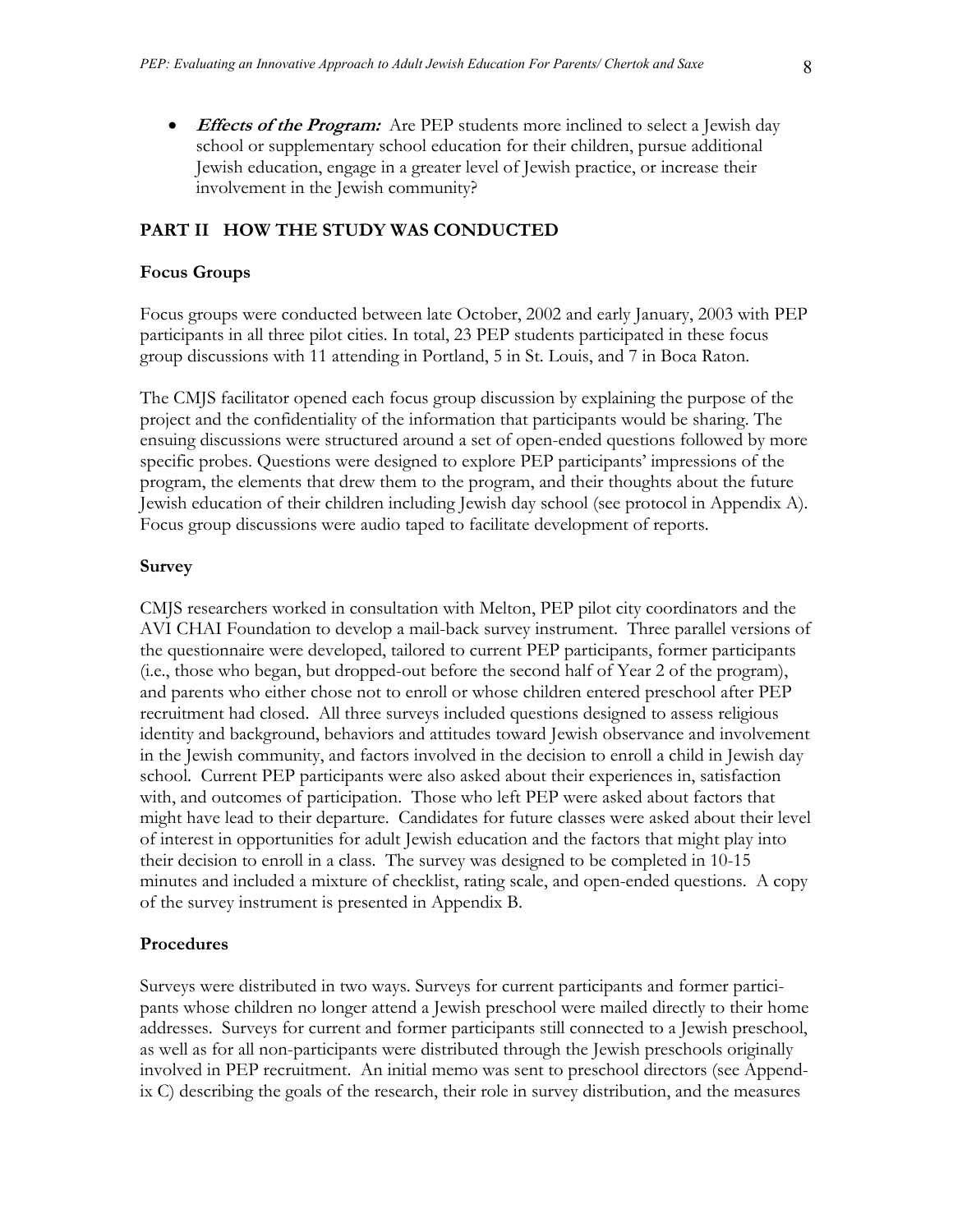taken to protect the privacy of parents. As an incentive for their support, preschools were offered a gift of \$180 upon the receipt of 75% of the surveys distributed in their respective schools. Each preschool received a survey distribution kit including surveys and instructions for their distribution (see Appendix D). Preschools were instructed to distribute surveys to non-participant families that identified themselves as Jewish. This definition of Jewish family identity was based on both matrilineal and patrilineal heritage.

Of the 17 Jewish preschools involved in the initial PEP recruitment, 16 agreed to distribute surveys and 15 actually did so. One of those not involved in the survey has closed since the start of PEP. Another preschool was unable to follow through with survey distribution due to the medical leave of the director. Each survey was accompanied by a cover letter to parents describing the purpose of the survey, the confidentiality of the information they would be sharing, and the school incentive tied to their participation (See Appendix E) as well as a postage paid envelope for the return of the completed survey.

Extensive follow-up efforts were made to gain optimum participation from all groups. Reminder flyers were sent to each preschool for distribution to parents (see Appendix F). In addition, reminders were sent directly to current and former participants at their home addresses (see Appendix G). Phone calls were also made to PEP participants and, in particular, to former participants to encourage survey completion.

# **Response Rates**

A total of 948 surveys were distributed. As of the closing date of the survey, 54 current participants, 13 former participants and 423 non-participants had returned surveys. As can be seen in Table 2 this translates into an overall response rate of 84% for participants, 36% for former participants and 50% for non-participants.

|                             | <b>Table 2. Response Rates by Type of Respondent and Only</b> | <b>Boca Raton</b> | St. Louis      | Portland | Total |
|-----------------------------|---------------------------------------------------------------|-------------------|----------------|----------|-------|
| Participants:               | # Surveys                                                     | 16                | 21             | 27       | 64    |
| Sent                        | #Surveys Returned                                             | 15                | 17             | 22       | 54    |
|                             | % Response                                                    | 94%               | 81%            | 81%      | 84%   |
| <b>Former Participants:</b> | # Surveys Sent                                                | 13                | 8              | 15       | 36    |
|                             | #Surveys Returned                                             | $\overline{4}$    | $\overline{4}$ | 5        | 13    |
|                             | % Response                                                    | 31%               | 50%            | 33%      | 36%   |
| Non-Participants:           | # Surveys                                                     | 308               | 383            | 157      | 848   |
| Sent                        | #Surveys Returned                                             | 108               | 264            | 51       | 423   |
|                             | % Response                                                    | 35%               | 69%            | 39%      | 50%   |
| Total:                      | # Surveys                                                     | 337               | 412            | 199      | 948   |
| Sent                        | #Surveys Returned                                             | 127               | 285            | 78       | 490   |
|                             | % Response                                                    | 38%               | 69%            | 39%      | 52%   |

| Table 2: Response Rates by Type of Respondent and City |  |  |  |  |
|--------------------------------------------------------|--|--|--|--|
|                                                        |  |  |  |  |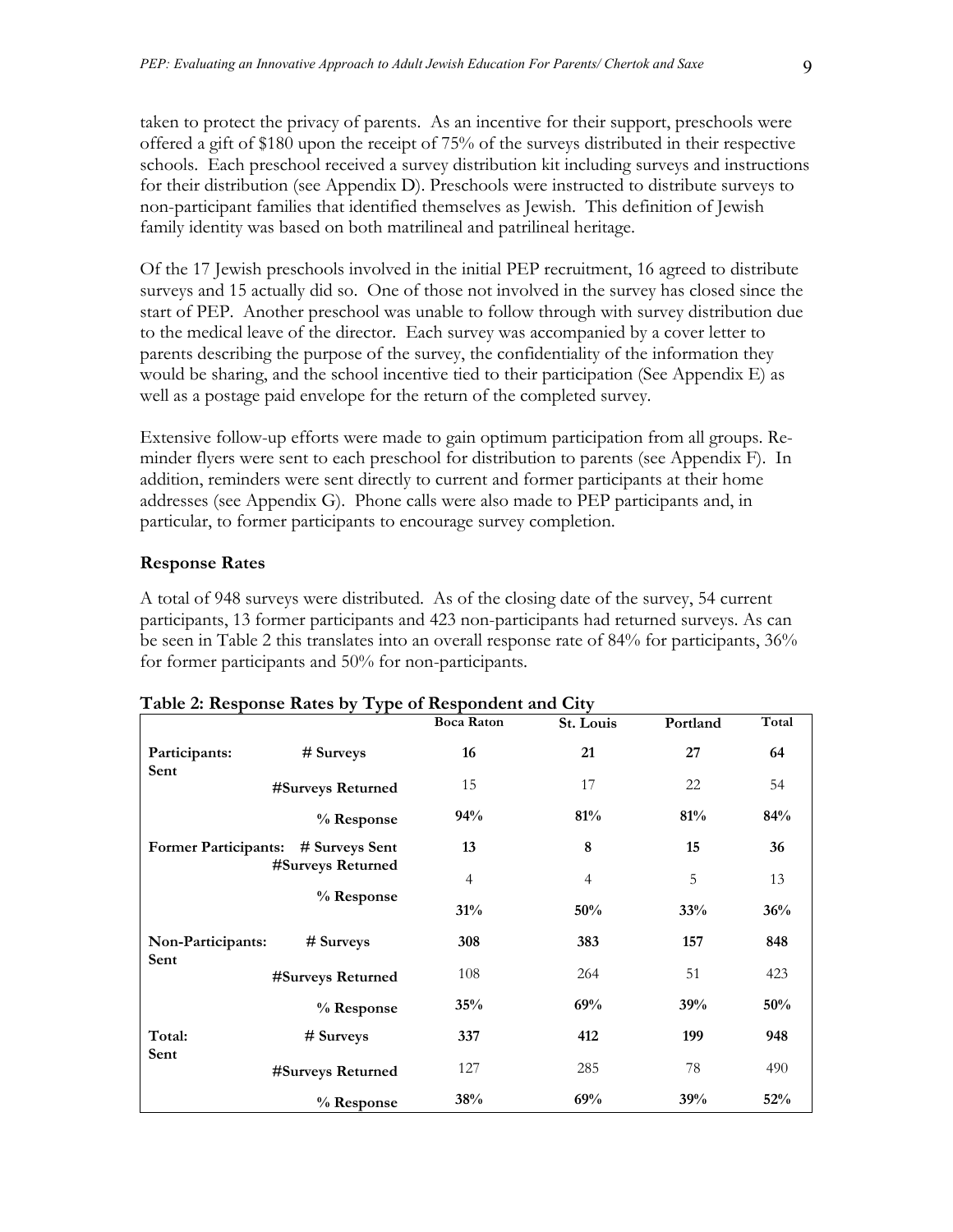The gender distribution of participant respondents is identical to that for the population of PEP enrollees. 72% of parents currently enrolled in PEP and of those who completed a survey are female.

# **PART III RESULTS**

# **WHO PARTICIPATED IN PEP?**

PEP attracted relatively few parents. While it is not clear how many households were actually made aware of the program, in the first year the pilot attracted only 94 participants from 17 Jewish preschools (see Table 3). Almost half (44%) of parents who did not enroll in PEP, but who had children enrolled at the time of PEP recruitment indicated that they never heard about the program. Of the parents of Pre-K age children who indicated that they had initially considered taking part in PEP, the most commonly cited reasons for not doing so were that they did not feel they had the time (to make a two year commitment to the program) and/or they did not feel they could find adequate and reliable childcare. Parents also commonly expressed concerns about the time, day, and location of classes.

In all cities, larger numbers of parents initially enrolled than those who ended up attending sessions in the first year of the program. Almost one half of those who initially registered (49%) and one third (32%) of those who participate in the first year dropped out prior to the start of the programs' second year. These drop-out rates are within the range experienced over the last three years in the standard Melton program. The reasons given for departure from the PEP program will be explored later in the report.

| <b>Pilot City</b> | Number<br>Initially<br>Registered | Number<br>Participating<br>Year 1 | Number<br><b>Starting Year</b><br>2 |
|-------------------|-----------------------------------|-----------------------------------|-------------------------------------|
| Portland          | 58                                | 41                                | 27                                  |
| St. Louis         | 33                                | 29                                | 21                                  |
| <b>Boca Raton</b> | 34                                | 24                                | 16                                  |
| Total             | 125                               | 94                                | 64                                  |
|                   |                                   |                                   |                                     |

#### **Table 3: Enrollment and Dropout in Three Pilot Cities\***

**\*Information based on PEP pilot site records** 

Some information is available about parents who initially registered but then did not attend any classes. Fifteen of the 17 individuals in Portland who fit this profile completed a registration form. Four of these potential participants have spouses who continued on in the program. For this subgroup, the logistical reality of having both parents out of the house for a two hour class each week may have become more apparent as they neared the start of the program. Those who never actually attended PEP in Portland may have also experienced less need for the program. As compared with those who actually attended,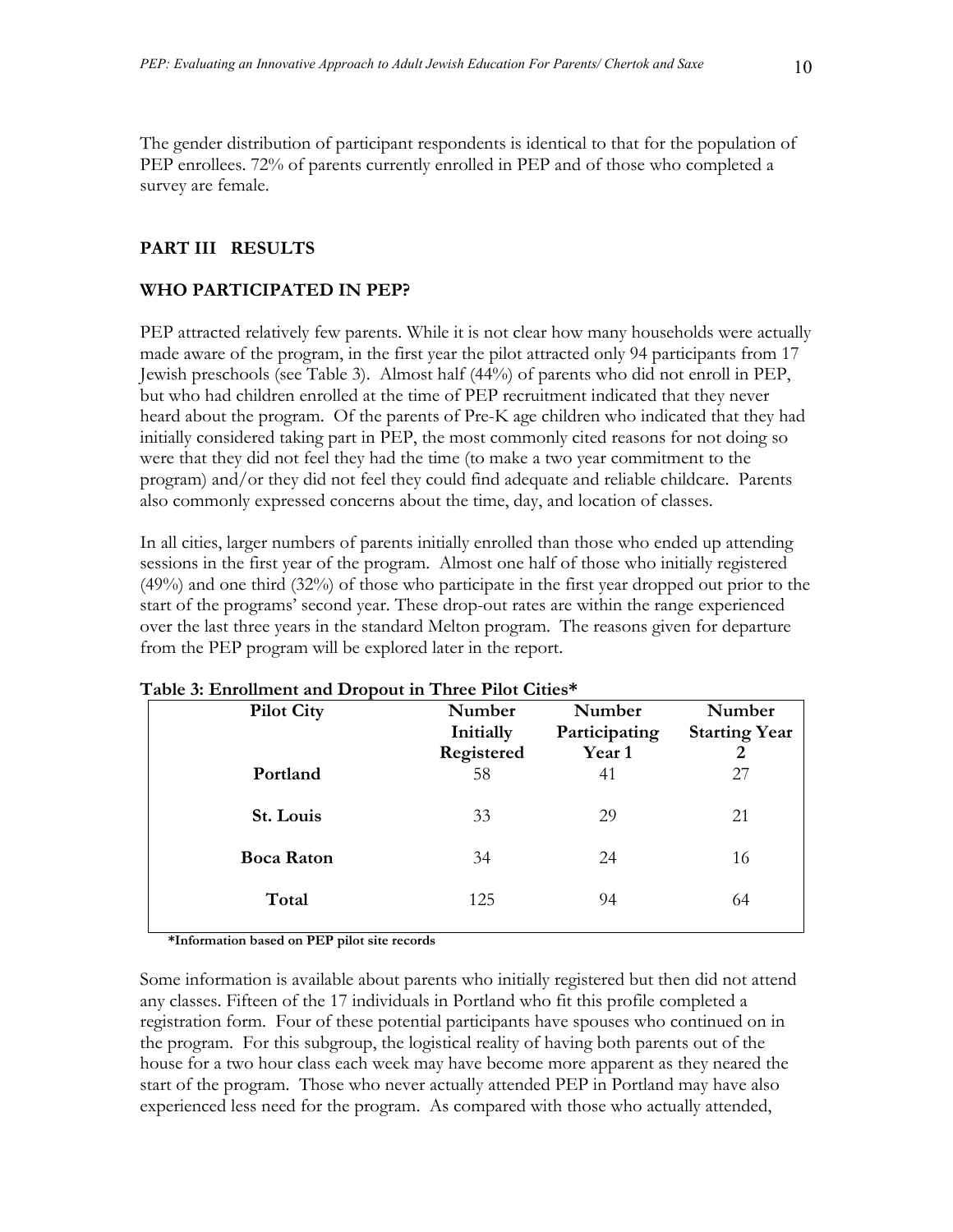those who never attended were more likely to have a variety of Jewish educational experiences in childhood including Jewish preschool (20% vs.13%), Hebrew day school (33% vs. 10%), Supplementary school (60% vs. 43%), Jewish camp (67% vs. 30%), Jewish youth group (47% vs. 23%) and Yeshiva (7% vs.  $0\%$ ). They are also half as likely to have no Jewish educational exposure in childhood (20% vs. 43%).

The PEP program was intended to meet the Jewish educational needs of parents of preschool age children who did not have sufficient Jewish educational background to enable them to create vibrant Jewish homes for their children. Despite the limited numbers of participants, the program clearly attracted individuals "in need" of Jewish education. As can be seen in Table 4, in two of the three pilot cities (Boca Raton and Portland), PEP attracted a smaller proportion of Jews by birth and a larger proportion of Jews by choice and non-Jews than in the local population of preschool parents. Portland stands out as having the smallest percentage of Jews by birth and the largest percentage of non-Jewish participants. Overall, almost three quarters of participants responding to the survey (74%) indicated that they are Jews by birth as compared with 82% of non-participants.

| Table 4: Jewish Identity of Participants and Non-Participants by City |  |
|-----------------------------------------------------------------------|--|
|-----------------------------------------------------------------------|--|

|                   | <b>Boca Raton</b> | St. Louis      | Portland      | Overall        |
|-------------------|-------------------|----------------|---------------|----------------|
| Participants      |                   |                |               |                |
| Jew by birth      | $79\% (n=11)$     | $88\%$ (n=15)  | $59\%$ (n=13) | $74\%$ (n=39)  |
| Jew by conversion | $14\%$ (n=2)      | $6\%$ (n=1)    | $27\%$ (n=6)  | $17\% (n=9)$   |
| Non-Jewish        | $7\%$ (n=1)       | $6\%$ (n=1)    | $14\%$ (n=3)  | $9\%$ (n=5)    |
| Non-Participants  |                   |                |               |                |
| Jew by birth      | $85\%$ (n=91)     | $83\%$ (n=217) | $75\%$ (n=38) | $82\%$ (n=346) |
| Jew by conversion | $10\%$ (n=11)     | $9\%$ (n=24)   | $18\% (n=9)$  | $11\%$ (n=44)  |
| Non-Jewish        | $5\%$ (n=5)       | $8\%$ (n=21)   | $8\%$ (n=4)   | $7\%$ (n=30)   |

Looking at the Jewish denomination within which they were raised (see Table 5), only a small percentage of participants are from Orthodox backgrounds with over half (57%), raised in the Conservative or Reform movements. This is very similar to the general population of Jewish preschool parents in the three pilot cities.

| Table 5: Family of Origin Denomination of Jewish by Birth Participants and Non- |  |
|---------------------------------------------------------------------------------|--|
| Participants by City                                                            |  |

|                    | <b>Boca Raton</b> | St. Louis      | Portland      | Overall        |
|--------------------|-------------------|----------------|---------------|----------------|
| Participants       |                   |                |               |                |
| Orthodox           | $0\%$ (n=0)       | $0\%$ (n=0)    | $9\%$ (n=2)   | $4\%$ (n=2)    |
| Conservative       | $36\%$ (n=5)      | $35\%$ (n=6)   | $9\%$ (n=2)   | $25\%$ (n=13)  |
| Reform             | $29\%$ (n=4)      | $47\%$ (n=8)   | $23\%$ (n=5)  | $32\%$ (n=17)  |
| Secular            | $7\%$ (n=1)       | $0\%$ (n=0)    | $9\% (n=2)$   | $6\%$ (n=3)    |
| <b>Just Jewish</b> | $7\%$ (n=1)       | $6\%$ (n=1)    | $9\%$ (n=2)   | $8\%$ (n=4)    |
| Non-Participants   |                   |                |               |                |
| Orthodox           | $3\%$ (n=3)       | $3\%$ (n=7)    | $4\%$ (n=2)   | $3\%$ (n=12)   |
| Conservative       | $38\%$ (n=41)     | $27\%$ (n=71)  | $20\%$ (n=10) | $29\%$ (n=122) |
| Reform             | $35\%$ (n=37)     | $47\%$ (n=122) | $35\%$ (n=18) | $41\%$ (n=177) |
| Secular            | $0\%$ (n=0)       | $2\%$ (n=6)    | $4\%$ (n=2)   | $2\%$ (n=8)    |
| <b>Just Jewish</b> | $8\%$ (n=8)       | $3\%$ (n=6)    | $8\%$ (n=4)   | $5\%$ (n=18)   |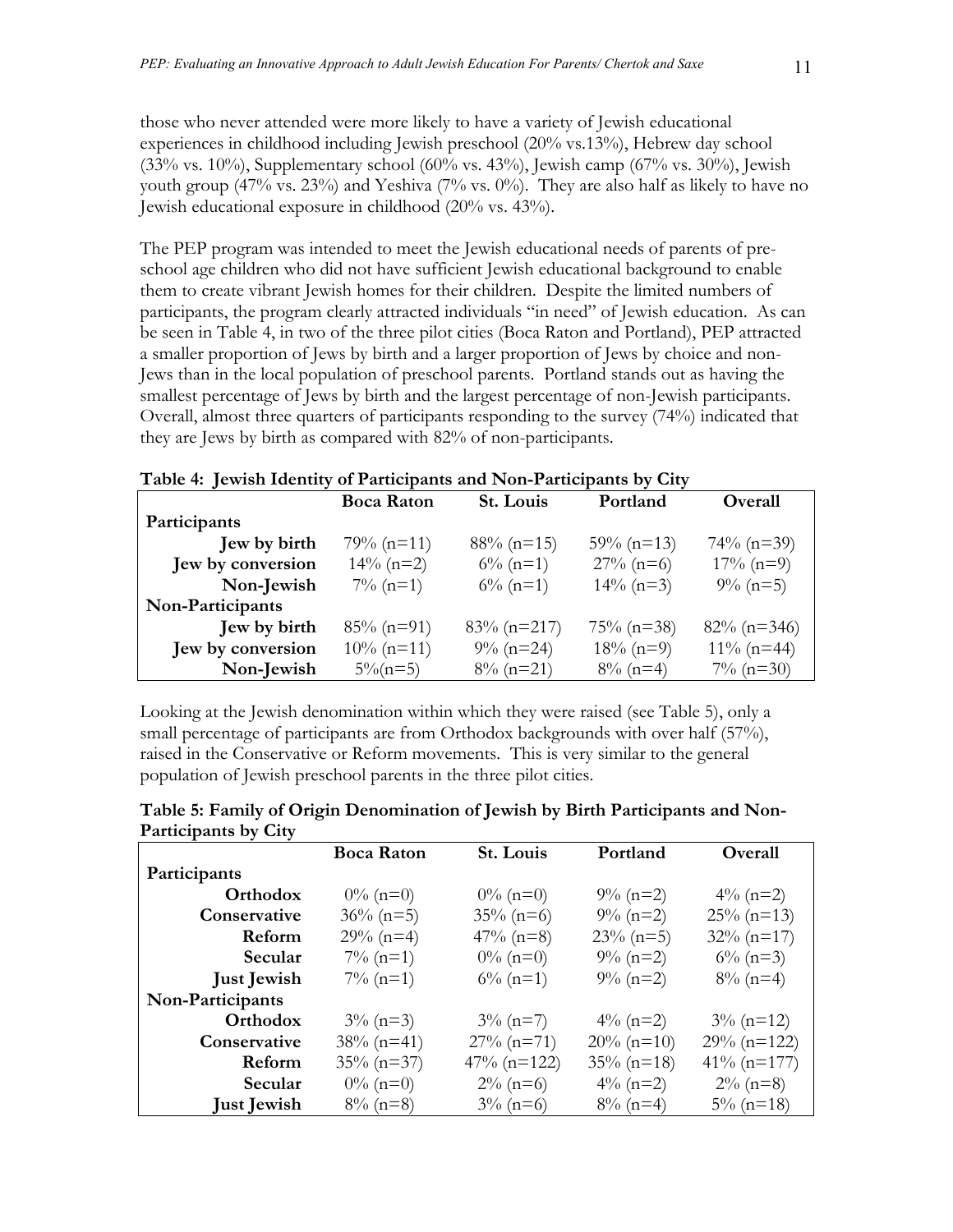In terms of Jewish educational background, enrollees fall into two groups. The first group consists of those who had no Jewish learning experiences in their childhood. This would include not only those participants who were not raised as Jews but also the group who were raised as Jews but were not afforded opportunities for Jewish learning. As can be seen in Table 6, almost one third (31%) of Portland participants and 13% of St. Louis participants, who are Jewish by birth, reported that they had no Jewish education in childhood. In both these cities the proportion of participants without any Jewish formal education is greater than for the local population. Clearly this group meets the characteristics of the audience targeted for PEP. Prior to PEP they had little or no formal Jewish education to draw from as they created their own family traditions and rituals.

The second group in both cities is composed of parents who had some formal Jewish education in childhood. Both participants and non-participants typically attended some form of supplementary education usually in the form of a one day a week school. In all three pilot cities at least half of the participants had a bar or bat mitzvah as a child. Between 30% and 80% of participants in each city experienced Shabbat candle lighting during their childhood. Although Jewish learning is not foreign to this second group, many of them may not have been involved in any form of education since their teenage years.

| <b>Type of Learning</b>      | <b>Boca Raton</b> | St. Louis | Portland | <b>Overall</b> |
|------------------------------|-------------------|-----------|----------|----------------|
| Experience                   |                   |           |          |                |
| Participants                 |                   |           |          |                |
| One day a week               | 30%               | 60%       | $15\%$   | $37\%$         |
| supplementary school         |                   |           |          |                |
| Several times a week         | 20%               | 20%       | 39%      | 26%            |
| supplementary school         |                   |           |          |                |
| Jewish day school            | 20%               | $7\%$     | $0\%$    | $8\%$          |
| No Jewish education          | $0\%$             | 13%       | 31%      | 16%            |
| Someone in the home lit      | 30%               | 80%       | 39%      | 53%            |
| <b>Shabbat Candles</b>       |                   |           |          |                |
| Bar or Bat Mitzvah at age 12 | 80%               | 60%       | $62\%$   | 66%            |
| or $13$                      |                   |           |          |                |
| Non-Participants             |                   |           |          |                |
| One day a week               | 35%               | 53%       | 43%      | 47%            |
| supplementary school         |                   |           |          |                |
| Several times a week         | 32%               | 29%       | 20%      | 29%            |
| supplementary school         |                   |           |          |                |
| Jewish day school            | $12\%$            | $6\%$     | 10%      | $8\%$          |
| No Jewish education          | $12\%$            | 8%        | 13%      | $9\%$          |
| Someone in the home lit      | 40%               | 47%       | 60%      | 47%            |
| Shabbat candles              |                   |           |          |                |
| Bar or Bat Mitzvah at age 12 | 66%               | 54%       | 63%      | 58%            |
| or 13                        |                   |           |          |                |

**Table 6: Childhood Jewish Learning Experiences of Participants and Non-Participants\*** 

\* Of those indicating that they were raised Jewish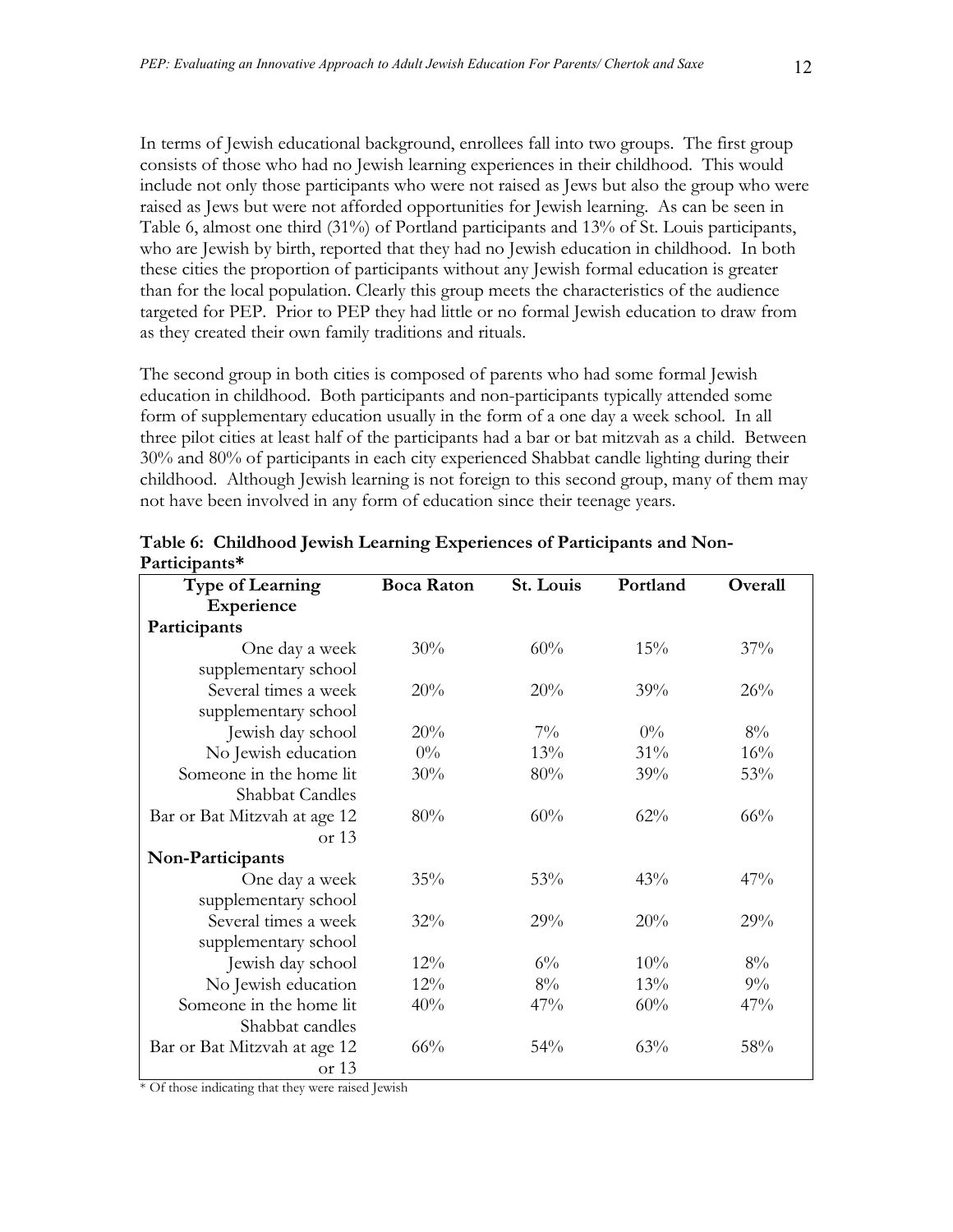In Boca Raton, the only pilot site where information about post bar or bat mitzvah Jewish education is available, only one third of enrollees attended Hebrew school beyond the age of 13. Table 7, based on this information, indicates that very few of these parents have engaged in any adult Jewish learning since their college years. These parents may have a foundation of Jewish knowledge, but the last time they considered questions of belief, ritual, and commitment to the Jewish people, they were adolescents. It is likely that the implications of Judaism for parenting were not something they thought about at that time.

| <b>Type of Learning Experience</b> | Percentage |
|------------------------------------|------------|
| College Jewish or Hebrew studies   | $22\%$     |
| Hillel                             | $17\%$     |
| Synagogue courses                  | 28%        |
| Lecture series                     | 28%        |
| Study weekends                     | $0\%$      |
| Chavurah                           | $0\%$      |
| Adult bar mitzvah classes          | $5\%$      |
| Study with Rabbi                   | $33\%$     |
| Conversion classes                 | $22\%$     |
| None                               | 33%        |

# **Table 7: Adult Jewish Learning Experiences of Participants from Boca Raton**

# **WHAT ATTRACTED PARTICIPANTS TO PEP?**

When asked to rate the attractiveness of different aspects of PEP on a five point scale where a rating of one is "not at all attractive" and a rating of five is "extremely attractive" participants indicated that they were quite attracted to the course curriculum, the reduced cost of tuition, and the reputation of the Melton organization (see Table 8). In making their decision to enroll, participants also found the scheduling and location of classes to be appealing. Least attractive was the two year commitment they were asked to make.

| In deciding to enroll in PEP how attractive was | <b>Mean Rating</b> |
|-------------------------------------------------|--------------------|
| The subjects covered in the program             | 4.4                |
| The reduced cost of tuition                     | 4.1                |
| The reputation of the program                   | 4.0                |
| The time and day that classes were offered      | 3.6                |
| The location of classes                         | 3.5                |
| The two year commitment                         | 2.6                |

#### **Table 8: Attractiveness of Aspects of PEP**

PEP also seemed to dovetail with the personal goals of participants. When asked, in focus groups, what lead them to enroll in PEP, participants described a number of ways in which PEP filled a need or goal they had already identified.

> **PEP Provided Needed Structure for Learning:** While parents may have every intention of expanding their Jewish knowledge through self directed study, the reality is that it is difficult to carve out time on a regular basis to learn on one's own. One parent likened PEP to signing up for an exercise class as opposed to trying to exercise regularly on your own.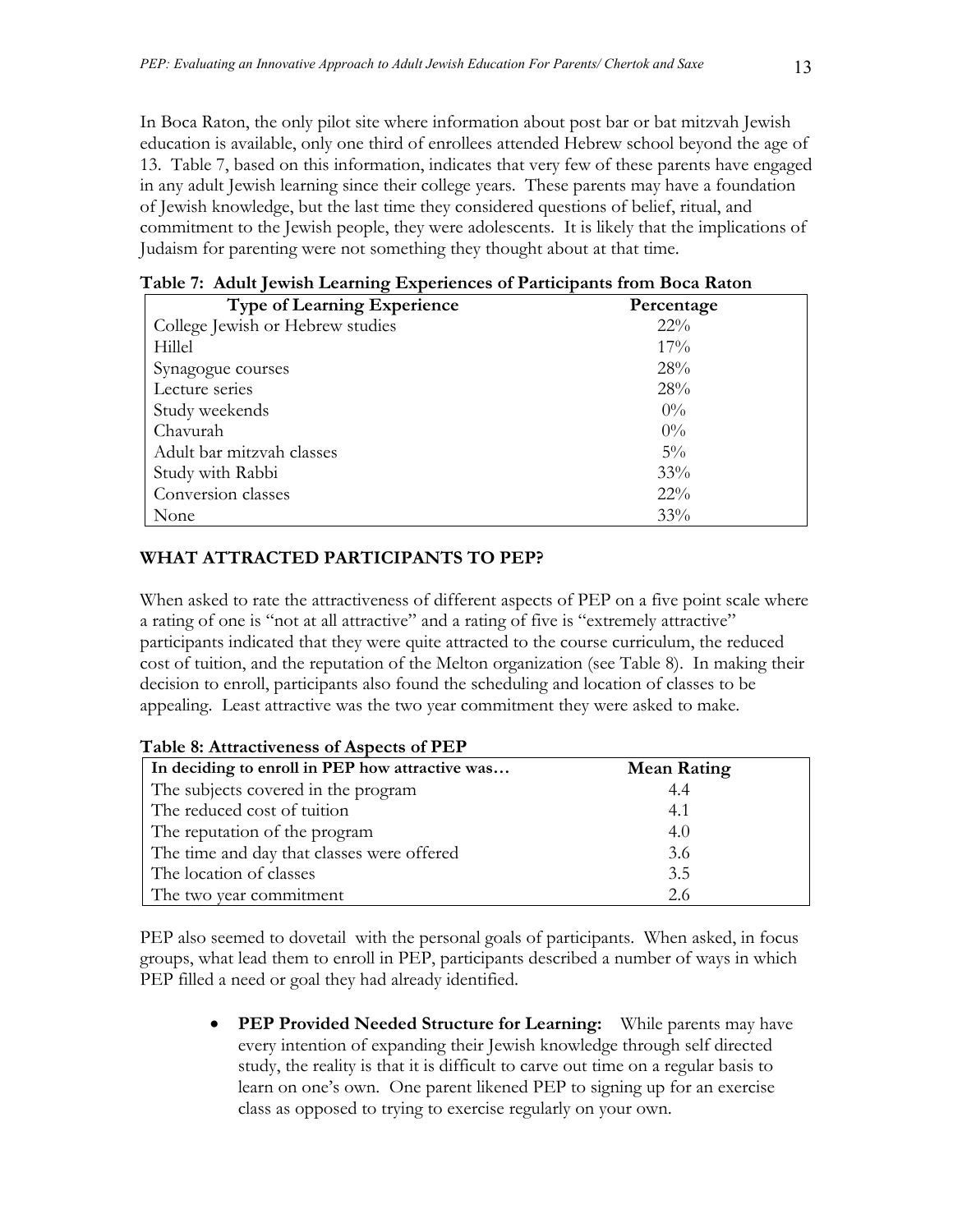*I don't find myself just picking up a book to learn but if I go to a class or lecture I learn*.

• **Parents Wanted to Build Jewish Family Traditions**: Several parents commented that they want their children to grow up connected to Jewish community and tradition in ways they themselves may not have been in their youth. Several reported that they had already made commitments to more regular participation in their synagogue. For example, one mother reported that she and her spouse had resolved to do Tot Shabbat once a month. These parents want their children to grow up both appreciating and understanding their Jewish heritage.

*I want my children to have a connection with the Jewish community worldwide and to know that they can go to any congregation anywhere and feel welcome.* 

*I want my daughter to know what Judaism is so she can make informed choices and can enter and be part of the Jewish community at any time in her life.* 

Parents Felt Inadequate as Jewish Role Models: Participants were keenly aware of their position as Jewish role models for their children while at the same time feeling that their own foundation of knowledge and experience was lacking. Both Jewish and non-Jewish spouses wanted to be prepared to answer the religious/spiritual questions that their children may soon or have already started asking.

*It's hard to hand down things to our kids when we don't know what you're talking about. It's our turn…If you don't have answers then it may not continue and it has to.* 

• **Participants Were Looking for Jewish Education:** Some PEP participants had already explored opportunities for adult Jewish education including the standard version of the Melton program but had not gone the next step to actually sign up for a course. For some the scheduling of most adult education presented a problem while others described difficulty in finding courses to take in their area. For example, one mother commented that while courses were offered locally on Jewish cooking and culture, she had trouble finding avenues for serious adult study. These parents were already primed to enter into adult Jewish education but seemed to need a stronger pull to move them to the point of making a commitment to a program. With its targeted curriculum, and attractive fee structure PEP successfully moved these parents past their reservations and the distractions of daily life.

*It was divine intervention. Seems like just as I was thinking about getting more Jewish education, the flyer came.*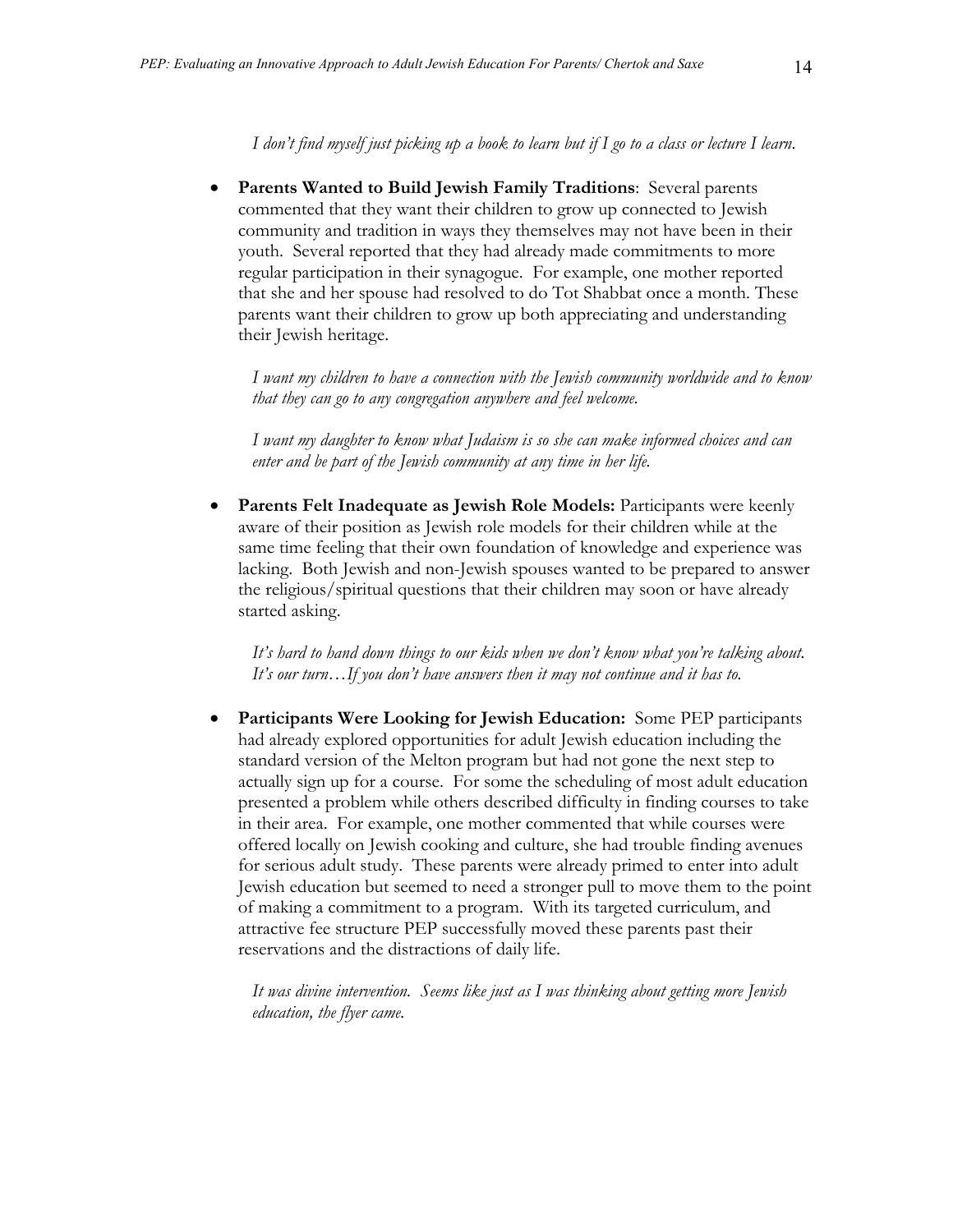#### **HOW SATISFIED WERE PARTICIPANTS WITH THE PROGRAM?**

Participants appeared to be quite satisfied will all aspects of their PEP experience (see Table 9). Participants were asked to show their level of satisfaction on a four point scale where a rating of four indicates that they are "very satisfied". Across pilot cities they gave high marks to the level of preparedness and responsiveness of PEP teachers, the breadth and quality of the information they gained, the ability of PEP teachers to make the texts accessible and meaningful, class discussions with other parents and the administration and logistics of the program. Clearly these parents felt that their experience in PEP was well worth the cost of tuition. The feature of PEP that received the lowest satisfaction ratings are the *Mishpaha Shelanu* sessions intended to bring participants and their children together for socializing and family education.

| To what extent are you       | <b>Boca Raton</b> | St. Louis | Portland | Overall |
|------------------------------|-------------------|-----------|----------|---------|
| satisfied with               | Mean              | Mean      | Mean     | Mean    |
|                              | Rating            | Rating    | Rating   | Rating  |
| The responsiveness of PEP    | 4.0               | 3.9       | 3.8      | 3.9     |
| teachers                     |                   |           |          |         |
| The preparedness of PEP      | 4.0               | 3.9       | 3.9      | 3.9     |
| teachers                     |                   |           |          |         |
| The cost of the PEP          | 3.8               | 4.0       | 4.0      | 3.9     |
| program                      |                   |           |          |         |
| The ease of registration     | 3.8               | 3.9       | 3.8      | 3.8     |
| Your overall experience in   | 4.0               | 3.9       | 3.6      | 3.8     |
| PEP                          |                   |           |          |         |
| The information that you     | 3.7               | 3.9       | 3.7      | 3.8     |
| took away from the courses   |                   |           |          |         |
| The availability of PEP      | 3.9               | 3.9       | 3.5      | 3.8     |
| program coordinators         |                   |           |          |         |
| The ability of PEP teachers  | 3.7               | 3.8       | 3.7      | 3.7     |
| to make the texts accessible |                   |           |          |         |
| and meaningful               |                   |           |          |         |
| Class discussions with other | 3.9               | 3.6       | 3.5      | 3.6     |
| parents                      |                   |           |          |         |
| The physical comfort of the  | 3.6               | 3.8       | 3.3      | 3.5     |
| classroom                    |                   |           |          |         |
| The value of the PEP         | 3.2               | 3.6       | 3.3      | 3.4     |
| readings/texts               |                   |           |          |         |
| The Mishpacha Shelanu        | 3.3               | 2.9       | 3.1      | 3.1     |
| sessions                     |                   |           |          |         |

#### **Table 9: Mean Satisfaction of Participants by City**

In focus groups, parents repeatedly described PEP as an incredible opportunity and a valuable gift for which they were very thankful. They found themselves leaving each PEP class with new knowledge and previously unexplored perspectives that they continued to think about throughout the week.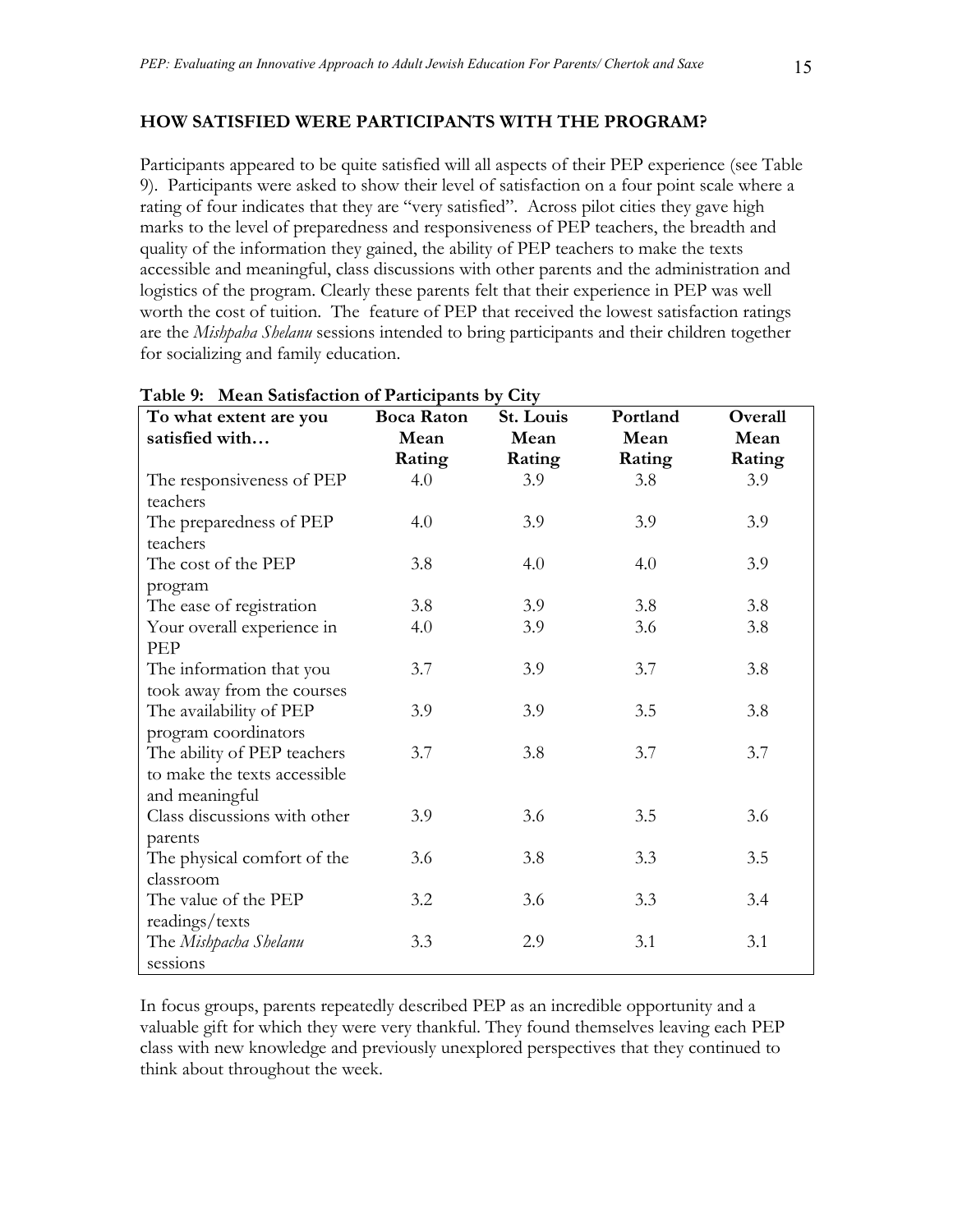Although many parents were drawn to PEP specifically because of its focus on parenting, some felt that the intersection between Jewish text study and parenting issues was not clearly articulated. One participant commented that the parenting curriculum seemed to be laid over a course on Judaism, with little or no integration and synthesis of the material. In a related concern, some parents said that they would like to see the program expanded to include periodic opportunities for in depth discussion of issues related to Jewish parenting. When these issues emerged in class, the resulting discussion felt, at best, like a sidetracking of the curriculum and at worst, like the session had been "hijacked". Having sessions dedicated to group discussion, would both short circuit sidetracked class conversations as well as allowing parents needed opportunities to explore concerns and questions that arise in the normal course of family life.

#### **IMPACT OF PEP ON PARTICIPANTS**

#### **Individual Impact**

Although PEP participants were selected because they are parents of preschoolers, they are also individual adult learners. Participants indicated that their experience in the program has very noticeably affected their relationship to Jewish study, Jewish observance, and the Jewish community.

*I feel a part of the Jewish community like never before! ... I finally belong in my heart to the Jewish community. (Portland participant)* 

*I feel more comfortable with my involvement with the Jewish community*. *(St. Louis participant)* 

When asked to rate the extent of this impact on a five point scale where a rating of one indicates "not at all" and a rating of five corresponds with "great extent" of impact, participants in all pilot cities stated that PEP expanded their social network, enhanced their spirituality, increased their comfort studying Jewish texts, and increased their attachment to the Jewish community (see Table 10).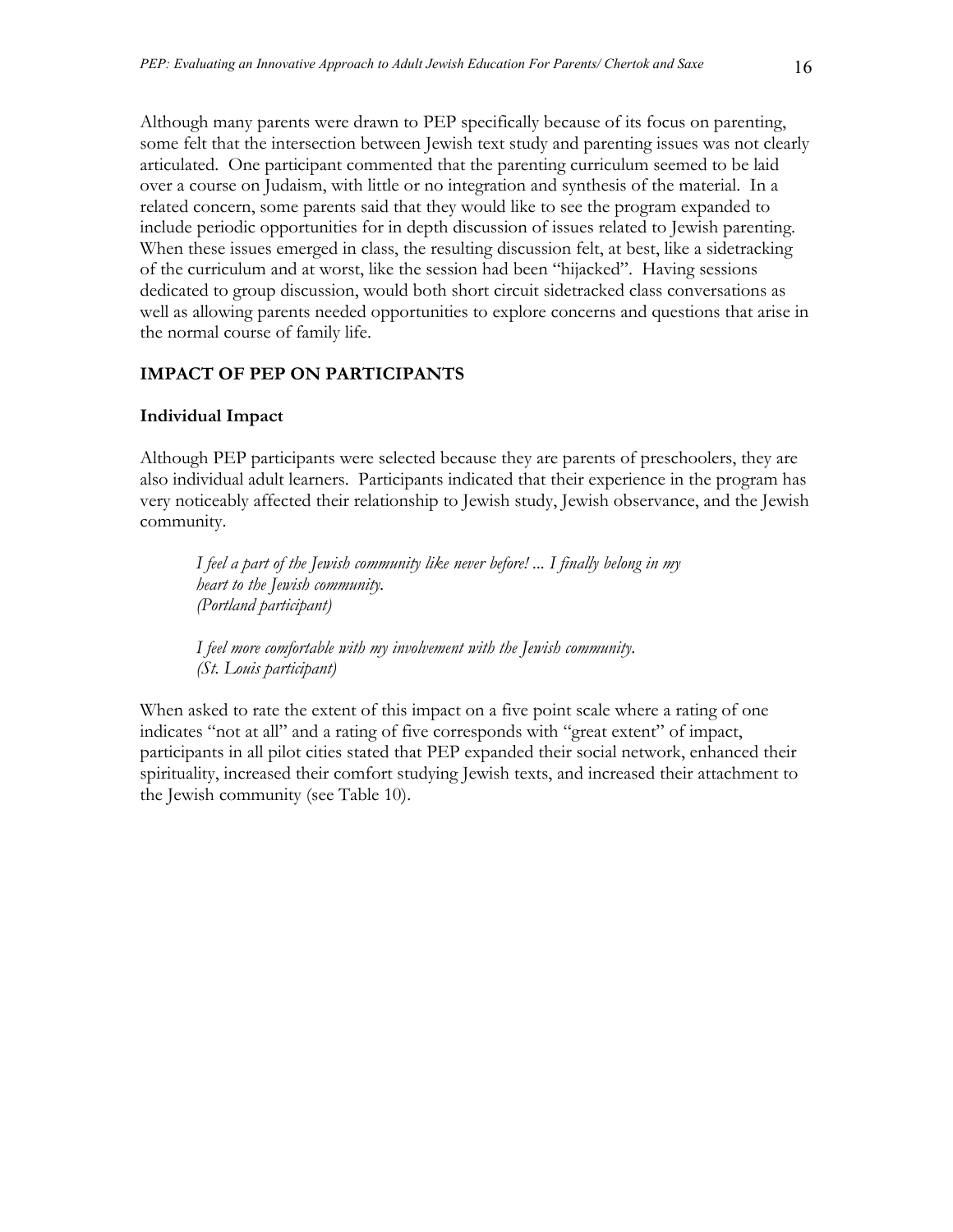| To what extent has your         | <b>Boca Raton</b> | St. Louis | Portland | Overall |
|---------------------------------|-------------------|-----------|----------|---------|
| experience in PEP               | Mean              | Mean      | Mean     | Mean    |
|                                 | Rating            | Rating    | Rating   | Rating  |
| Increased your comfort studying | 3.9               | 4.2       | 4.1      | 4.1     |
| Jewish texts                    |                   |           |          |         |
| Enhanced your spirituality      | 4.1               | 3.9       | 3.3      | 3.7     |
| Helped you develop new friends  | 4.2               | 3.5       | 3.4      | 3.6     |
| Increased your attachment to    | 3.7               | 3.8       | 3.3      | 3.6     |
| the Jewish community            |                   |           |          |         |
| Helped you become more          | 3.5               | 3.5       | 2.7      | 3.2     |
| observant                       |                   |           |          |         |
| Increased how comfortable you   | 2.4               | 2.8       | 2.9      | 2.7     |
| are participating in synagogue  |                   |           |          |         |
| worship services                |                   |           |          |         |
| Improved your knowledge of      | 2.2               | 2.2       | 2.4      | 2.3     |
| Hebrew                          |                   |           |          |         |

#### **Table 10: Impact of PEP as Perceived by Participants by City**

When compared to non-participants, participants had a measurably different view of the importance of various aspects of their Jewish identity. Participants and non-participants were asked to rate how important different values were to them on a five point scale where a rating of one indicates "not at all important" and a rating of five indicates "extremely important". As can be seen in Table 11, participants felt a substantially greater commitment to continuing their own Jewish education, and to involving themselves in the larger Jewish community.

| How important to you is               | Participant<br><b>Mean Rating</b> | Non-Participant<br><b>Mean Rating</b> |
|---------------------------------------|-----------------------------------|---------------------------------------|
| Increasing your own Jewish knowledge  | 4.5                               | 4.0                                   |
| Participating in the Jewish community | 4.4                               | 3.9                                   |
| Contributing to Jewish charities      | 4.3                               | 3.7                                   |
| Being involved in a synagogue         | 4.1                               | 3.6                                   |

#### **Table11: Importance of Jewish Values to Participants and Non-Participants**

PEP allowed many parents to brush up on their Jewish knowledge. Several commented in focus groups and on the survey that while they received a good Jewish education as children, they have retained little from that experience.

> *With my increased knowledge of Judaism I am more comfortable speaking as a Jew—I have the information when I open my mouth. (Boca Raton participant)*

*Thanks to the openness and great knowledge of the instructors, I have been able to explore what it means to be Jewish with honesty. (Portland participant)*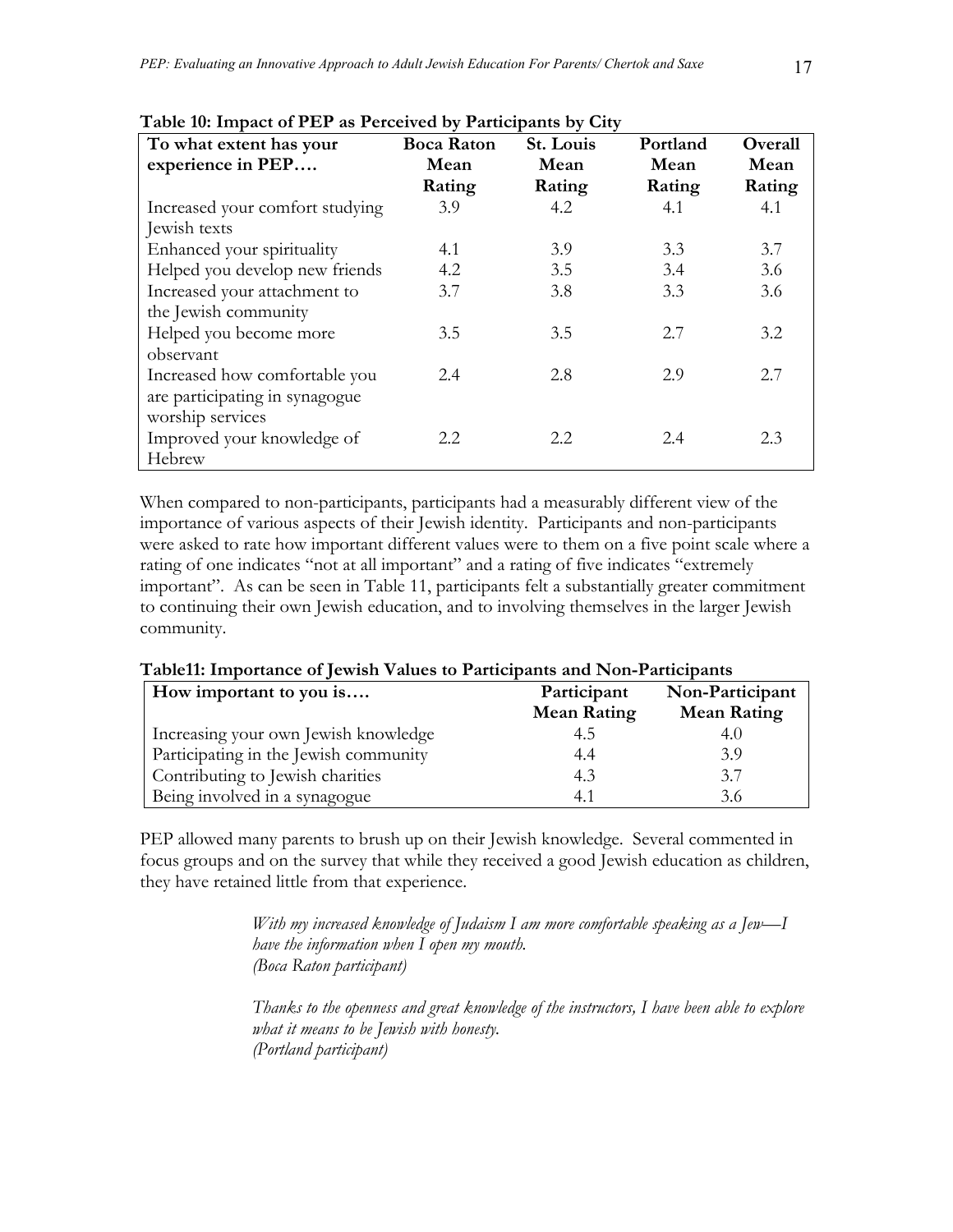Other parents sadly admitted that they had only negative memories of their prior Jewish educational experiences. PEP gave these participants a positive experience of Jewish education, quite unlike their own childhood schooling.

> *99% of my peers hated Hebrew school. I want them to have one taste of one of these classes so they could see it's not the thing they tried to shove down my throat.*

For other participants, PEP represented their first foray into Jewish education. This was true for both parents who had and had not been raised in Jewish homes. For these parents PEP provided an easy first step into adult Jewish education. The curriculum started at a basic enough level that almost all participants felt they could engage from the beginning.

#### **Impact on Families and Parenting**

As hoped by the developers of the program, participants reported that they brought their new knowledge and attitudes home to their children and spouses. Parents were very positive in their assessment of the impact of PEP on their home life and their parenting. Focus group participants and survey respondents commented that they experienced benefits in both expected and unexpected ways. Parents found themselves eagerly looking for opportunities to share what they learned with spouses and children and reported that increasingly they and their children see the world through a Jewish lens.

> *The enthusiasm comes home. It spills over at our table and we share why we do this or that.*

*I realized the importance of setting an example for our children through their actions and our words. By lighting Shabbat candles every Friday no matter how late in the evening we are teaching our children the importance of traditions and spirituality through our actions. (Boca Raton participant)* 

As a result of their PEP experience, participants reported that they gained a greater appreciation of themselves as Jewish role models for their families and increased their commitment to educating their children as Jews. As seen in Table 12, when asked to rate the extent of this impact on a five point scale where a rating of one indicates "not at all" and a rating of five corresponds with a "great extent" of impact, participants in all pilot cities experienced a considerable change on attitudes toward Jewish parenting.

| 1 able 12: Impact of PEP on Aspects of parenting |                   |           |          |                |  |  |  |
|--------------------------------------------------|-------------------|-----------|----------|----------------|--|--|--|
| To what extent has your                          | <b>Boca Raton</b> | St. Louis | Portland | <b>Overall</b> |  |  |  |
| experience in PEP                                |                   |           |          |                |  |  |  |
| Enhanced your view of yourself                   | 3.6               | 4.1       | 3.7      | 3.8            |  |  |  |
| as a Jewish role model for your                  |                   |           |          |                |  |  |  |
| family                                           |                   |           |          |                |  |  |  |
| Strengthened your commitment                     | 4.2               | 4.4       | 3.6      | 4.0            |  |  |  |
| to giving your children a Jewish                 |                   |           |          |                |  |  |  |
| education                                        |                   |           |          |                |  |  |  |
|                                                  |                   |           |          |                |  |  |  |

#### **Table 12: Impact of PEP on Aspects of parenting**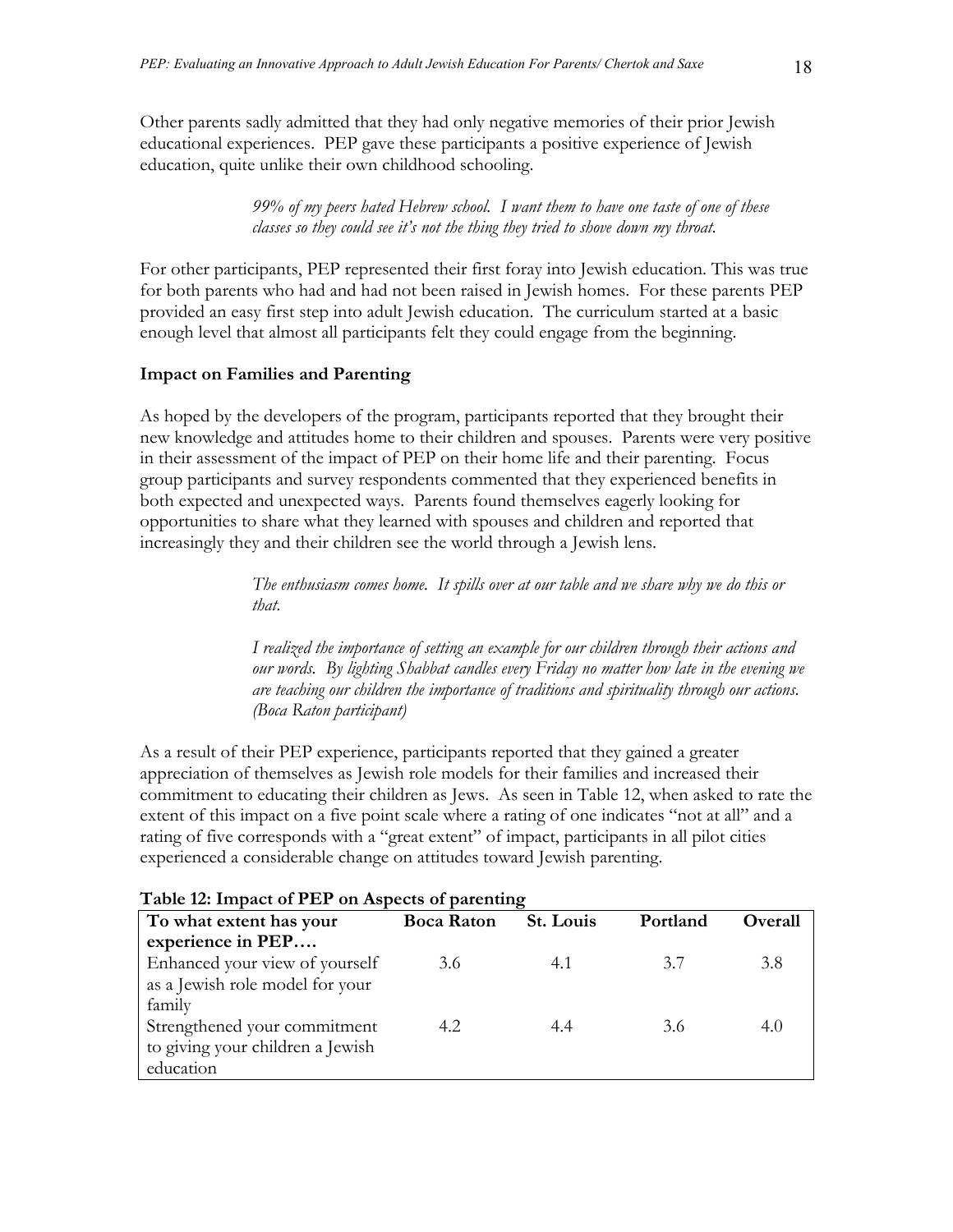PEP participants also looked different from non-participants in terms of the value they attribute to various dimensions of Jewish parenting. When asked to rate how important different values were to them on a five point scale where a rating of one indicates "not at all important" and a rating of five indicates "extremely important" participants felt a substantially greater investment in fostering both the Jewish identity and Jewish experiences of their children (see Table 13).

## **Table 13: Importance of Jewish Values Related to Parenting to Participants and Non-Participants**

| How important to you is                              | Participant        | Non-Participant    |
|------------------------------------------------------|--------------------|--------------------|
|                                                      | <b>Mean Rating</b> | <b>Mean Rating</b> |
| Celebrating the Sabbath                              | 4.1                | 3.4                |
| Creating a Jewish home                               | 4.6                | 4.1                |
| Raising your children to be Jewish                   | 4.9                | 4.6                |
| Socializing with other Jewish or interfaith families | 4.4                | 4()                |
| Your children receiving some form of Jewish          | 4.6                | 4.3                |
| education after preschool                            |                    |                    |

Involvement in PEP was also associated with growing levels of Jewish observance. Focus group and survey respondents related that PEP provided them with ongoing practical information, reinforcement, and support as they worked to create a Jewish home.

> *Growing up… I didn't understand why I couldn't have a Christmas tree. Now that the reasons have been explained and I see the beauty of Jewish holidays I understand and have something to offer my kids.*

*My Jewishness abounds daily. We all pray before every meal and we talk so much easier with the kids about Jewish topics. (St. Louis participant)* 

The overwhelming majority of participants (93%) reported that they light candles on Shabbat. This is contrasted with only 64% of non-participants who reported lighting candles. Participants, as contrasted with non-participants were also more likely to report that they attended Jewish worship services at least once a month (57% vs. 37%) and that they fasted on Yom Kippur (89% vs. 73%). In fact, when asked if their level of Jewish activity has changed in the last three years, participants reported substantially greater increases than did non-participants.

Married participants found that the PEP curriculum gave them a context within which to discuss their personal thoughts and beliefs about religion. One mother commented that her husband was very private about his Judaism and that her involvement in PEP allowed them to open up a new and productive dialogue. Other couples described their discussions of class material as a source of bonding.

> *Melton has affected our family quite a bit. The class topics have served as starting points for many conversations between my husband and me regarding a variety of topics: our own spirituality and relationship to God, what we hope to teach our children regarding God and prayer, and their own Jewish identities, how we can better create a Jewish home, how we can*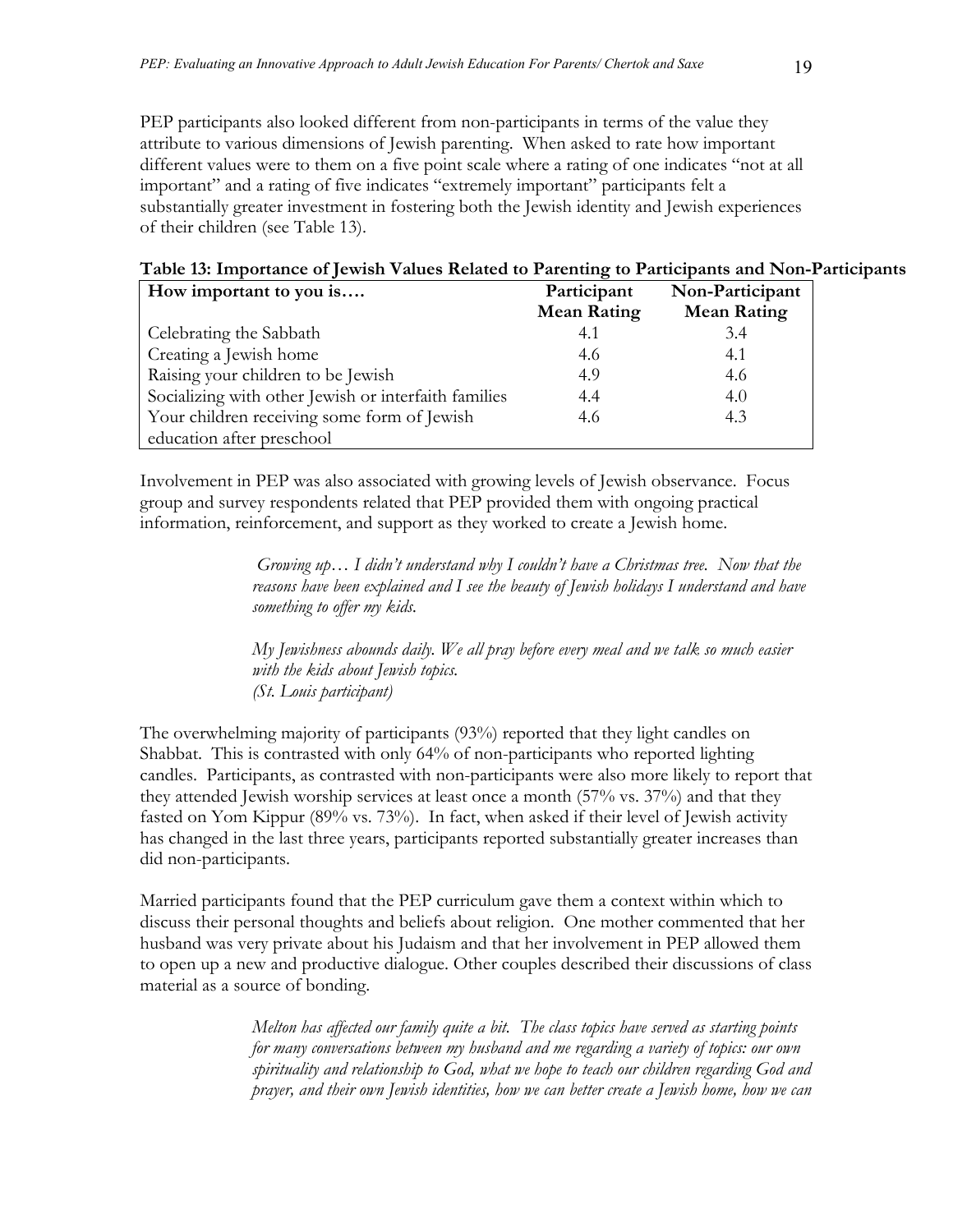*better parent, and our understandings of Jewish history and modern day events in Israel and the US (to name a few!).* 

Parents described the ongoing challenge of balancing Jewish involvement and observance with the demands of work, school and secular community activities. Several focus group participants expressed their belief that the knowledge they gained in PEP would be a resource to them as they continued to negotiate and balance their own and their child's involvement in Jewish and secular activities.

> *It's hard to help your children draw boundaries when you don't know what they are for yourself.*

*It has strengthened our commitment to thoughtful Jewish parenting (Portland participant)* 

# **DID PEP HAVE AN IMPACT ON JEWISH DAY SCHOOL SELECTION?**

One of PEP's primary goals was to influence preschool parents to select a Jewish day school education for their children. Since starting the program, ten of the 38 households responding to the survey, that did not previously have a child in Jewish day school have enrolled in or switched a child to a Jewish day school. This number does not include four families who enrolled a child in a Jewish day school since entering the program but already had older children attending Jewish day school.

Participants who did not decide to send a child to Jewish day school indicated that their involvement in PEP only minimally increased their inclination toward this educational option while those parents who have newly chosen to send a child to Jewish day school credited PEP with influencing this decision (see Table 14). Overall there is no substantial difference between those who did and did not participate in PEP in terms of perceived likelihood of sending children to Jewish day school. For both groups the average rating indicated that they are, at best, only somewhat likely to make the decision in favor of a Jewish day school education.

**Table 14: Mean Impact of PEP on Likelihood of Selecting Jewish Day School Education** 

| To what extent has your experience in<br>PEP                                                      | Parents Not<br><b>Choosing Day</b><br>School | Parents<br>Newly<br><b>Choosing Day</b><br>School | Overall |
|---------------------------------------------------------------------------------------------------|----------------------------------------------|---------------------------------------------------|---------|
| Increased the likelihood that your will select a<br>Jewish day school education for your children | 1.6                                          | 41                                                | 2.5     |

Many factors impact on the decision to enroll a child in a day school. Participants were asked to rate the importance of a variety of potential influences on a five point scale where a rating of one indicates "not at all important" and a rating of five indicates "extremely important". As can be seen in Table 15, the most important factors mentioned by PEP participants were the quality of secular education and the general reputation of the school followed closely by the sense of community within the school. The mean rating for all of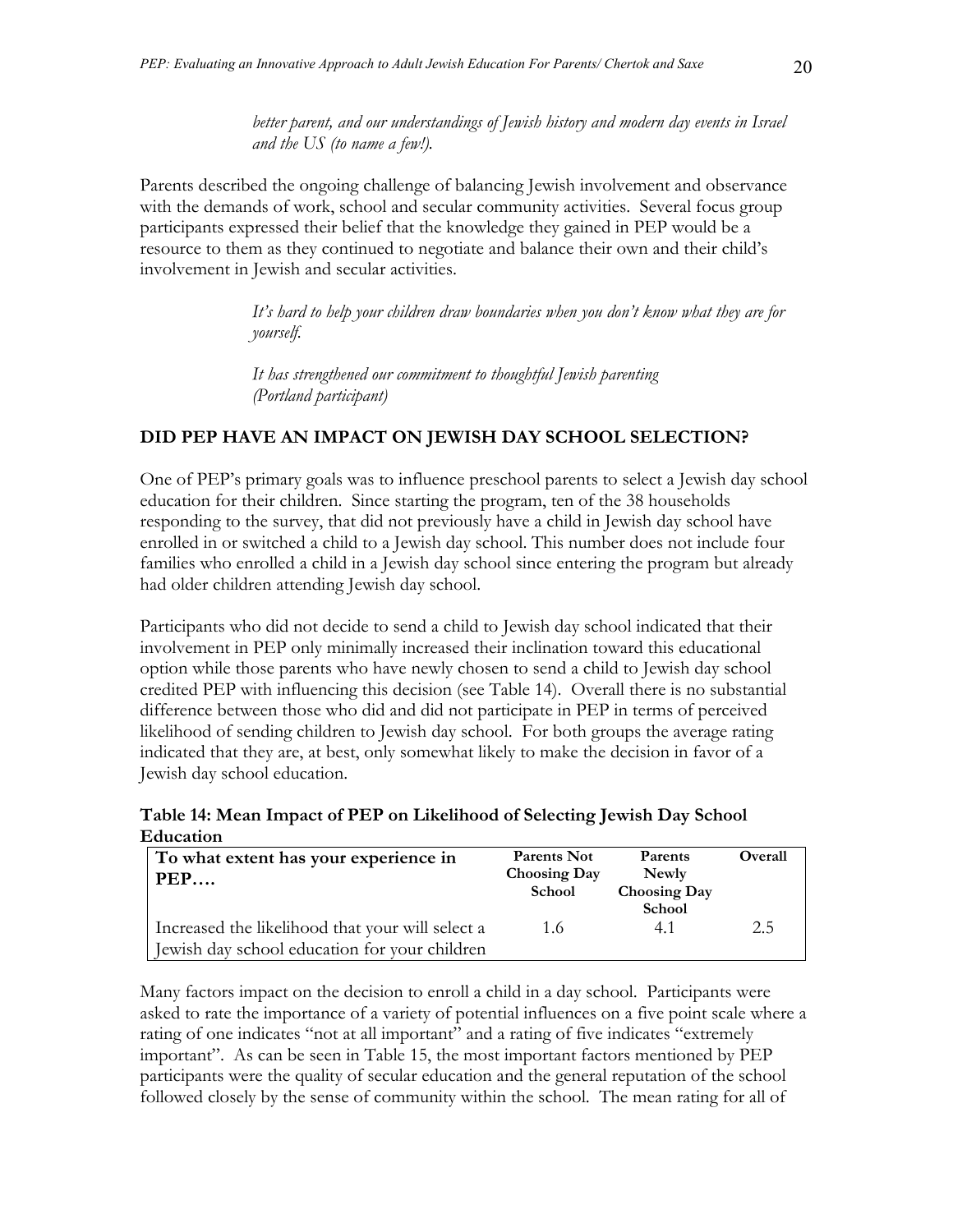these items indicated that they are very important to parents. Parents in the focus groups echoed this sentiment and several expressed concerns about the quality of the secular education provided by Jewish day schools. They worried that time spent on Judaics would significantly detract from the amount of material covered in secular classes.

| How important is |                                         | <b>Mean Rating</b> |
|------------------|-----------------------------------------|--------------------|
|                  | Quality of the secular curriculum       | 4.4                |
|                  | General reputation                      | 4.4                |
|                  | Sense of community                      | 4.2                |
|                  | Quality of the Judaic curriculum        | 3.8                |
|                  | Cost                                    | 3.6                |
|                  | Location of the school                  | 3.3                |
|                  | Diversity of the student body           | 3.3                |
|                  | Knowing other families who attend       | 3.1                |
|                  | Extra-curricular activities             | 3.1                |
|                  | Transportation to the school            | 2.9                |
|                  | Access to special needs services        | 2.5                |
|                  | Availability of an after school program | 2.5                |

# **Table 15: Factors in Decision to Enroll in Jewish Day School for Participants**

Although access to special needs services was only somewhat important overall, parents in the focus groups who predicted that their children would require special education services or whose older children have needed these educational supports, did not see Jewish day schooling as a viable option. One parent told us that she did not chose a Jewish day school because the public school had successfully addressed the special needs of her older child and she did not want to be in a different school system if her younger child required the same learning supports.

Although the absolute number of PEP households that chose to enroll a child in a Jewish day school was small, it marked a sizeable increase in the stream of children moving from these specific preschools to enrollment in Jewish day school. Participants credited the program with shifts in their thinking. Each of the PEP classes included parents who already had children enrolled in day schools. Parents without children in day schools thus had the unique opportunity to become acquainted with their day school counterparts and to explore areas of commonality. The result of this contact may have been to dispel or modify any preconceptions about what kinds of families send children to day schools and to effectively normalize day school as an educational option.

# **WHAT DO WE KNOW ABOUT THOSE WHO LEAVE THE PROGRAM?**

Although only a small group of program dropouts responded to the survey, the available responses made clear that their reasons for leaving PEP were not primarily related to the course instructors, costs, or topics. Program dropouts expressed levels of satisfaction with the program that were only slightly lower than those of continuing participants (see Table 16). They showed only slightly less satisfaction with their overall PEP experience and with the information gained through participation.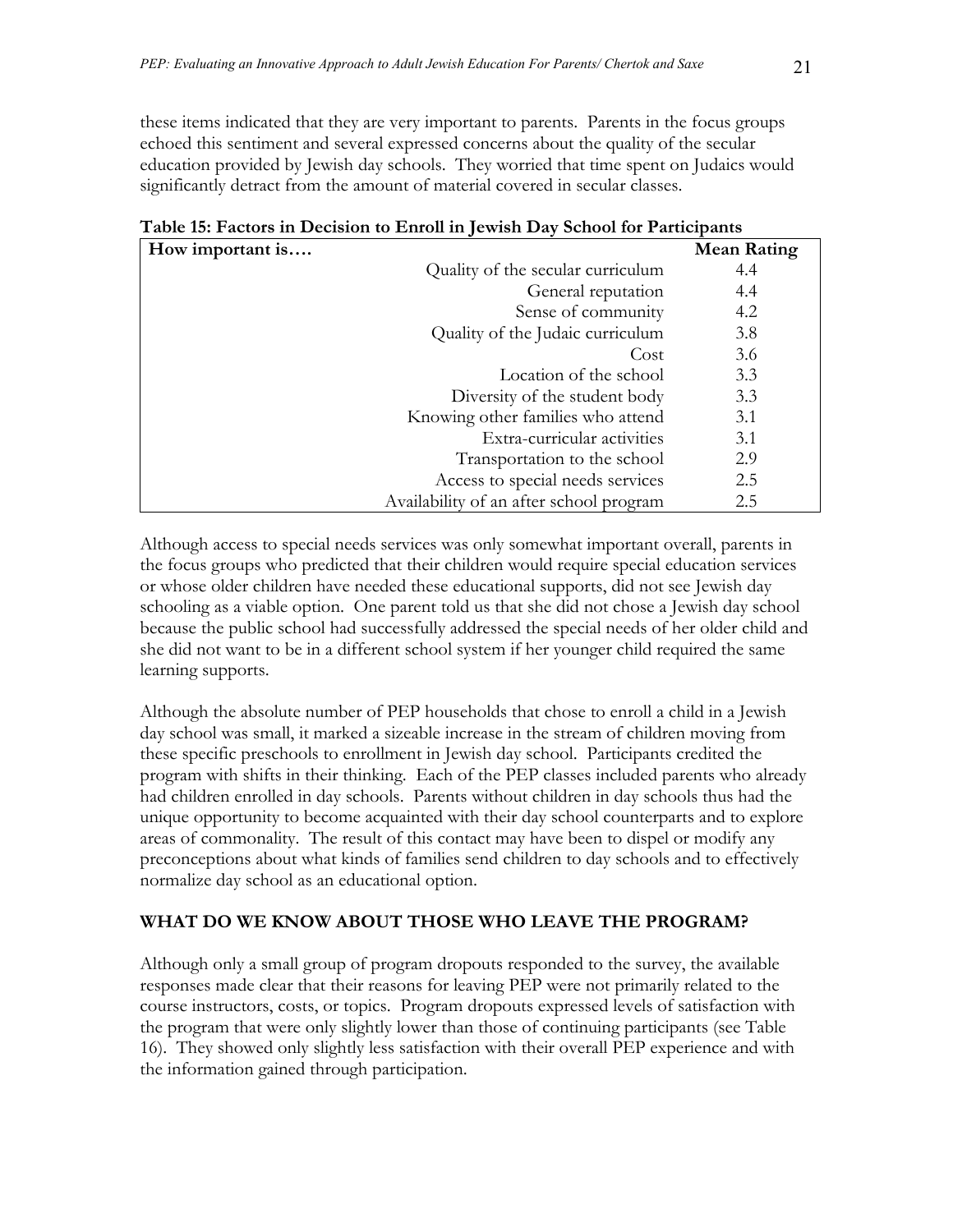| To what extent are you satisfied with         | Participant<br>Mean | Drop-out<br>Mean |
|-----------------------------------------------|---------------------|------------------|
|                                               | Rating              | Rating           |
| The responsiveness of PEP teachers            | 3.9                 | 3.8              |
| The preparedness of PEP teachers              | 3.9                 | 3.8              |
| The cost of the PEP program                   | 3.9                 | 3.8              |
| The ease of registration                      | 3.8                 | 3.9              |
| Your overall experience in PEP                | 3.8                 | 3.5              |
| The information that you took away from the   | 3.8                 | 3.5              |
| courses                                       |                     |                  |
| The ability of PEP teachers to make the texts | 3.7                 | 3.5              |
| accessible and meaningful                     |                     |                  |
| The availability of PEP program coordinators  | 3.7                 | 3.7              |
| Class discussions with other parents          | 3.7                 | 3.7              |
| The physical comfort of the classroom         | 3.5                 | 3.2              |
| The value of the PEP readings/texts           | 3.4                 | 3.1              |
| The Mishpacha Shelanu sessions                | 3.2                 | 3.3              |

#### **Table 16: Mean Satisfaction of Participants and Drop-outs**

 Former participants were asked to indicate on a five point scale how much they agreed or disagreed with different reasons for leaving the program. A rating of one indicates strong disagreement and a rating of five indicates strong agreement. Those who had left the program indicated that the content of the course was both interesting and appropriately challenging for them (see Table 17). Former PEP participants most frequently indicated that their primary reasons for departure were logistical difficulties related to available time and childcare issues. Many commented that changes in family composition (the birth of another child), or changes in the employment of a spouse left them with a combination of less available time and fewer childcare options.

#### **Table 17: Reasons for Leaving PEP**

|                                                 | <b>Mean Rating</b> |
|-------------------------------------------------|--------------------|
| The two year commitment was too long            | 3.8                |
| The time and day of classes did not work for me | 3.4                |
| Finding childcare was difficult                 | 3.4                |
| The content was too advanced                    | 2.0                |
| The content was too easy                        | 1.9                |
| The content was not interesting to me           | 1 O                |

#### **DESCRIBING THE MARKET FOR FUTURE PEP CLASSES**

The parents of children attending Jewish preschools are a very well educated and busy population. Although 95% of non-participant respondents are female, 44% work at least half time. In terms of secular education the vast majority (93%) of these parents have attained at least a bachelor's level degree. Almost half (47%) have earned a Masters or Doctorate.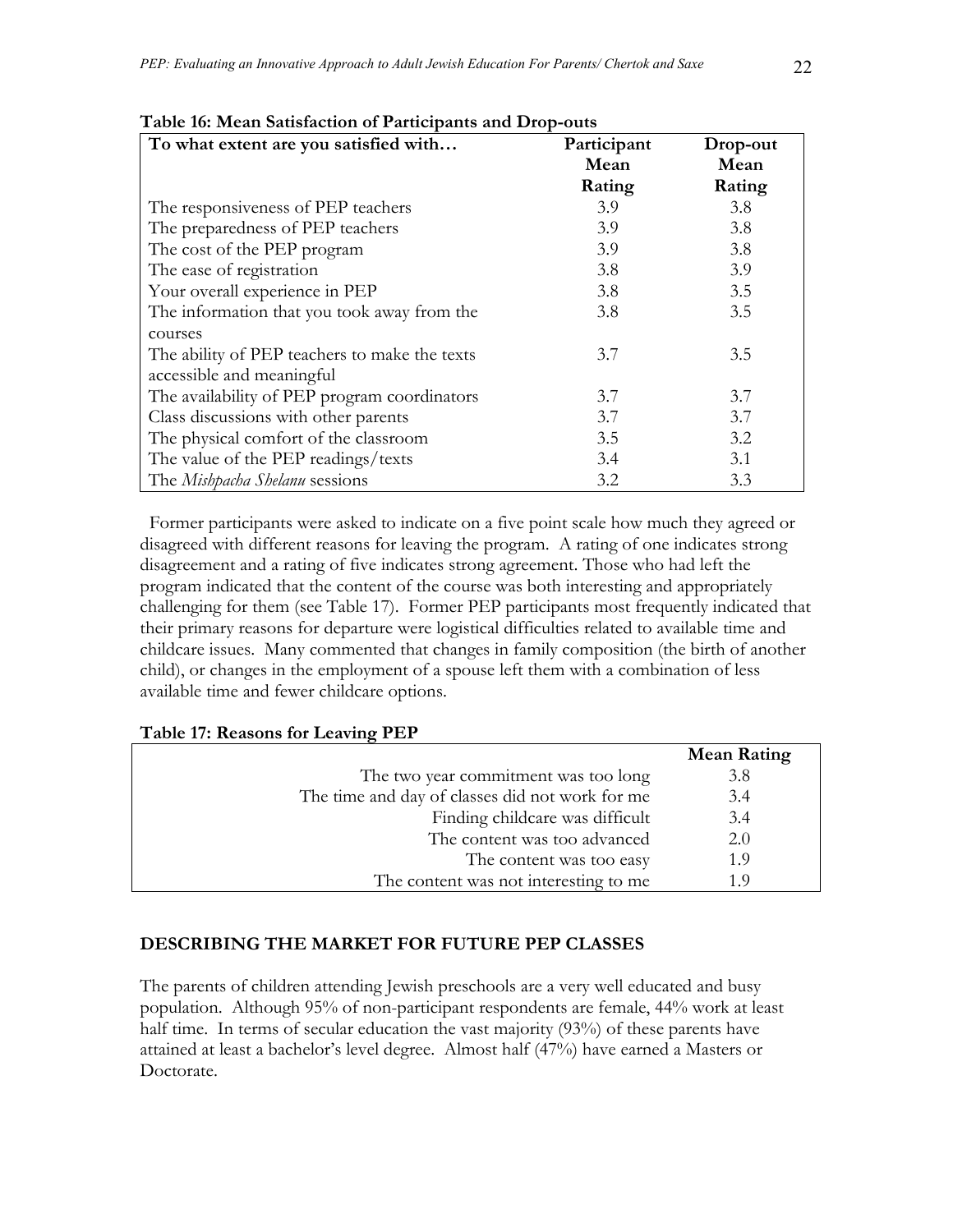An encouraging number of these parents (66%) indicated interest in opportunities for adult Jewish education with about one third (30%) indicating strong interest. When asked how important different factors would be in their decision to participate in a Jewish adult education program, those rated the highest were the curriculum of the program, the time and location of classes, finding adequate childcare and the reputation of the program (see Table 18). Between 55% and 59% of these parents indicated that they have never heard of the PEP program.

**How important is…** Mean rating **Mean rating** The subjects covered in the program 4.1 The time and day that classes were offered 4.1 Finding childcare so I could attend 3.8 The reputation of the program 3.7 The location of classes 3.7 The length of the program 3.5 The cost of tuition 3.3 The opinion/support of my spouse/partner 3.1

**Table 18: Importance of Factors in Decision to Participate in Adult Education** 

# **PART IV SUMMARY AND RECOMMENDATIONS**

The mezuzah is placed on the doorframe of the house to remind all who enter that this is a Jewish home. It welcomes the family and visitor alike to a home based on Jewish text and ritual. Like the mezuzah on the door, parents can also mark the doorways to worship, study, and observance in their homes. But like a mezuzah case without a scroll, many parents of young children have no message of welcome to Jewish living to give their children. PEP has the potential to make a valuable contribution to the Jewish education of parents of young children by filling these mezuzah cases with knowledge.

- Those currently participating were quite satisfied with their PEP experience, giving high marks to the level of preparedness and responsiveness of PEP teachers, the breadth and quality of the information they gained, the ability of PEP teachers to make the texts accessible and meaningful, class discussions with other parents, and the administration and logistics of the program.
- Participants indicated their experience in PEP positively affected their attitudes toward Jewish study, Jewish observance, and involvement in the Jewish community. Participants reported they were more likely to see themselves as Jewish role models for their families and increased their commitment to giving their children a Jewish education. Involvement in PEP was also associated with growing levels of Jewish observance, including Shabbat candle lighting and attendance at services.
- Ten of the 38 households of current participants, who completed a survey, have newly enrolled in or switched a child to a Jewish day school since starting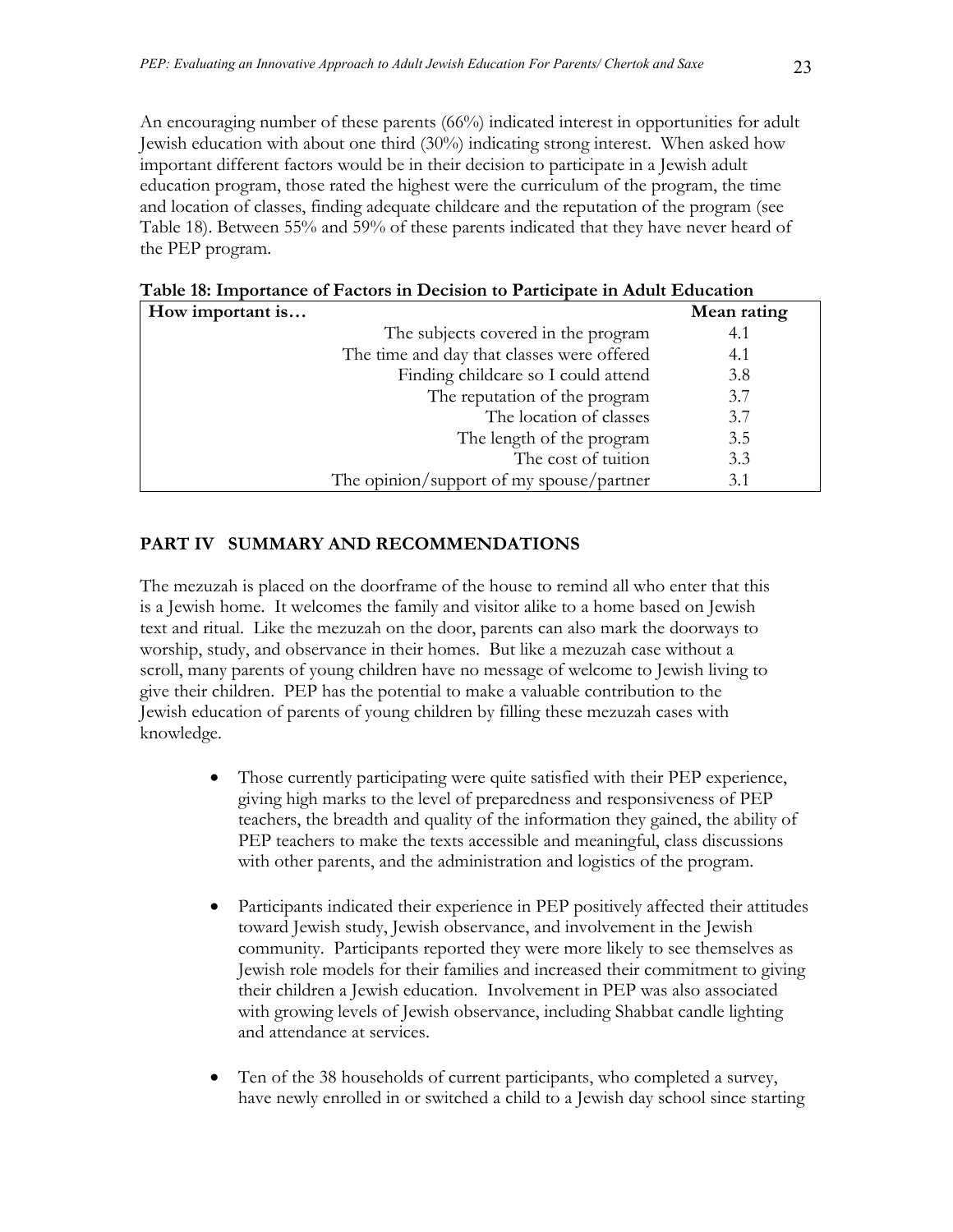PEP. While not a large number in absolute terms this marked a sizeable increase in the stream of children moving from these specific preschools to enrollment in Jewish day school.

However significant the potential of PEP to impact on young Jewish families, the reality is that only a very small portion of eligible parents chose to enroll and many who began the program, dropped-out. Development of PEP and other adult Jewish education offerings for parents of preschoolers needs to be done with full awareness of the realities and constraints faced by these parents. The ability of PEP to reach a large number of Jewish families is dependant on creatively addressing these concerns and, where needed, radically restructuring the program.

- The vast majority of parents do not appear to be willing and/or able to make a two year commitment. Consideration should be given to breaking the program into smaller courses or into intensive half or whole day programs. Options for employing distance learning technology should also be explored.
- PEP seems to be very attractive to parents who are either non-Jewish or Jews by choice. The possibility should be explored of designing classes specifically geared toward and marketed to these parents.
- The availability of reliable and affordable childcare is a major stumbling block to participation. Efforts need to be made to either provide on-site child care or to arrange for access to in-home babysitting services. Toward this end, arrangements should be explored with local babysitting agencies.
- Marketing efforts need to be significantly expanded to reach a greater segment of the target population. Almost half of parents who did not enroll in PEP indicated that they never heard about the program.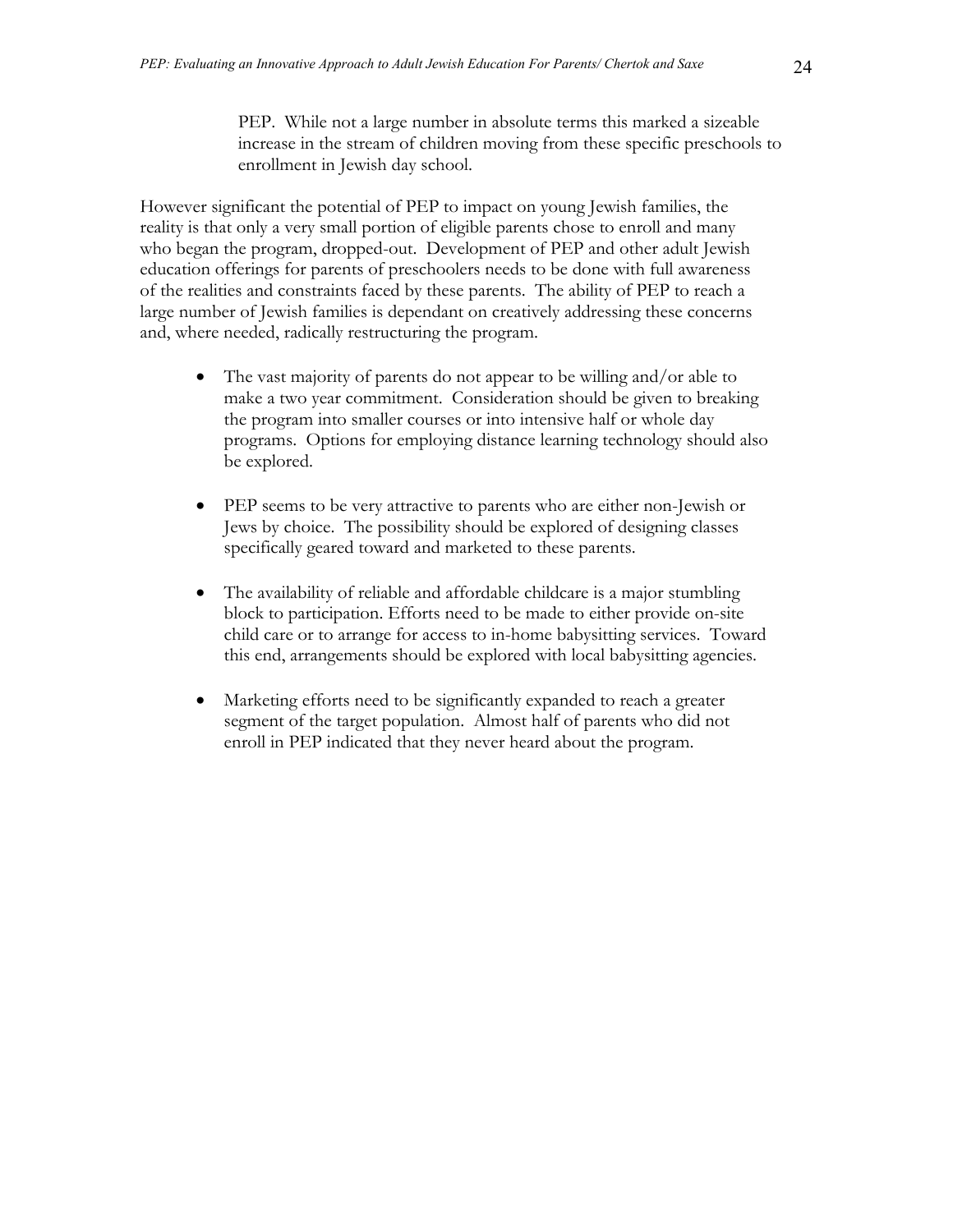#### **REFERENCES**

Beck, P. (2002). *Jewish Preschools as Gateways to Jewish Life; A Survey of Jewish Preschool Parents in Three Cities.* New York, NY: Ukeles Associates, Inc.

- Cohen, S.M. and Eisen, A.M. (2000). *The Jew Within: Self, Family, and Community in America.*  Bloomington, IN: Indiana University Press.
- Dor-Shav, Z. (1990). Development of an ethnic self-definition: The ethnic self-concept "Jew" among Israeli children. *International Journal of Behavioral Development, 13*, 317-332.
- Grant, L., Schuster, D.S., Woocher, M., and Cohen, S.M. (2004). *A Journey of Heart and Mind: Transformative Jewish Learning in Adulthood.* New York, NY: Jewish Theological Seminary Press.
- Himmelfarb, H. (1975). Jewish education for naught: Educating the culturally deprived Jewish child. *Analysis, 51* (September). Washington, D.C.: Institute for Jewish Policy Planning and Research.
- Phinney, J.S. and Rotheram, M.J, (Eds.) (1987). *Children's Ethnic Socialization, Pluralism and Develoment.* California: Sage Publications.
- Schick, M. (2000). *A Census of Jewish Day Schools in the United States.* New York: Avi Chai Foundation.
- Vogelstein, I.C. and Kaplan, D. (2002). *Untapped Potential: The Status of Jewish Early Childhood Education in America.* Baltimore, MD: Jewish Early Childhood Education Partnership.
- Wall, S.S. (1994). *Parents of Pre-schoolers: Their Jewish Identity and Its Implications for Jewish Education.* Unpublished DHL dissertation, the Jewish Theological Seminary of America, New York, NY.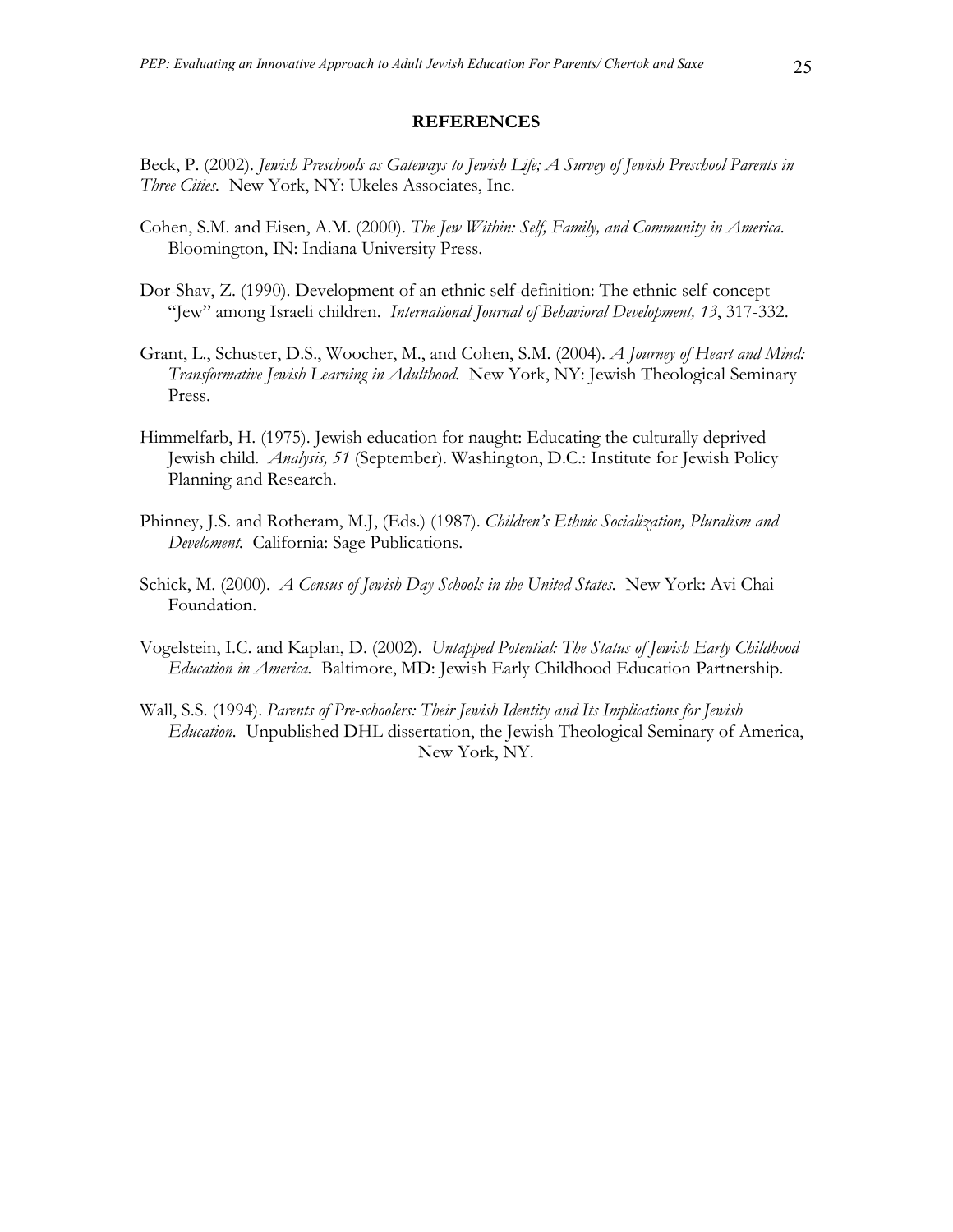# **APPENDIX A FOCUS GROUP PROTOCOL**

1. I'd like to learn a little bit about you. Let's start by going around the room. I'd like to know your name and your child's name and age.

2. How did you hear about the Melton Parent Education Program? What attracted you to it?

3. How do you like the program so far?

4. What do you think would get more people to take it?

5. How do you feel about being Jewish, or if you aren't Jewish, about being married to someone who is Jewish?

6. If you could name one thing about Judaism that's really meaningful to you and to your family, what would that one thing be?

7. How do you plan to transmit your feelings about Judaism to your children?

8. What kinds of plans do you have for your child's secular education? Jewish education?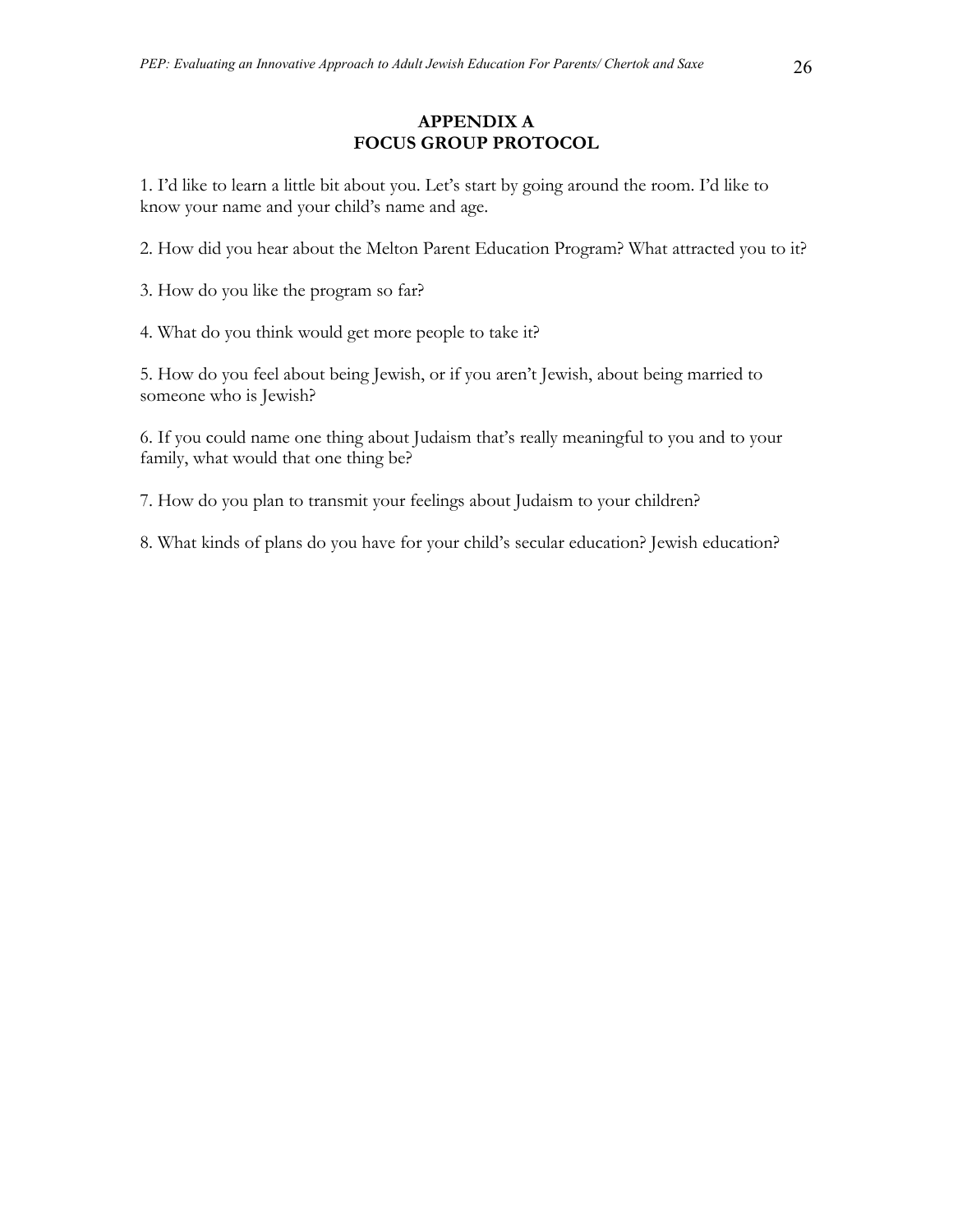# **APPENDIX B**

# **Jewish Preschool Family Survey**

**DIRECTIONS: Most of the questions in this survey ask you to check one of the numbers that are offered in an answer scale after the question. Choose the number that best matches the description of how you feel about this question. Except where noted, please mark only**  ONE answer for each question. Please mark your response with a check  $(\sqrt{r})$  directly ON the **number of your answer.** 

# **EXAMPLE:**

| HOW IMPORTANT to you is        | Not at all A little Somewhat |     | Very<br>Important Important Important Important Important | <i>Extremely</i> |
|--------------------------------|------------------------------|-----|-----------------------------------------------------------|------------------|
| Volunteering at the preschool? | (2)                          | (3) | (4)                                                       | (5)              |

**Other questions ask you to fill in information about yourself. Write your answer to these questions in the spaces provided. Remember, all of your responses are anonymous and confidential. DO NOT sign your name anywhere on the survey. Once you have completed the survey please mail it back to the Cohen Center for Modern Jewish Studies at Brandeis University in the postage paid return envelope.** 

**Thank you for your participation in this survey.**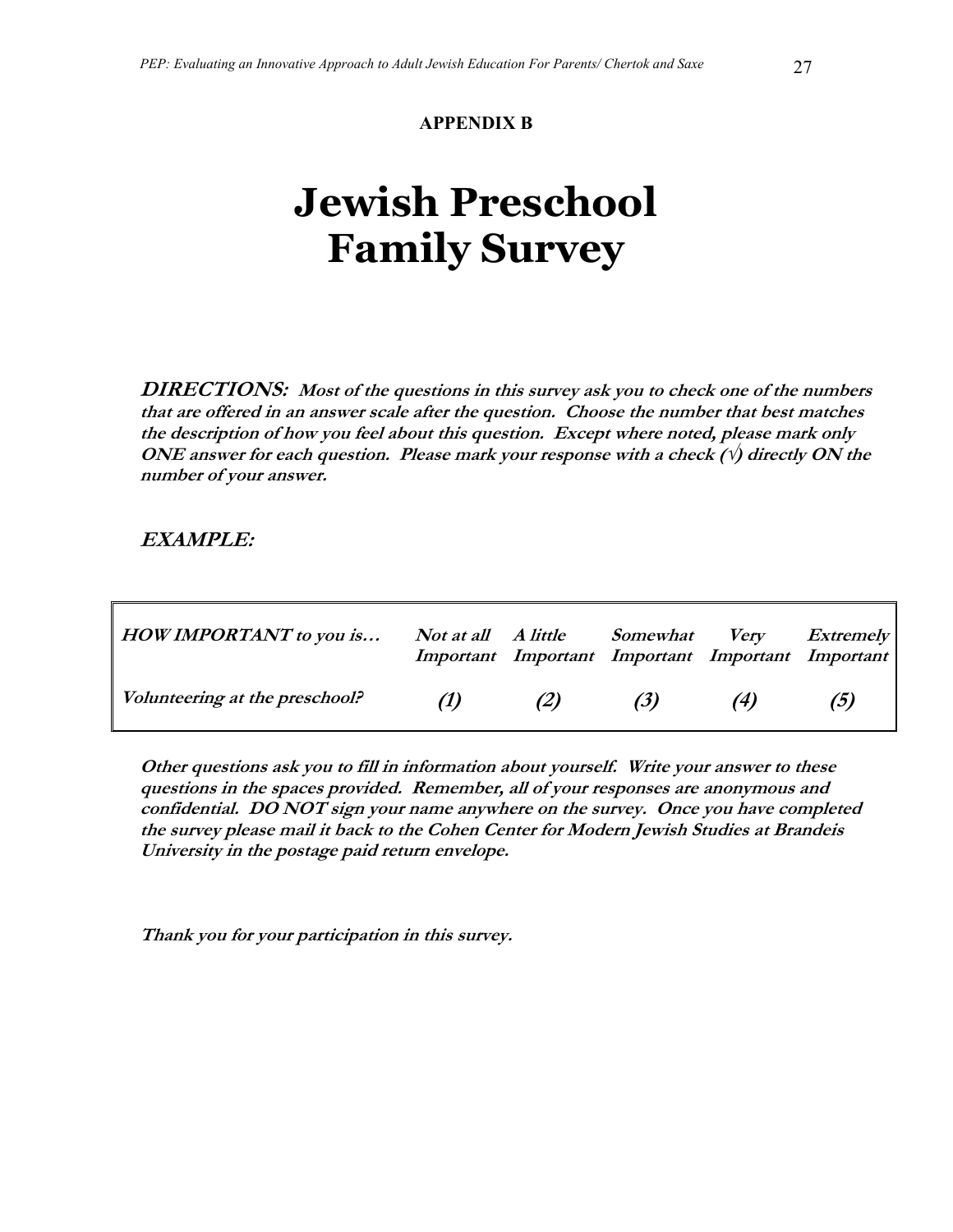# *I YOUR CHILDREN (completed by all)*

|    | 1. In which preschool class(s) do you have a child?<br>Please check all that apply |  |                          |                                      |           |           |           |
|----|------------------------------------------------------------------------------------|--|--------------------------|--------------------------------------|-----------|-----------|-----------|
|    | (1) Infant/ toddler program                                                        |  | $(3)$ 3-4 year old class |                                      |           |           |           |
|    | $(2)$ 2-3 year old class                                                           |  | (4) Pre-K class          |                                      |           |           |           |
|    |                                                                                    |  |                          | (5) Do not have a child in preschool |           |           |           |
|    |                                                                                    |  |                          |                                      |           |           |           |
| 2. | HOW IMPORTANT for your child's preschool                                           |  | Not At All               | A Little                             | Somewhat  | Very      | Extremely |
|    | experience is                                                                      |  | Important                | Important                            | Important | Important | Important |
| a. | The sense of community in the school                                               |  | (1)                      | (2)                                  | (3)       | (4)       | (5)       |
|    |                                                                                    |  |                          |                                      |           |           |           |
| b. | The pre-academic skills being taught                                               |  | (1)                      | (2)                                  | (3)       | (4)       | (5)       |
| C. | The social-emotional skills learned                                                |  | (1)                      | (2)                                  | (3)       | (4)       | (5)       |
|    |                                                                                    |  |                          |                                      |           |           |           |
| d. | The warmth/support of teachers                                                     |  | (1)                      | (2)                                  | (3)       | (4)       | (5)       |
|    |                                                                                    |  |                          |                                      |           |           |           |
| е. | The exposure to Jewish knowledge and rituals                                       |  | (1)                      | (2)                                  | (3)       | (4)       | (5)       |
|    |                                                                                    |  |                          |                                      |           |           |           |
|    | The Jewish feel or ambiance of the school                                          |  | (1)                      | (2)                                  | (3)       | (4)       | (5)       |
|    |                                                                                    |  |                          |                                      |           |           |           |

3. **In deciding whether or not to send your child(ren) to a full time Jewish day school after preschool, HOW IMPORTANT is…..**  Not at all Important Not Very Important Somewhat Important Very Important Extremely Important a. Location of the school  $(1)$   $(2)$   $(3)$   $(4)$   $(5)$ b. Transportation to the school (1) (2) (3) (4) (5) c. Quality of the Secular Curriculum (1) (2) (3) (4) (5) d. Quality of the Judaic Curriculum (1) (2) (3) (4) (5) e. Access to special needs services (1) (2) (3) (4) (5) f. Availability of an after-school program (1) (2) (3) (4) (5) g. Extra-curricular activities (1) (2) (3) (4) (5) h. Sense of community (1) (2) (3) (4) (5) i. General Reputation (1) (2) (3) (4) (5) j. Cost (1) (2) (3) (4) (5) k. Diversity of the student body  $(1)$   $(2)$   $(3)$   $(4)$   $(5)$ l. Knowing other families who attend (1) (2) (3) (4) (5)

#### 4. **How important** is it for your child(ren) to receive some form of Jewish education after preschool?

|            |           | າລ<br>ں ، |                | (5        |
|------------|-----------|-----------|----------------|-----------|
| Not At All | 、Little   | Somewhat  | Very Important | Extremely |
| Important  | Important | Important |                | Important |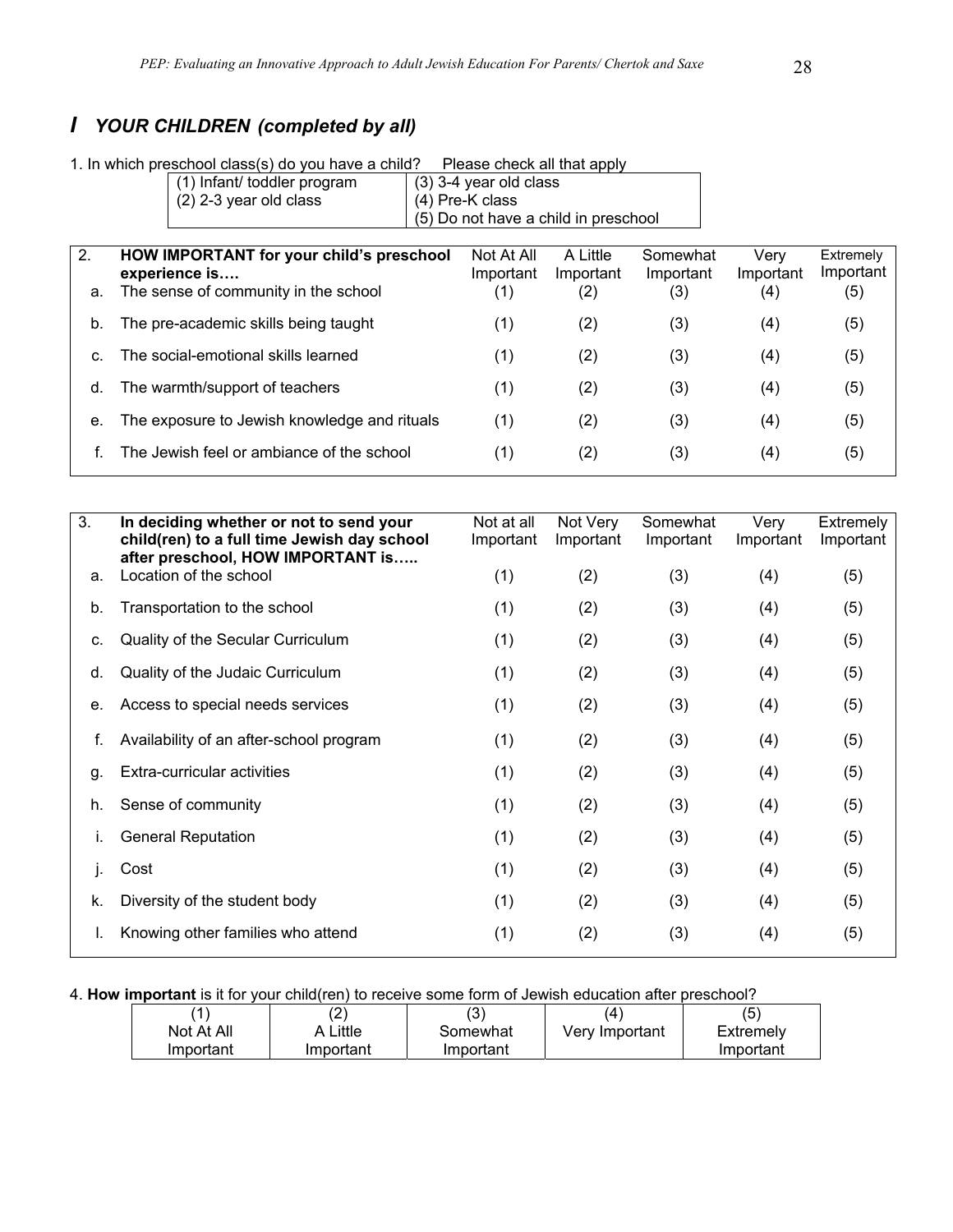5. Thinking about your preschool age child(ren), **how likely** are you to send them to a part-time Hebrew or Sunday school for supplementary Jewish education once they leave preschool?

| Not At All | $\sim$<br>A Little | ( ت<br>Somewhat | Very Much | (၁၂<br>Extremely                                                                                                          |  |
|------------|--------------------|-----------------|-----------|---------------------------------------------------------------------------------------------------------------------------|--|
|            |                    |                 |           | 6. Thinking about your preschool age child(ren), <b>how likely</b> are you to send them to a full-time Jewish day school? |  |
|            |                    |                 |           | (5                                                                                                                        |  |
| Not At All | A Little           | Somewhat        | Verv Much | Extremely                                                                                                                 |  |

# *IIA YOUR EXPERIENCE IN THE PEP PROGRAM (completed by PEP participants)*

| 1. | In deciding to enroll in the Melton Parent<br><b>Education Program, HOW ATTRACTIVE</b><br>was | Not at all<br>Attractive | A Little<br>Attractive | Somewhat<br>Attractive | Verv<br>Attractive | Extremely<br>Attractive |
|----|-----------------------------------------------------------------------------------------------|--------------------------|------------------------|------------------------|--------------------|-------------------------|
| a. | The reduced cost of tuition                                                                   | (1)                      | (2)                    | (3)                    | (4)                | (5)                     |
| b. | The two year commitment                                                                       | (1)                      | (2)                    | (3)                    | (4)                | (5)                     |
| C. | The time and day that classes were offered                                                    | (1)                      | (2)                    | (3)                    | (4)                | (5)                     |
| d. | The location of classes                                                                       | (1)                      | (2)                    | (3)                    | (4)                | (5)                     |
| е. | The reputation of the program                                                                 | (1)                      | (2)                    | (3)                    | (4)                | (5)                     |
|    | The subjects covered in the program                                                           | (1)                      | (2)                    | (3)                    | (4)                | (5)                     |

| a. | In deciding to enroll in PEP HOW<br><b>IMPORTANT was</b><br>Finding childcare so I could attend | Not at all<br>Important | A Little<br>Important | Somewhat<br>Important<br>(3) | Verv<br>Important | Extremely<br>Important<br>(5) |
|----|-------------------------------------------------------------------------------------------------|-------------------------|-----------------------|------------------------------|-------------------|-------------------------------|
|    | The opinion/support of my spouse/partner                                                        |                         | (2)                   | (3)                          | (4)               | (5)                           |

#### 3. Since you started the PEP program, what percentage of the sessions were you able to attend?

| -- |             | ומוועצות עו שושת פיט עוני עוני שוער שוער עס שעוניים שתיערונויוניוניוניוני ווייש שושר |            |                |            |
|----|-------------|--------------------------------------------------------------------------------------|------------|----------------|------------|
|    |             |                                                                                      | . ب        | 14             |            |
|    | Almost none | _ess than half                                                                       | About half | More than half | Almost all |

#### 4. What are the strengths and suggested changes for this year's PEP courses?

| <b>Course</b> | - -<br>Areas of strength | <b>Suggested changes</b> |
|---------------|--------------------------|--------------------------|
| Ethics        |                          |                          |
|               |                          |                          |
|               |                          |                          |
|               |                          |                          |
|               |                          |                          |
| Dramas        |                          |                          |
|               |                          |                          |
|               |                          |                          |
|               |                          |                          |
|               |                          |                          |

5. Does your spouse/partner also attend the Melton Parent Education Program?

 $(1)$  YES  $(2)$  NO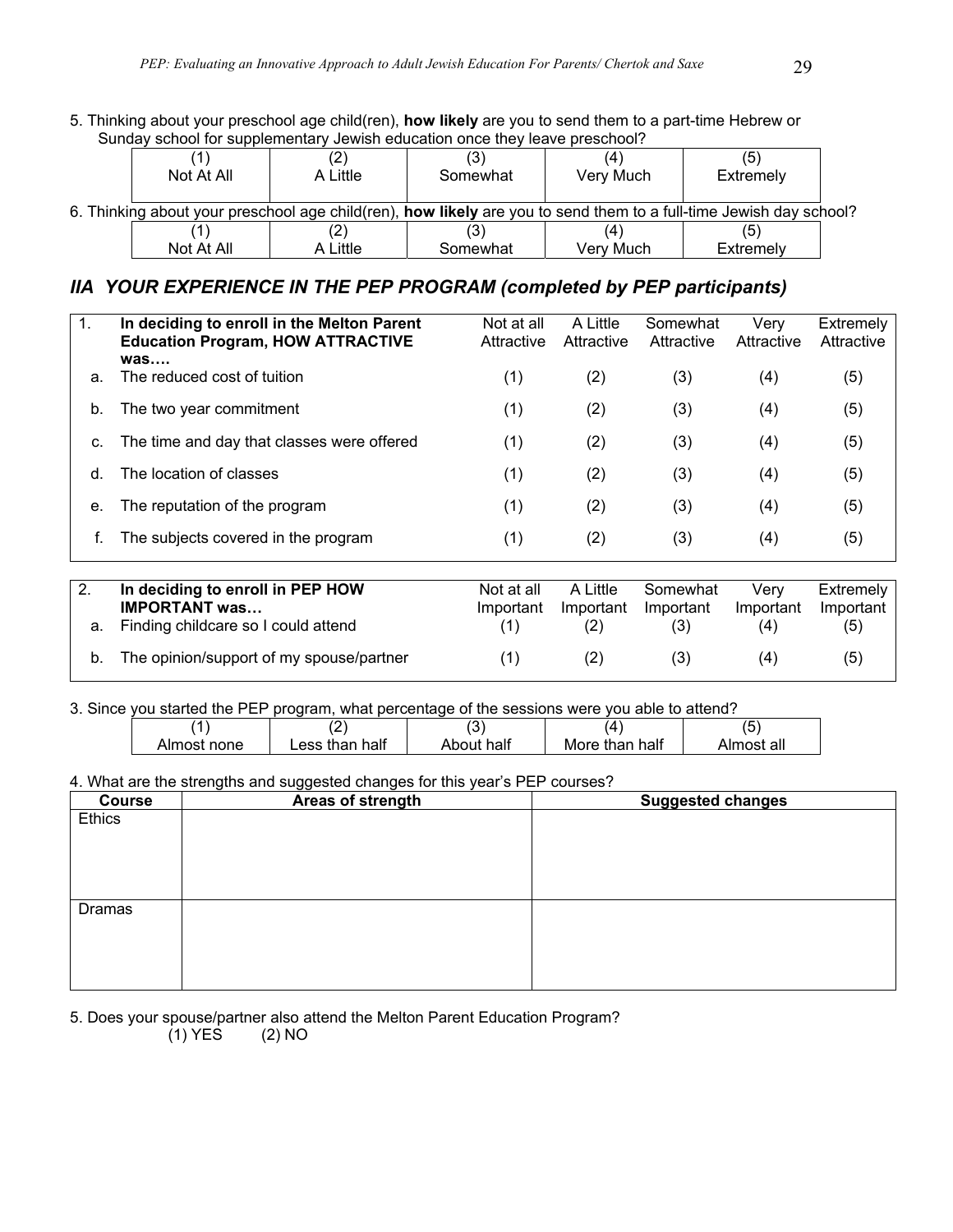| 6.<br>a. | TO WHAT EXTENT are you satisfied with<br>Your overall experience in PEP    | Very<br>dissatisfied<br>(1) | Somewhat<br>dissatisfied<br>(2) | Somewhat<br>Satisfied<br>(3) | Very<br>satisfied<br>(4) |
|----------|----------------------------------------------------------------------------|-----------------------------|---------------------------------|------------------------------|--------------------------|
| b.       | The responsiveness of PEP teachers                                         | (1)                         | (2)                             | (3)                          | (4)                      |
| C.       | The information that you took away from the courses                        | (1)                         | (2)                             | (3)                          | (4)                      |
| d.       | The value of the PEP readings/texts                                        | (1)                         | (2)                             | (3)                          | (4)                      |
| е.       | The ability of PEP teachers to make the texts<br>accessible and meaningful | (1)                         | (2)                             | (3)                          | (4)                      |
|          | The Mishpacha Shelanu sessions                                             | (1)                         | (2)                             | (3)                          | (4)                      |
| g.       | The preparedness of PEP teachers                                           | (1)                         | (2)                             | (3)                          | (4)                      |
| h.       | The availability of PEP program coordinators                               | (1)                         | (2)                             | (3)                          | (4)                      |
| Ι.       | The physical comfort of the classroom                                      | (1)                         | (2)                             | (3)                          | (4)                      |
|          | The ease of registration                                                   | (1)                         | (2)                             | (3)                          | (4)                      |
| k.       | The cost of the PEP program                                                | (1)                         | (2)                             | (3)                          | (4)                      |
|          | Class discussions with other parents                                       | (1)                         | (2)                             | (3)                          | (4)                      |

| $\overline{7}$ . | TO WHAT EXTENT has your experience<br>in PEP $\dots$ ?                                             | Not at all | A little | Somewhat | Very<br>Much | Great<br>extent |
|------------------|----------------------------------------------------------------------------------------------------|------------|----------|----------|--------------|-----------------|
| a.               | Increased your comfort studying Jewish texts                                                       | (1)        | (2)      | (3)      | (4)          | (5)             |
| b.               | Improved your knowledge of Hebrew                                                                  | (1)        | (2)      | (3)      | (4)          | (5)             |
| C.               | Enhanced your view of yourself as a Jewish role<br>model for your family                           | (1)        | (2)      | (3)      | (4)          | (5)             |
| d.               | Increased your attachment to the Jewish community                                                  | (1)        | (2)      | (3)      | (4)          | (5)             |
| е.               | Increased the likelihood that you will select a Jewish<br>day school education for your child(ren) | (1)        | (2)      | (3)      | (4)          | (5)             |
| f.               | Strengthened your commitment to giving your<br>child(ren) a Jewish education                       | (1)        | (2)      | (3)      | (4)          | (5)             |
| g.               | Helped you develop new friends                                                                     | (1)        | (2)      | (3)      | (4)          | (5)             |
| h.               | Enhanced your spirituality                                                                         | (1)        | (2)      | (3)      | (4)          | (5)             |
|                  | Helped you become more observant                                                                   | (1)        | (2)      | (3)      | (4)          | (5)             |
|                  | Increased how comfortable you are participating in<br>synagogue worship services                   | (1)        | (2)      | (3)      | (4)          | (5)             |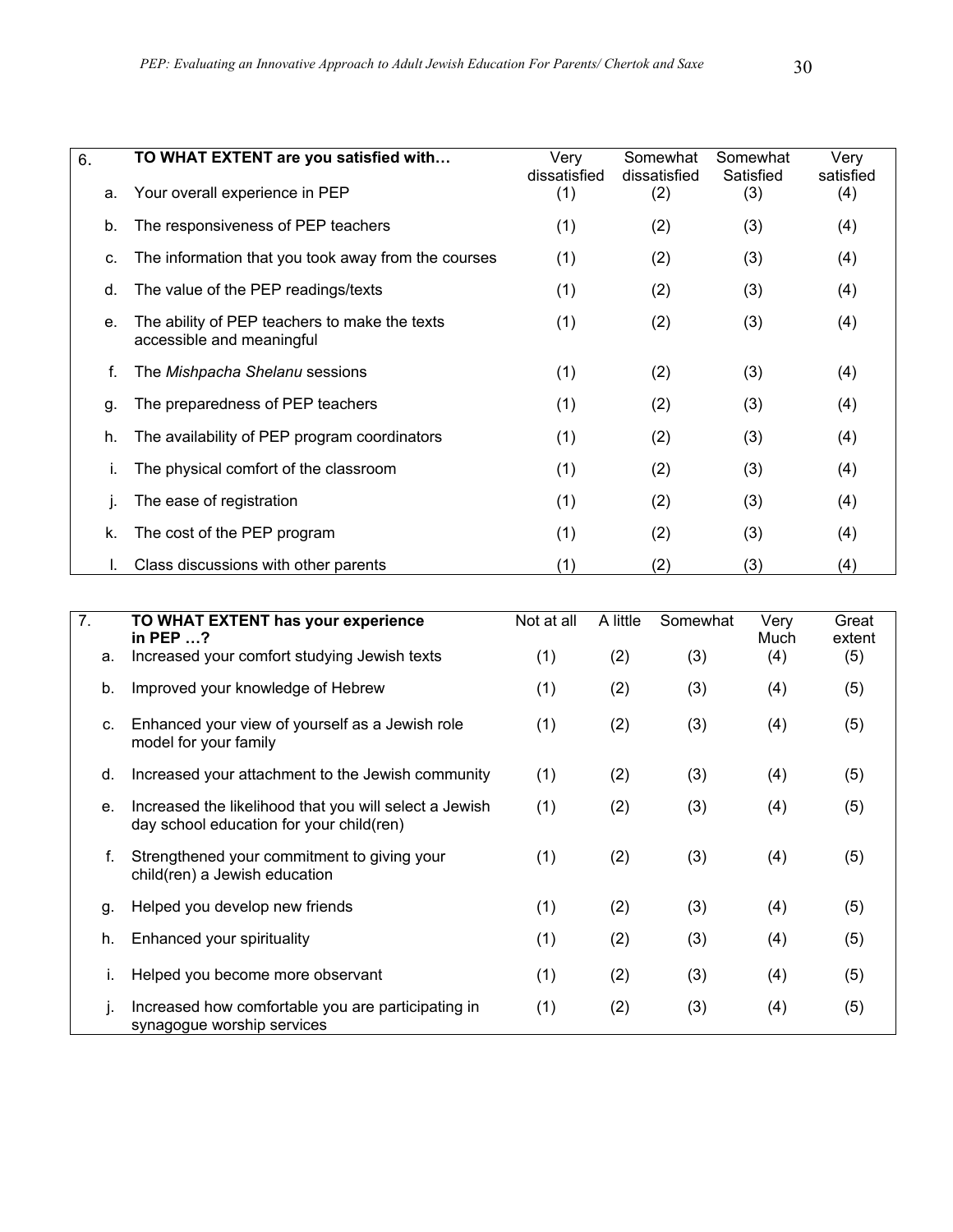8. Since you enrolled in PEP have you enrolled or transferred a child to a Jewish day school? (1) YES (2) NO

9. In your own words, how has the Melton Parent Education Program affected you and your family?

# *IIB YOUR EXPERIENCE IN THE PEP PROGRAM (completed by PEP drop outs)*

| $\mathbf 1$ . | TO WHAT EXTENT were you satisfied with                                     | Very<br>dissatisfied | Somewhat<br>dissatisfied | Somewhat<br>Satisfied | Very<br>satisfied |
|---------------|----------------------------------------------------------------------------|----------------------|--------------------------|-----------------------|-------------------|
| a.            | Your overall experience in PEP                                             | (1)                  | (2)                      | (3)                   | (4)               |
| b.            | The responsiveness of PEP teachers                                         | (1)                  | (2)                      | (3)                   | (4)               |
| C.            | The information that you took away from the courses                        | (1)                  | (2)                      | (3)                   | (4)               |
| d.            | The value of the PEP readings/texts                                        | (1)                  | (2)                      | (3)                   | (4)               |
| e.            | The ability of PEP teachers to make the texts<br>accessible and meaningful | (1)                  | (2)                      | (3)                   | (4)               |
| f.            | The Mishpacha Shelanu sessions                                             | (1)                  | (2)                      | (3)                   | (4)               |
| g.            | The preparedness of PEP teachers                                           | (1)                  | (2)                      | (3)                   | (4)               |
| h.            | The availability of PEP program coordinators                               | (1)                  | (2)                      | (3)                   | (4)               |
|               | The physical comfort of the classroom                                      | (1)                  | (2)                      | (3)                   | (4)               |
|               | The ease of registration                                                   | (1)                  | (2)                      | (3)                   | (4)               |
| k.            | The cost of the PEP program                                                | (1)                  | (2)                      | (3)                   | (4)               |
|               | Class discussions with other parents                                       | (1)                  | (2)                      | (3)                   | (4)               |

| 2. | How much do you AGREE or DISAGREE with<br>each of the following statements? | Strongly<br><b>Disagree</b> | Slightly<br><b>Disagree</b> | <b>Neither</b><br>Agree nor<br>Disagree | Slightly<br>Agree | Strongly<br>Agree |
|----|-----------------------------------------------------------------------------|-----------------------------|-----------------------------|-----------------------------------------|-------------------|-------------------|
| а. | The two year commitment was too long                                        | (1)                         | (2)                         | (3)                                     | (4)               | (5)               |
| b. | The time and day that classes were offered did<br>not work for me           | (1)                         | (2)                         | (3)                                     | (4)               | (5)               |
| C. | The location of classes did not work for me                                 | (1)                         | (2)                         | (3)                                     | (4)               | (5)               |
| d. | Finding childcare was difficult                                             | (1)                         | (2)                         | (3)                                     | (4)               | (5)               |
| е. | The content was too easy                                                    | (1)                         | (2)                         | (3)                                     | (4)               | (5)               |
|    | The content was too advanced                                                | (1)                         | (2)                         | (3)                                     | (4)               | (5)               |
| g. | The content was not interesting to me                                       | (1)                         | (2)                         | (3)                                     | (4)               | (5)               |

3. In your own words what was the **primary or main reason** that you stopped attending PEP courses?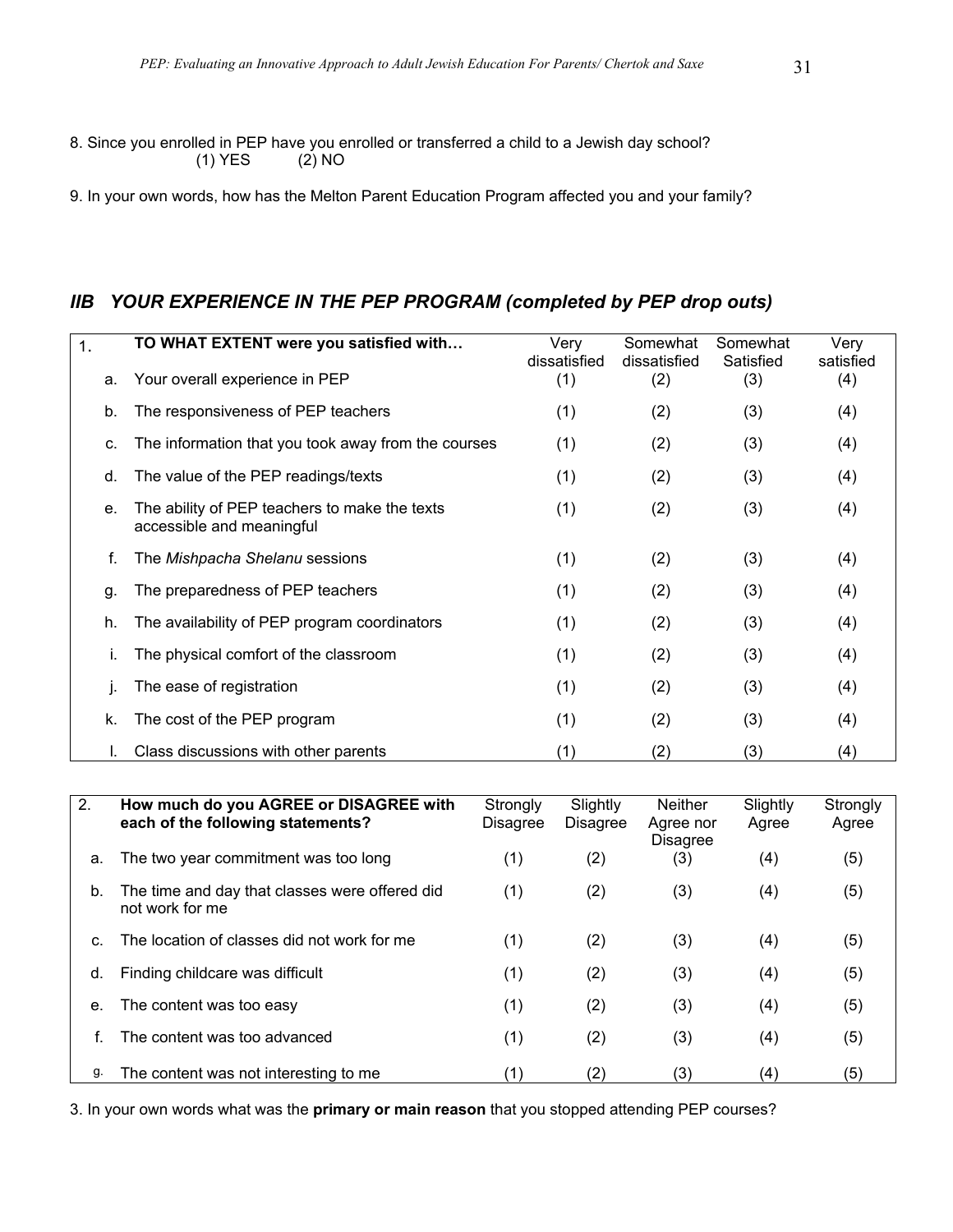# *IIC EDUCATIONAL OPPORTUNITIES FOR PARENTS (completed by those who had never enrolled in PEP)*

1. If a Jewish educational program designed for parents of preschool children were to be offered in your area, **how interested** would you be in enrolling?

|            | (2         | د.         | (4)        | (5)        |
|------------|------------|------------|------------|------------|
| Not at all | A little   | Somewhat   | Verv       | Extremely  |
| Interested | Interested | Interested | Interested | Interested |

| 2 <sub>1</sub> | <b>HOW IMPORTANT would each of the</b>       | Not at all | A Little  | Somewhat  | Very      | Extremely |
|----------------|----------------------------------------------|------------|-----------|-----------|-----------|-----------|
|                | following be in your decision to participate | Important  | Important | Important | Important | Important |
|                | in a Jewish adult education program?         |            |           |           |           |           |
| a.             | The cost of tuition                          | (1)        | (2)       | (3)       | (4)       | (5)       |
| b.             | The length of the program                    | (1)        | (2)       | (3)       | (4)       | (5)       |
| C.             | The time and day that classes were offered   | (1)        | (2)       | (3)       | (4)       | (5)       |
| d.             | The location of classes                      | (1)        | (2)       | (3)       | (4)       | (5)       |
| е.             | Finding childcare so I could attend          | (1)        | (2)       | (3)       | (4)       | (5)       |
| f.             | The reputation of the program                | (1)        | (2)       | (3)       | (4)       | (5)       |
| g.             | The subjects covered in the program          | (1)        | (2)       | (3)       | (4)       | (5)       |
| h.             | The opinion/support of my spouse/partner     | (1)        | (2)       | (3)       | (4)       | (5)       |

3. Have you ever heard of the Melton Parent Education Program for parents of preschool children? (1) NO (2) YES

#### *If you currently have a child in the Pre-K class please answer questions 4 and 5*

4. How much consideration did you give to enrolling in the Melton Parent Education Program for preschool parents when it was offered two years ago?

|                             | $\sqrt{2}$<br>. | $\tilde{\phantom{a}}$<br>. ب | д       |
|-----------------------------|-----------------|------------------------------|---------|
| all<br>IΝO<br>me<br>dι<br>. | <br>чc.         | .<br>лпе                     | lot<br> |
|                             |                 |                              |         |

<sup>5.</sup> What was the **primary or main reason** that you decided not to enroll in the Melton Parent Education for preschool parents?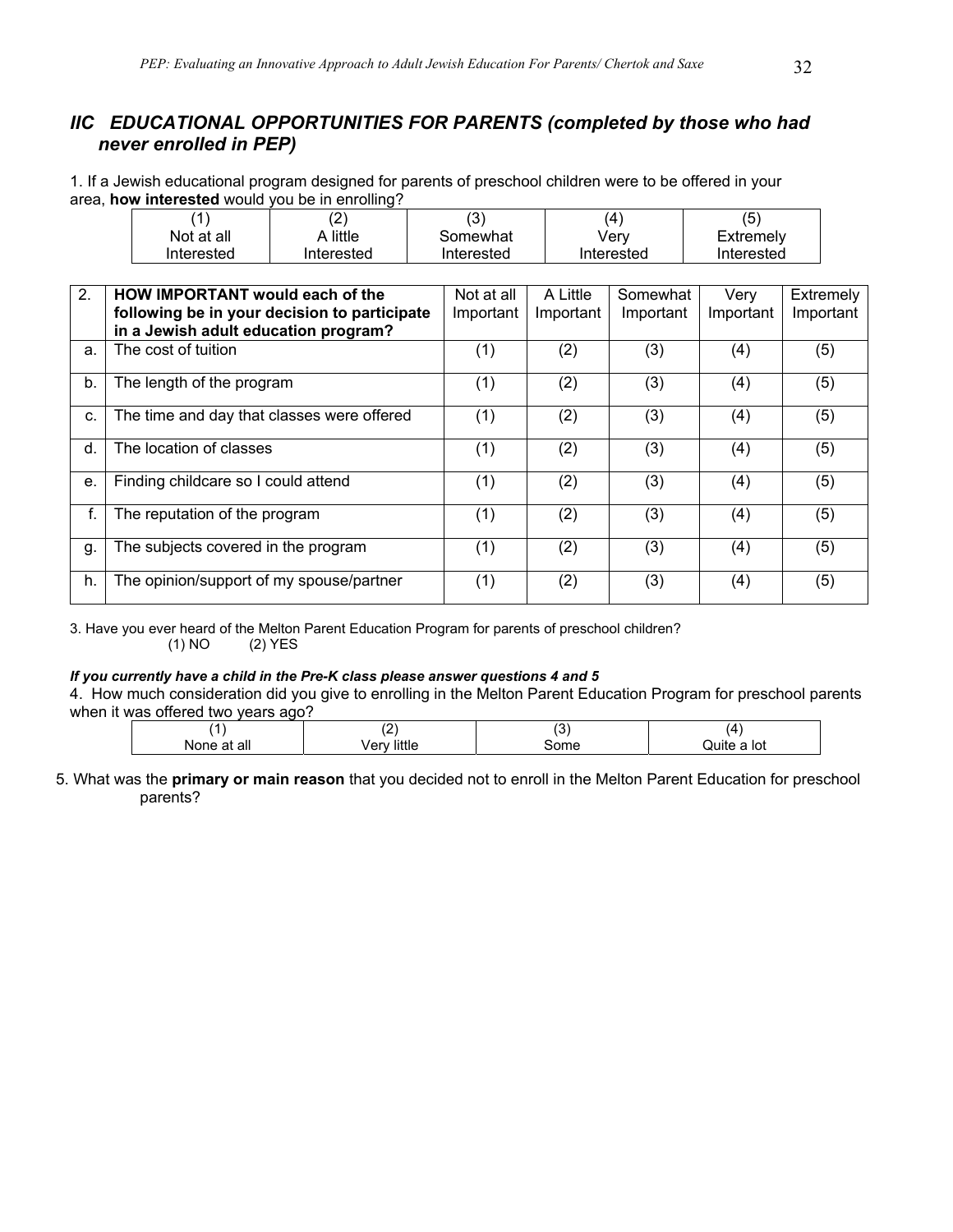# *III YOUR FAMILY'S INVOLVEMENT IN THE JEWISH COMMUNITY (completed by all)*

| 1. | This past year                                                                                           | <b>YES</b> | <b>NO</b> |
|----|----------------------------------------------------------------------------------------------------------|------------|-----------|
| а. | Were you or anyone in your household a member of a synagogue or temple?                                  | (1)        | (2)       |
| b. | Did you or anyone in your household usually light Sabbath candles on Friday night?                       | (1)        | (2)       |
| C. | Did you have a child in a part-time Supplementary Jewish education program?                              | (1)        | (2)       |
| d. | Did you fast all or part of the day on Yom Kippur?                                                       | (1)        | (2)       |
| е. | Did you have a child in a full time Jewish day school?                                                   | (1)        | (2)       |
| f. | Were you or anyone in your household a dues paying member of a Jewish Community<br>Center (JCC) or YMHA? | (1)        | (2)       |
| g. | Did you attend any program or activity at a Jewish Community Center (JCC) or YMHA?                       | (1)        | (2)       |
| h. | Did you use the Internet to find Jewish related information?                                             | (1)        | (2)       |
|    | Did you keep Kosher inside your home?                                                                    | (1)        | (2)       |

#### 2. During the past year, **how often** did you go to Jewish worship services?

| (1) Only for weddings and Bar Mitzvahs | $(4)$ About once a month      |
|----------------------------------------|-------------------------------|
| (2) Only for High Holidays             | $(5)$ 2-3 times a month       |
| (3) A few times during the year        | (6) About once a week or more |

#### 3. Compared to three years ago, has your family's level of Jewish activity generally….

|           |           | ί3΄             |           | (5)       |
|-----------|-----------|-----------------|-----------|-----------|
| Decreased | Decreased | Staved the same | Increased | Increased |
| Verv Much | Little    |                 | A Little  | Verv Much |

#### 4. If you are not already a member of a synagogue, how likely are you to join one in the next year?

|            | . <u>.</u> | ັ      | Δ    | . .<br>∼       |
|------------|------------|--------|------|----------------|
| all        | 10441      | าewhat | much | malı.          |
| <b>NOT</b> | ле         |        | √er  | $\overline{ }$ |

| 5.<br>a. | How IMPORTANT to you is<br>Celebrating the Sabbath | Not at all<br>Important<br>(1) | A Little<br>Important<br>(2) | Somewhat<br>Important<br>(3) | Verv<br>Important<br>(4) | Extremely<br>Important<br>(5) |
|----------|----------------------------------------------------|--------------------------------|------------------------------|------------------------------|--------------------------|-------------------------------|
| b.       | Creating a Jewish home                             | (1)                            | (2)                          | (3)                          | (4)                      | (5)                           |
| c.       | Celebrating Jewish holidays                        | (1)                            | (2)                          | (3)                          | (4)                      | (5)                           |
| d.       | Raising your child(ren) to be Jewish               | (1)                            | (2)                          | (3)                          | (4)                      | (5)                           |
| е.       | Countering anti-Semitism                           | (1)                            | (2)                          | (3)                          | (4)                      | (5)                           |
| f.       | Increasing your Jewish knowledge                   | (1)                            | (2)                          | (3)                          | (4)                      | (5)                           |
| g.       | Participating in the Jewish community              | (1)                            | (2)                          | (3)                          | (4)                      | (5)                           |
| h.       | Being a Jewish role model to your family           | (1)                            | (2)                          | (3)                          | (4)                      | (5)                           |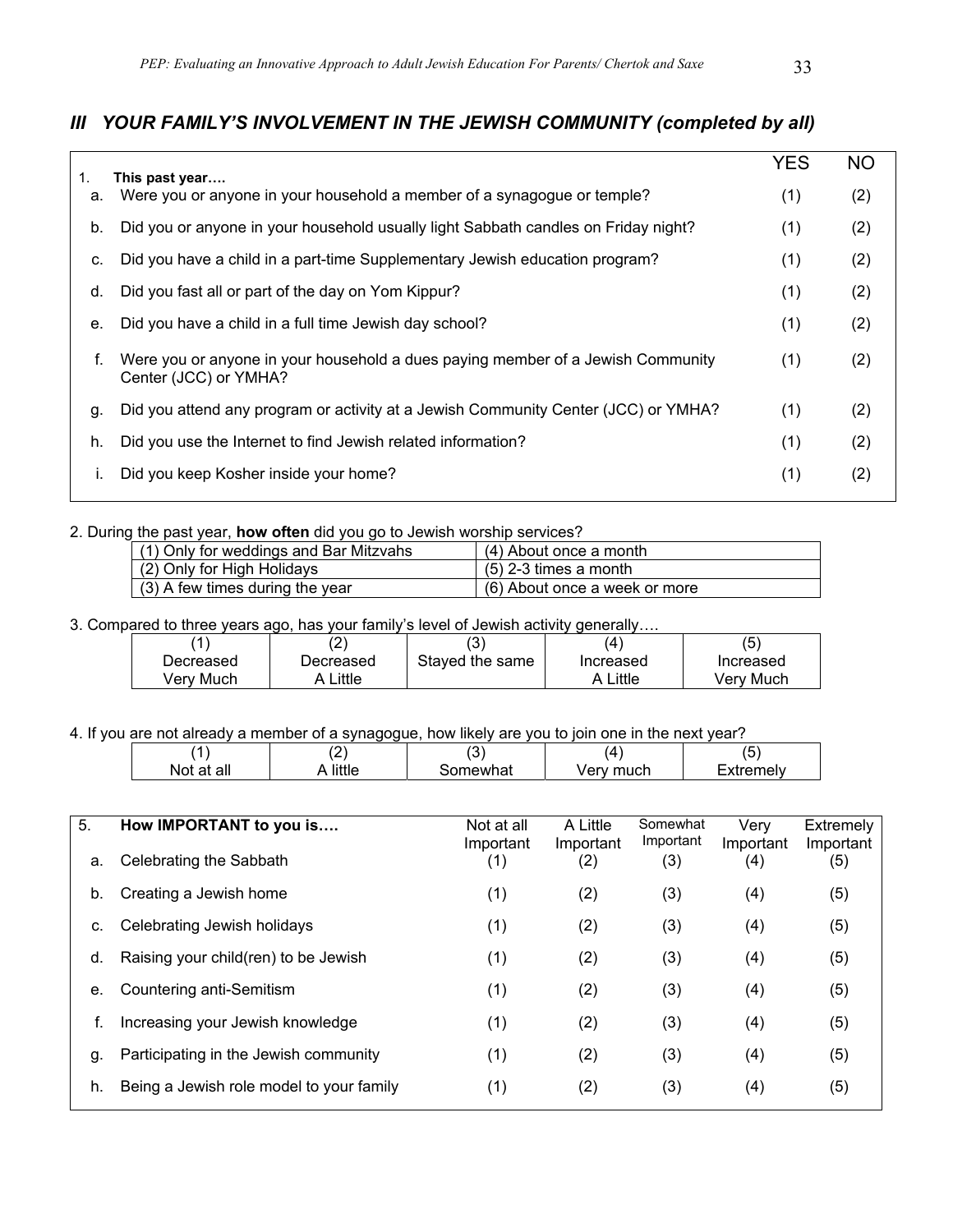| Contributing to Jewish charities                        | (2) | (3) | 4)  | (5) |
|---------------------------------------------------------|-----|-----|-----|-----|
| Being involved in a synagogue                           | (2) | (3) | (4) | (၁) |
| Socializing with other Jewish or Interfaith<br>families | (2) | (3) | (4) | (၁) |

6. Have you ever been to Israel?

| NC | once | ہ<br>∼<br>twice or more<br>'⊢: |
|----|------|--------------------------------|
|    |      |                                |

# *IV YOUR RELIGIOUS BACKGROUND (completed by all)*

| A Jew by birth                                                 | A Jew by conversion | Non-Jewish |
|----------------------------------------------------------------|---------------------|------------|
|                                                                |                     |            |
| 2. Does your <b>spouse/partner</b> identify him or herself as: |                     |            |
|                                                                |                     | 3)         |
| A Jew by birth                                                 | A Jew by conversion | Non-Jewish |

3. In what Jewish denomination was your **spouse/partner** raised?  $(1)$   $(1)$  Not raised  $\sim$  raised  $\sim$  1. (5) Reconstructionist

| T (T) NOLTAISED JEWISH | L (5) Reconstructionist |
|------------------------|-------------------------|
| (2) Orthodox           | (6) Secular             |
| (3) Conservative       | (7) Just Jewish         |
| (4) Reform             | $(8)$ Other             |

4. In what Jewish denomination were **you** raised?

| (1) Not raised Jewish | (5) Reconstructionist |
|-----------------------|-----------------------|
| (2) Orthodox          | (6) Secular           |
| (3) Conservative      | (7) Just Jewish       |
| (4) Reform            | $(8)$ Other           |

5. What is your approach to the religious upbringing of your child(ren)?

(1) My child(ren) will be raised only as a Jew

(2) My child(ren) will be raised with both Jewish and some other religious traditions

(3) My child(ren) will be raised without any formal religious upbringing

(4) I have not yet decided about the religious upbringing of my child(ren)

6. Are different children in your home being raised in different religious traditions?  $(1)$  YES  $(2)$  NO

# *IF YOU WERE RAISED JEWISH please answer the following questions 7-9:*

7. When you were about 10 or 11 years old, did anyone in your family usually or always light Sabbath candles on Friday night?

(1) YES (2) NO

8. Which of the following types of Jewish education did you receive in grades 1 to 7?

- (1) A one-day-a –week Jewish program, such as a Sunday school?
- (2) A several-times-a-week program such as an afternoon school, Talmud Torah or Heder?
- (3) A full-time Jewish day school or Yeshiva?
- (4) Private tutoring?
- (5) No Jewish education?
- (6) Other?\_\_\_\_\_\_\_\_\_\_\_\_\_\_\_\_\_\_\_\_\_\_\_\_\_\_
- 9. Did you have a Bar/Bat Mitzvah at age 12 or 13? (1) YES (2) NO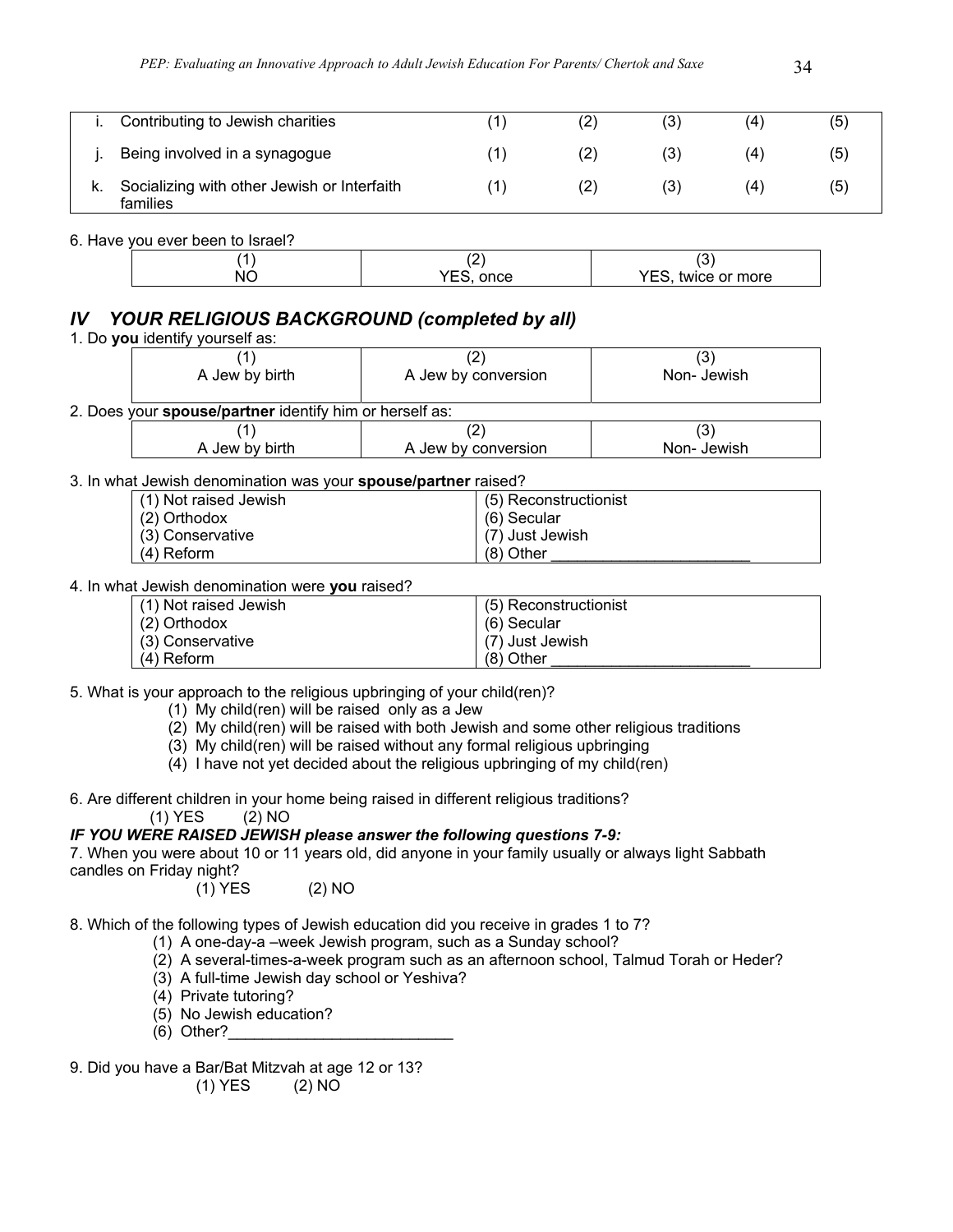## *If you are Jewish BY BIRTH OR CONVERSION, please answer questions 10-12:*

|  | 10. How important is being Jewish in your life? |  |  |  |
|--|-------------------------------------------------|--|--|--|
|  |                                                 |  |  |  |

| 1          |           | $\sim$<br>ں ا |                | (5)       |
|------------|-----------|---------------|----------------|-----------|
| Not At All | A Little  | Somewhat      | Very Important | Extremely |
| Important  | Important | Important     |                | Important |

11. Have you had an adult Bar/Bat Mitzvah?

 $(2)$  NO

# 12. Thinking about Jewish religious denominations, do you **currently** consider yourself to be:

| $(1)$ Orthodox   | (4) Reconstructionist |
|------------------|-----------------------|
| (2) Conservative | (5) Secular           |
| (3) Reform       | (6) Just Jewish       |
|                  | (7) Other             |

# *V A BIT ABOUT YOU*

| $(1)$ Male $(2)$ Female<br>have attained?<br>(1) Some high school<br>(2) High school graduate<br>2. In what year were you born?<br>(3) Some college<br>19 —<br>(4) BA., or BS. College degree<br>(5) Some graduate courses<br>3. Are you currently:<br>(6) Master's degree<br>(1) Married<br>(7) Doctorate, MD, JD or equivalent<br>(2) Remarried<br>(8) Other<br>(3) Single/ Never Married<br>(4) Divorced<br>6. What is the highest level of education that your<br>(5) Separated<br>spouse/partner has attained?<br>(6) Widowed<br>(1) Some high school<br>(7) Living with someone in a committed<br>(2) High school graduate<br>relationship<br>(3) Some college<br>(4) BA. or BS. College degree<br>4. Are you currently<br>(5) Some graduate courses<br>(1) Employed full-time<br>(6) Master's degree<br>(2) Employed part-time<br>(7) Doctorate, MD, JD or equivalent<br>(3) A full-time homemaker<br>(8) Other<br>$(4)$ Other | 1.Are you: | 5. What is the highest level of education you |
|---------------------------------------------------------------------------------------------------------------------------------------------------------------------------------------------------------------------------------------------------------------------------------------------------------------------------------------------------------------------------------------------------------------------------------------------------------------------------------------------------------------------------------------------------------------------------------------------------------------------------------------------------------------------------------------------------------------------------------------------------------------------------------------------------------------------------------------------------------------------------------------------------------------------------------------|------------|-----------------------------------------------|
|                                                                                                                                                                                                                                                                                                                                                                                                                                                                                                                                                                                                                                                                                                                                                                                                                                                                                                                                       |            |                                               |
|                                                                                                                                                                                                                                                                                                                                                                                                                                                                                                                                                                                                                                                                                                                                                                                                                                                                                                                                       |            |                                               |
|                                                                                                                                                                                                                                                                                                                                                                                                                                                                                                                                                                                                                                                                                                                                                                                                                                                                                                                                       |            |                                               |
|                                                                                                                                                                                                                                                                                                                                                                                                                                                                                                                                                                                                                                                                                                                                                                                                                                                                                                                                       |            |                                               |
|                                                                                                                                                                                                                                                                                                                                                                                                                                                                                                                                                                                                                                                                                                                                                                                                                                                                                                                                       |            |                                               |
|                                                                                                                                                                                                                                                                                                                                                                                                                                                                                                                                                                                                                                                                                                                                                                                                                                                                                                                                       |            |                                               |
|                                                                                                                                                                                                                                                                                                                                                                                                                                                                                                                                                                                                                                                                                                                                                                                                                                                                                                                                       |            |                                               |
|                                                                                                                                                                                                                                                                                                                                                                                                                                                                                                                                                                                                                                                                                                                                                                                                                                                                                                                                       |            |                                               |
|                                                                                                                                                                                                                                                                                                                                                                                                                                                                                                                                                                                                                                                                                                                                                                                                                                                                                                                                       |            |                                               |
|                                                                                                                                                                                                                                                                                                                                                                                                                                                                                                                                                                                                                                                                                                                                                                                                                                                                                                                                       |            |                                               |
|                                                                                                                                                                                                                                                                                                                                                                                                                                                                                                                                                                                                                                                                                                                                                                                                                                                                                                                                       |            |                                               |
|                                                                                                                                                                                                                                                                                                                                                                                                                                                                                                                                                                                                                                                                                                                                                                                                                                                                                                                                       |            |                                               |
|                                                                                                                                                                                                                                                                                                                                                                                                                                                                                                                                                                                                                                                                                                                                                                                                                                                                                                                                       |            |                                               |
|                                                                                                                                                                                                                                                                                                                                                                                                                                                                                                                                                                                                                                                                                                                                                                                                                                                                                                                                       |            |                                               |
|                                                                                                                                                                                                                                                                                                                                                                                                                                                                                                                                                                                                                                                                                                                                                                                                                                                                                                                                       |            |                                               |
|                                                                                                                                                                                                                                                                                                                                                                                                                                                                                                                                                                                                                                                                                                                                                                                                                                                                                                                                       |            |                                               |
|                                                                                                                                                                                                                                                                                                                                                                                                                                                                                                                                                                                                                                                                                                                                                                                                                                                                                                                                       |            |                                               |
|                                                                                                                                                                                                                                                                                                                                                                                                                                                                                                                                                                                                                                                                                                                                                                                                                                                                                                                                       |            |                                               |
|                                                                                                                                                                                                                                                                                                                                                                                                                                                                                                                                                                                                                                                                                                                                                                                                                                                                                                                                       |            |                                               |
|                                                                                                                                                                                                                                                                                                                                                                                                                                                                                                                                                                                                                                                                                                                                                                                                                                                                                                                                       |            |                                               |
|                                                                                                                                                                                                                                                                                                                                                                                                                                                                                                                                                                                                                                                                                                                                                                                                                                                                                                                                       |            |                                               |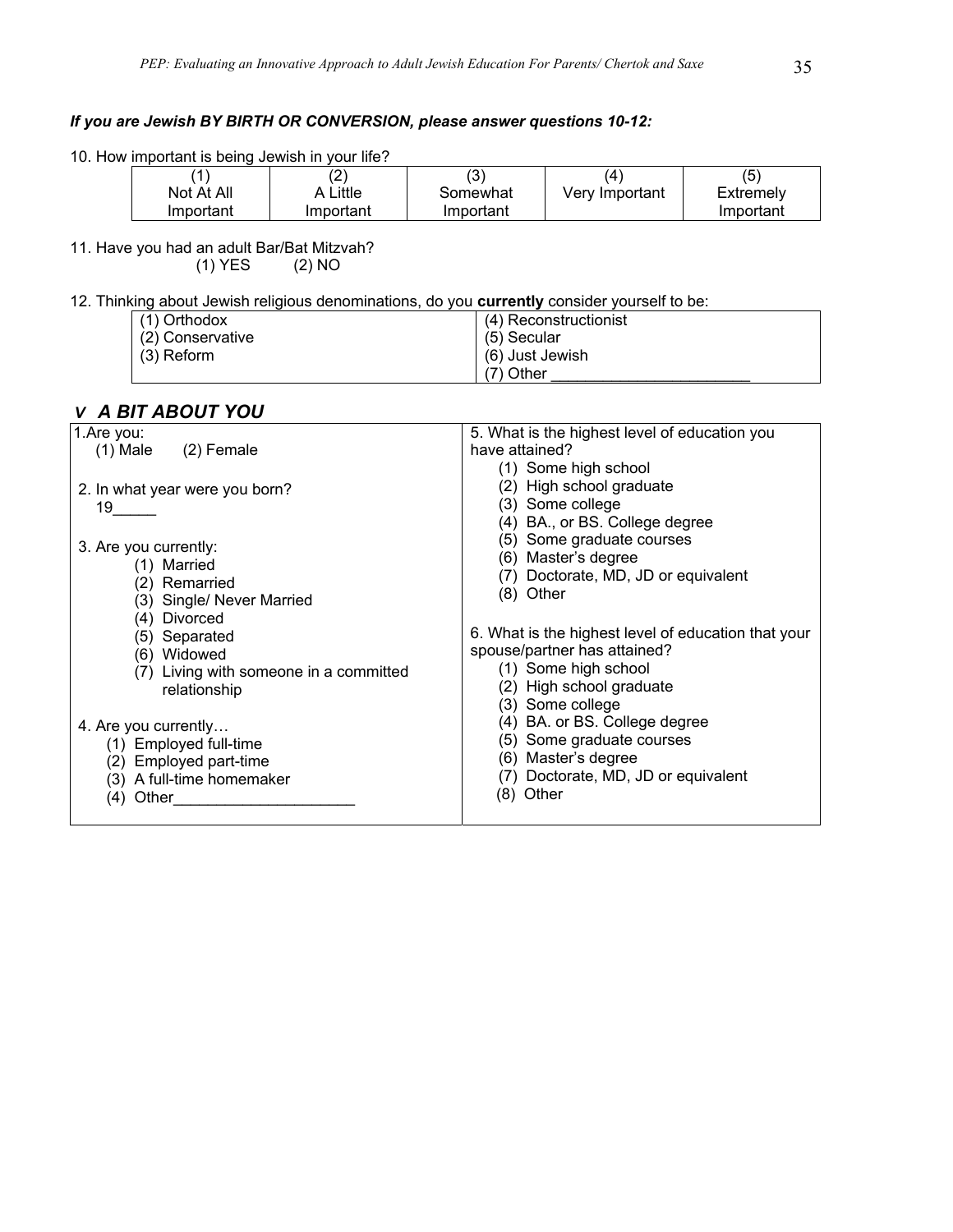#### **APPENDIX C EXPLANATORY MEMO TO PRESCHOOL DIRECTORS**



# Brandeis University

 Maurice and Marilyn Cohen Center Mailstop 014 Tel: 781-736-2079 for Modern Jewish Studies 415 South Street Fax: 781-736-3929

Director

Waltham, Massachusetts

Leonard Saxe, Ph. D. 02454-9110 email: fchertok@brandeis.edu

#### **MEMO**

TO: ST. LOUIS EARLY CHILDHOOD DIRECTORS' COUNCIL

 FROM: FERN CHERTOK, PROJECT DIRECTOR

DATE: JANUARY 8, 2004

# **Evaluation of the Melton Education Program for Pre-school Parents**

As you already know, in September 2002 the Florence Melton Adult Mini-School (FMAMS) began teaching a customized version of their program, called the Parent Education Program (PEP), to a group of self-selected parents who have children enrolled in pre-schools with Jewish sponsorship in three cities including St. Louis. Many of you have preschool parents participating in this pilot project.

The Cohen Center for Modern Jewish Studies (CMJS), with the support of the Avi Chai Foundation, is conducting a study to evaluate the impact of this educational program on participating families as well as to learn about the needs, interests and backgrounds of parents who have chosen to enroll their children in Jewish pre-schools. The information gathered will be valuable to Jewish preschools, Jewish early childhood educators, and Jewish community planners. We need your help to successfully reach the parents from your preschool.

**How we plan to gather the information –**We have developed a brief paper and pencil survey that should take parents only 10-15 minutes to complete. The survey asks questions about religious background, involvement in the Jewish community, Jewish home ritual, attitudes toward the Jewish education of children, and about the Florence Melton Adult Mini-School courses held in your community. Our intent is to distribute this survey in late January and again in late May. The second survey will be much shorter.

We plan to distribute the survey through the preschools. Each parent would receive a brightly colored envelope in their child's backpack containing a letter of support from your preschool, an informed consent form, the survey, and a postage paid envelope for returning the completed survey directly to CMJS.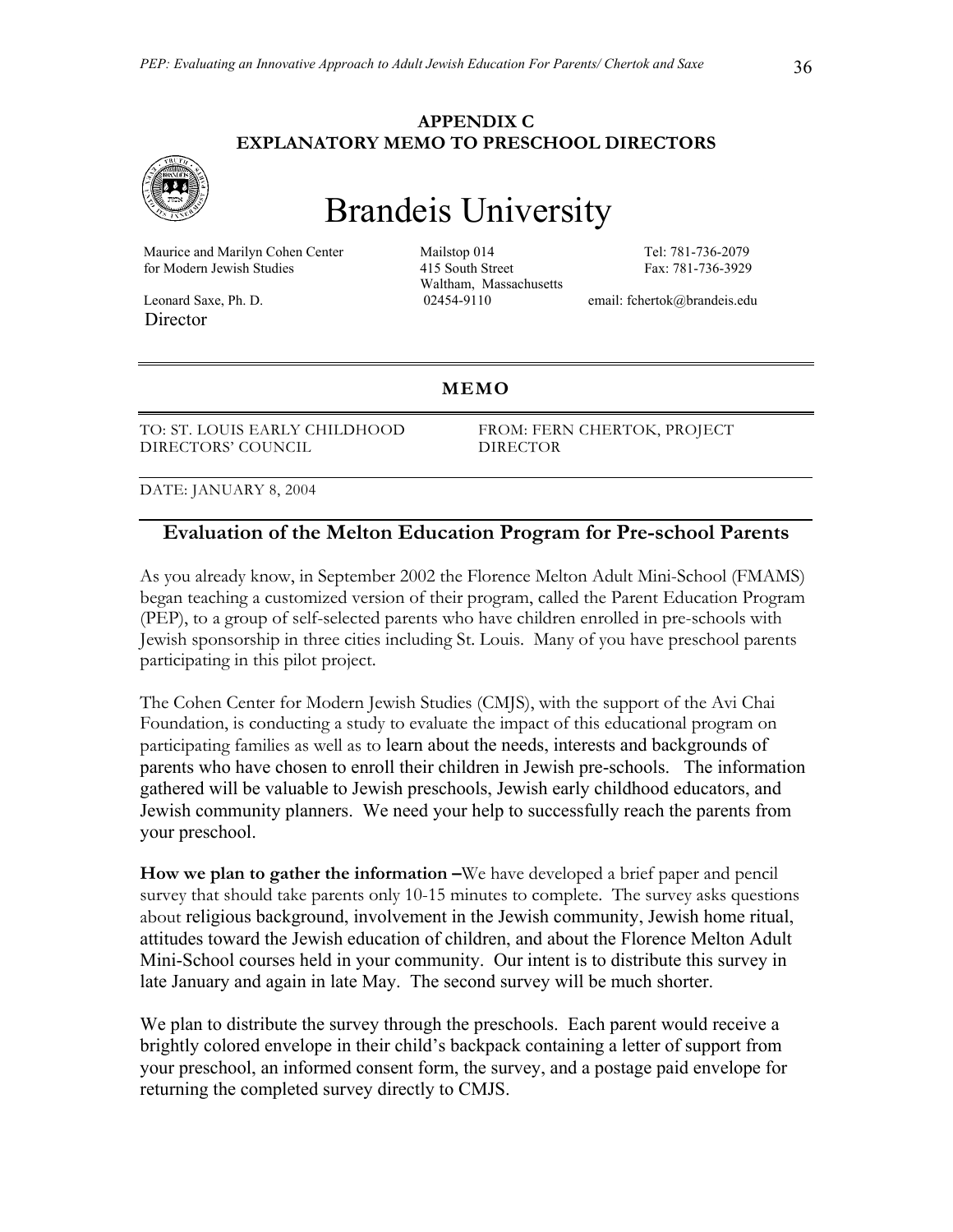**How will the identity of parents be protected?—**In order to track changes in attitudes and behavior, we need to be able to connect the first and second survey for each parent. **However, this does not mean that we need to know their names**. Each survey will have a unique ID number. We will also provide a tracking sheet for you to assign ID numbers to individual parents. When it comes time for the second survey, the same ID number will be assigned to each parent. In this way we, at CMJS can connect pairs of surveys without knowing the name of any individual parent. The only exceptions to this are those parents who are enrolled in the Melton Parent Education Program. Their ID numbers will be assigned by CMJS. As part of their participation in the PEP project, these parents have already agreed to provide information to CMJS.

**The nuts and bolts—**In coordination with each preschool, a CMJS associate will come to each preschool to do the following:

- Organize and create a record of the assignment of ID numbers to individual parents. This record will remain at the preschool.
- Distribute survey packets to the appropriate backpacks

**The incentive for parents to complete and return the survey—**To encourage parents to complete and return the surveys we are offering a school-wide incentive to each school. Once CMJS receives 75% of the surveys from a preschool, we will send a gift of \$180 to that preschool. **It's easier than a bake sale!** 

If you have any questions please contact the project director, Fern Chertok either by e-mail at fchertok@brandeis.edu, or by phone at 781-736-2079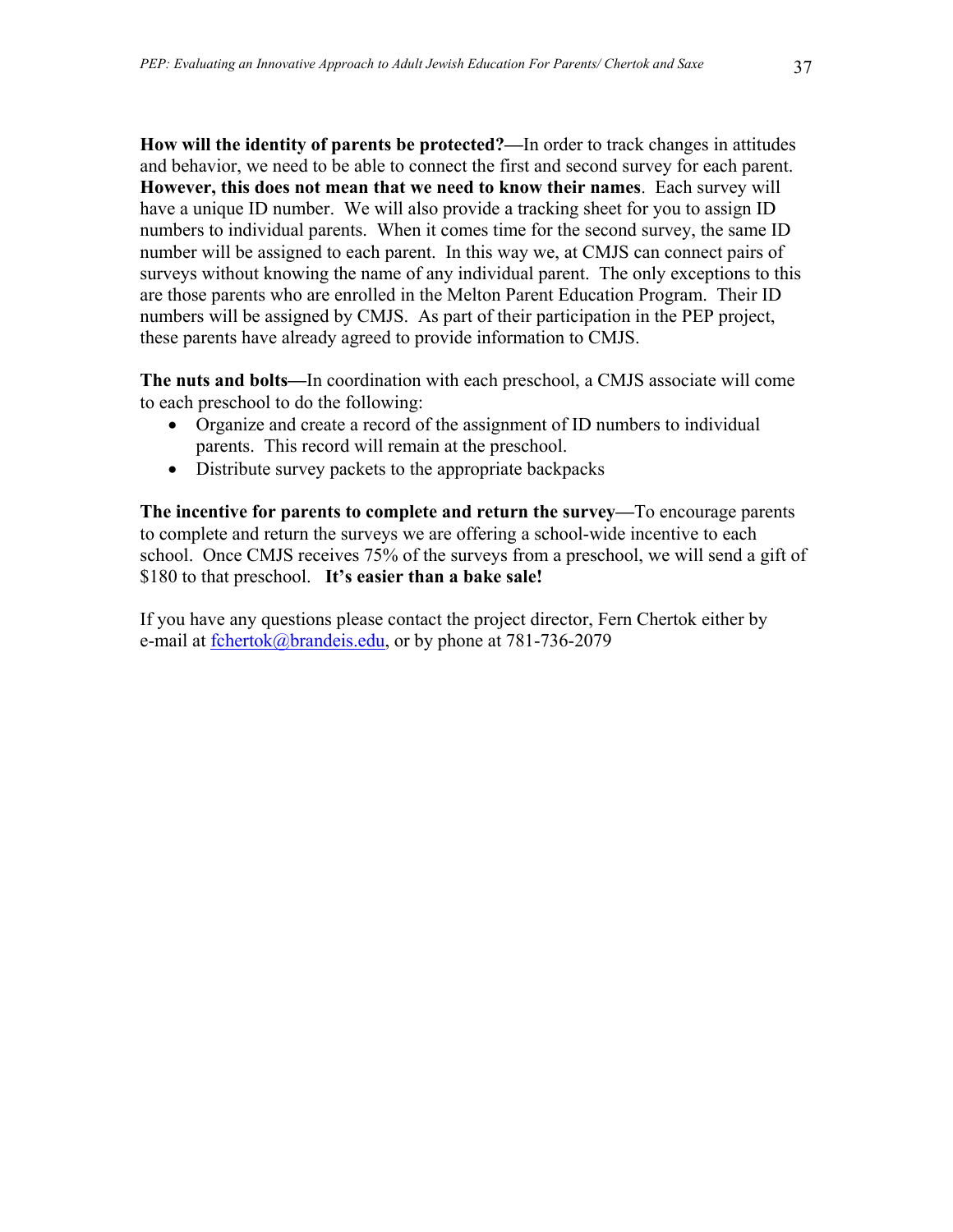## **APPENDIX D SURVEY DISTRIBUTION MATERIALS FOR PRESCHOOLS**



## **Cohen Center for Modern Jewish Studies**

Brandeis University Mailstop 014 Waltham, MA 02454-9110 phone (781) 736-2060 ♦ fax (781) 736-3929

Dear Preschool Director,

Thank you for your cooperation in distributing the *Jewish Preschool Family Survey* to the families in your preschool. As you know, the Cohen Center for Modern Jewish Studies (CMJS) at Brandeis University, working with the Florence Melton Adult Mini School, is interested in learning about both the experiences of those preschool parents who have participated in the Melton PEP program, as well as developing a deeper understanding of parental attitudes toward Jewish educational opportunities for themselves and for their children. The findings of this study will be helpful to Jewish preschools in the St. Louis area as well as to other local and national Jewish organizations as they develop and market educational initiatives for Jewish preschool families.

Remember, once we have received 75% of the surveys distributed to your preschool families we will send your preschool a check for \$180 as our thank you. You may want to attach your own letter with the survey encouraging parents to help your preschool earn its \$180 gift.

In this mailing you will find the following:

- Instructions for the distribution of surveys.
- Survey Tracking Form. This is the form on which you will record the name of each family assigned to a survey ID number.
- Preassembled survey packets for distribution to families in your preschool. Each packet includes a letter of introduction describing the survey and the confidentiality of responses, a survey with an ID label on the lower left hand corner of the back page, and a pre-addressed, postage paid envelope. Packets for PEP participants (if there are any in your school) have a GREEN letter and already have the participants name on the front. Packets for those parents who have not participated in PEP have a BLUE letter.
- A Reporting Form to be returned to CMJS in the attached pre-addressed postage paid envelope. The information on this form will allow us to determine when the response rate from you preschool reaches the threshold for your \$180 gift.

Should you have any questions or concerns about the survey or its distribution, please contact Fern Chertok, the Project Director by e-mail at Fchertok@Brandeis.edu, or by phone at 781-736-2079. Thank you again for your support and assistance.

Sincerely,

Leonard Saxe, Ph.D. Director, Cohen Center for Modern Jewish Studies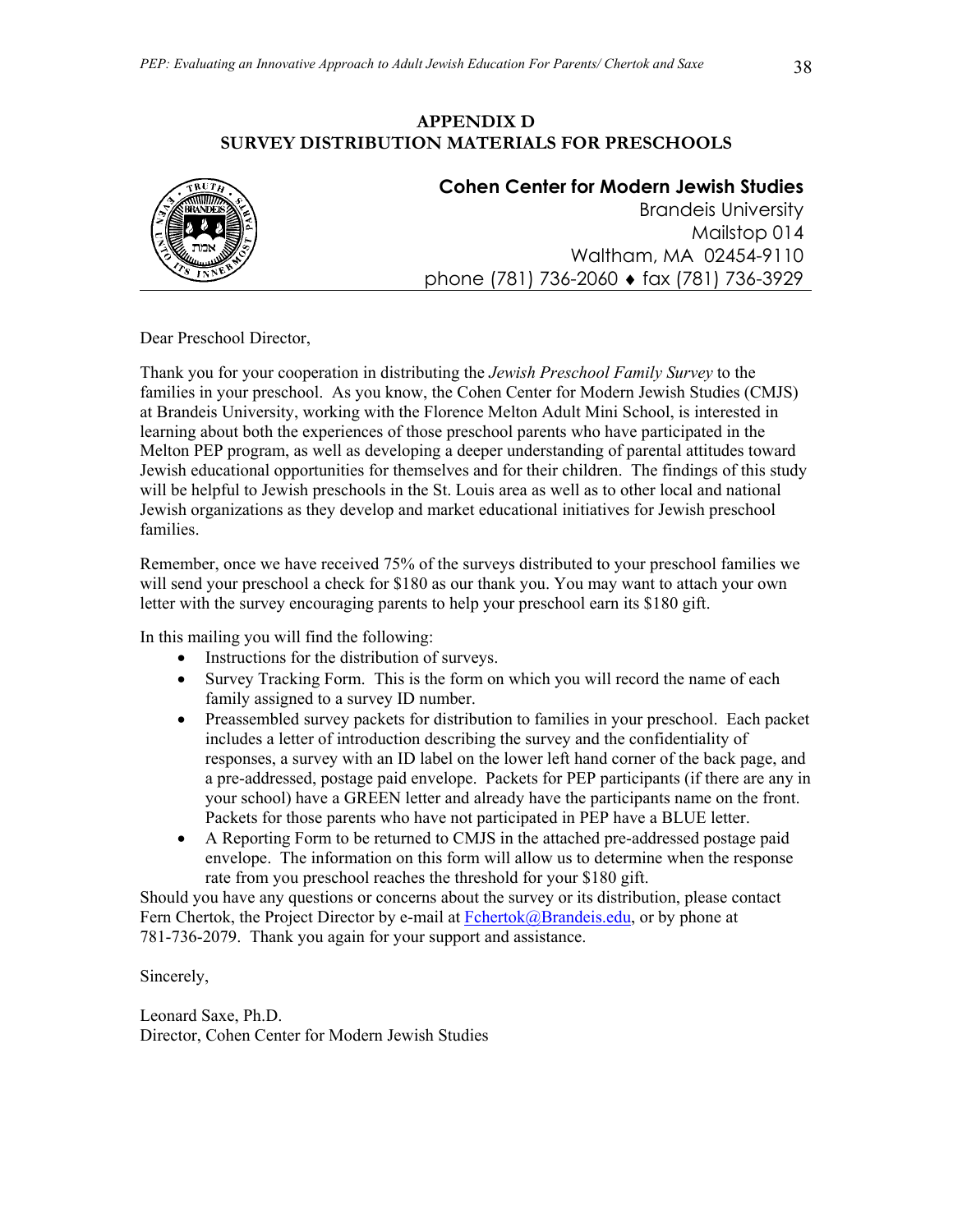# **1. Families Eligible to Receive Surveys**

We have sent you survey packets for the approximate number of families you indicated attend your preschool in the **2-3 through Pre-K classes**. It is fine if you have more families than surveys or if you have extra surveys.

- Parents who are participating in the PEP program will receive surveys with GREEN cover letters. These packets already have names on them.
- Non-PEP families should receive a survey packet if they identify themselves as a Jewish or Interfaith family. If either parent is Jewish by birth or by conversion, they should receive a packet with a BLUE cover letter.
- Surveys SHOULD NOT be distributed to non-Jewish families.

**2. Completing the Survey Tracking Form and Designating Survey Packets**  Included in this mailing is a tracking form which includes a column for family names and a column (already filled in) for survey ID numbers. The numbers on the tracking form correspond to the ID number to be found on the bottom left hand side of the back page of each survey. **This tracking form will stay at your school**. The names of parents who are participating in the PEP program are already printed on the Tracking Form.

• Print the name of each eligible family in the column labeled "**PEP Participant or Family Name".**

# **3. Preparing Surveys for Distribution**

- Using the first survey with a BLUE cover letter, identify which family is assigned this survey by looking at the ID label on the lower left hand corner of the back page of the survey. Then look at your tracking form to find out which family has this ID number.
- Put the corresponding family name on the top left hand corner of the BLUE cover letter so you know who gets this packet.
- **Do not write the family name on the survey itself.**
- Surveys for PEP participants are already identified on the GREEN cover **letter**
- You can now distribute the surveys to families.

**If you have any questions about these instructions please contact Fern Chertok at 781-736-2079 or by e-mail at Fchertok@brandeis.edu**

# **THANK YOU**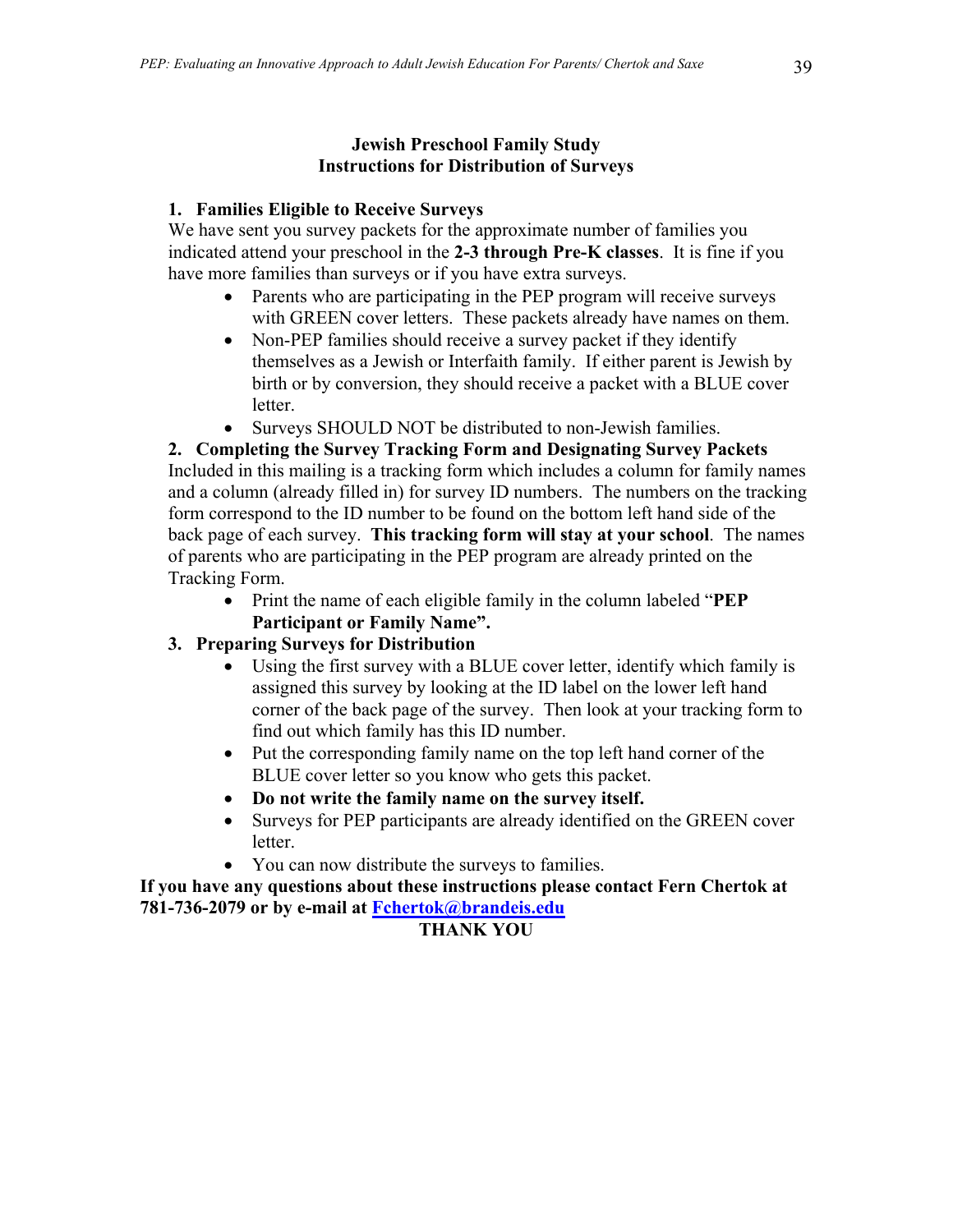# **SURVEY TRACKING FORM COHEN CENTER FOR MODERN JEWISH STUDIES**

# **JEWISH PRESCHOOL FAMILY STUDY**

| PEP Participant or Family Name | <b>Survey ID</b> |
|--------------------------------|------------------|
|                                |                  |
|                                |                  |
|                                |                  |
|                                |                  |
|                                |                  |
|                                |                  |
|                                |                  |
|                                |                  |
|                                |                  |
|                                |                  |
|                                |                  |
|                                |                  |
|                                |                  |
|                                |                  |
|                                |                  |
|                                |                  |
|                                |                  |
|                                |                  |
|                                |                  |
|                                |                  |
|                                |                  |
|                                |                  |
|                                |                  |
|                                |                  |
|                                |                  |
|                                |                  |
|                                |                  |
|                                |                  |
|                                |                  |
|                                |                  |
|                                |                  |
|                                |                  |
|                                |                  |
|                                |                  |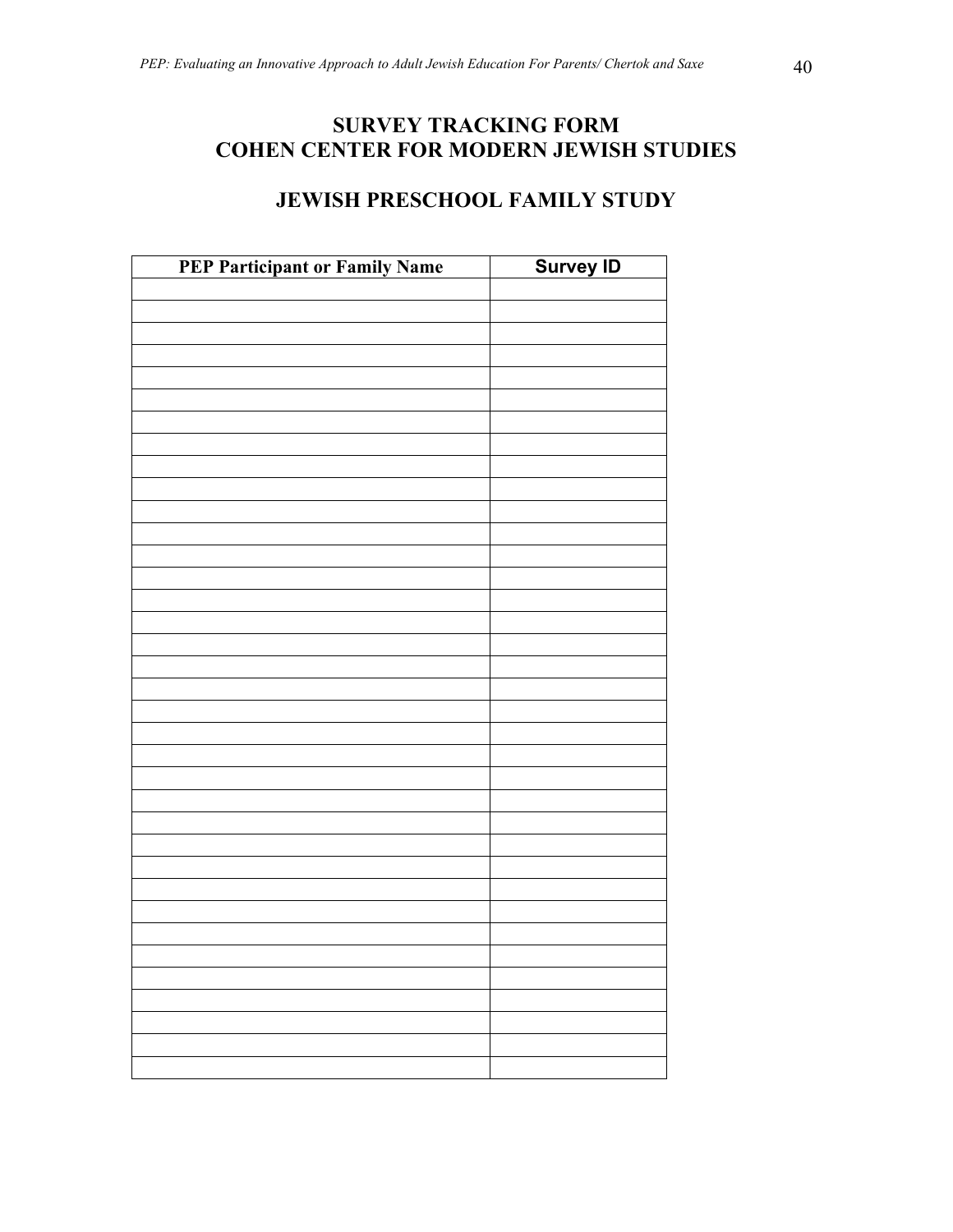

**Cohen Center for Modern Jewish Studies**  Brandeis University Mailstop 014 Waltham, MA 02454-9110 phone (781) 736-2060 ♦ fax (781) 736-3929

# **REPORTING FORM JEWISH PRESCHOOL FAMILY STUDY**

**Name of Preschool\_\_\_\_\_\_\_\_\_\_\_\_\_\_\_\_\_\_\_\_\_\_\_\_\_\_\_\_\_\_\_\_\_\_** 

**City\_\_\_\_\_\_\_\_\_\_\_\_\_\_\_\_\_\_\_\_\_\_\_\_\_\_\_\_\_\_\_\_\_\_\_\_\_\_\_\_\_\_\_\_\_\_** 

**Total number of surveys distributed \_\_\_\_\_\_\_\_\_\_\_\_\_ (This includes both surveys with GREEN and BLUE cover sheets)** 

**Please return this form to CMJS in the pre-addressed, postage paid envelope provided.** 

**THANK YOU**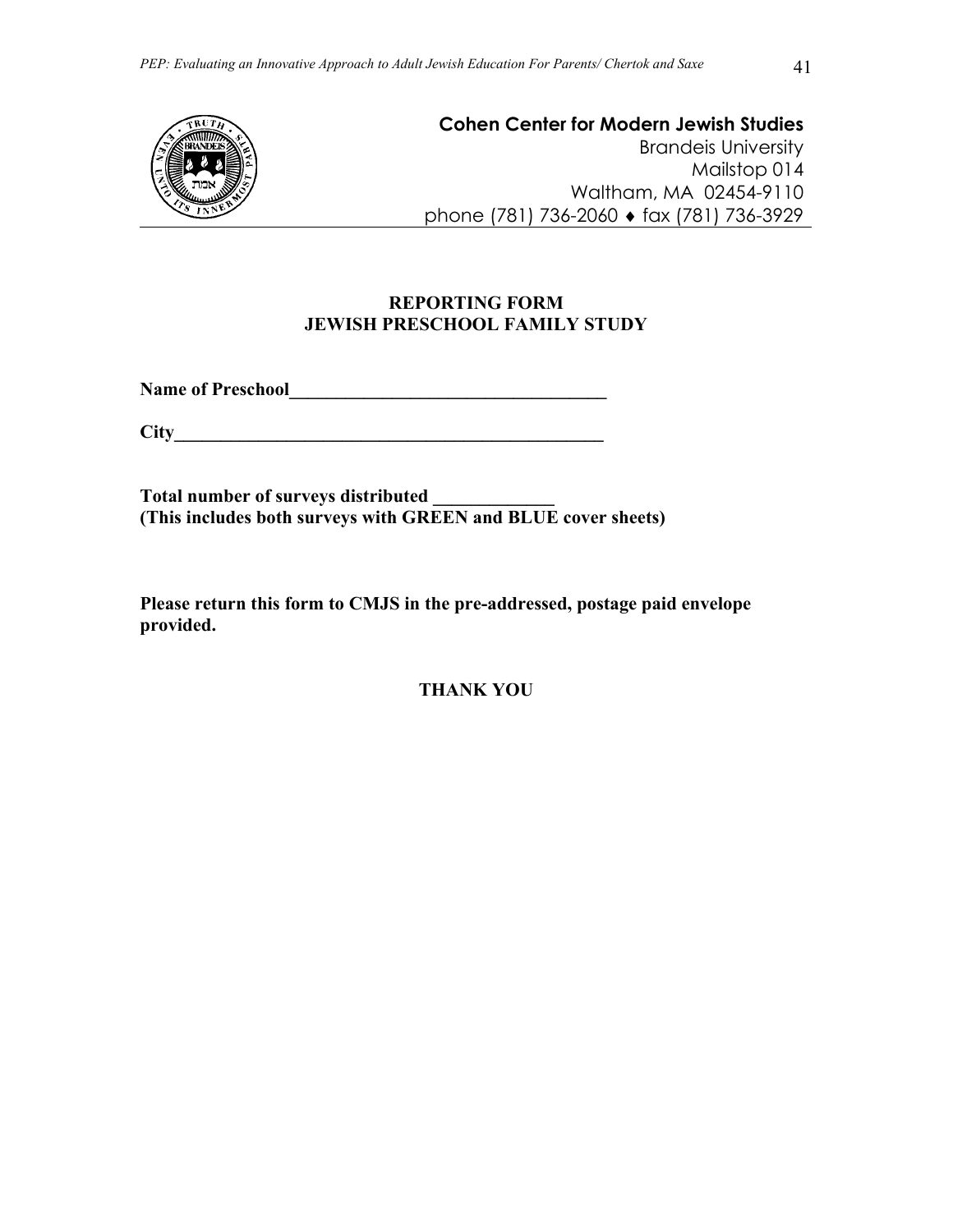# **APPENDIX E: COVER LETTERS TO ACCOMPANY SURVEYS LETTER TO NON-PARTICIPANTS**

Dear Preschool Parent,

As the parent of a child attending a Jewish preschool you have already made an important decision about your child's Jewish education and you may already be thinking about how your family wants to connect with the Jewish community and Jewish education in the future. The Cohen Center for Modern Jewish Studies at Brandeis University with the support of the Avi Chai Foundation is interested in learning about the experiences, thoughts and needs of families just like yours. Our aim is to obtain a deeper understanding of the attitudes of parents toward Jewish educational opportunities for themselves and for their children. The findings of this study will be helpful to your preschool and to other local Jewish organizations as they develop and market educational initiatives for preschool families.

We want to hear from all kinds of families. Whether you are an interfaith family, identify with any Jewish denomination or just consider yourself to be a secular Jewish family, we want to hear from you. Everyone's thoughts are important to us.

Please take the time to complete the attached survey. The survey is completely confidential and anonymous. Your preschool has not released your name to us. Instead they have agreed to distribute this survey which is identified only by an ID number. Only your preschool knows which ID number is assigned to you. No one from your preschool will know how you respond and only aggregated data and overall themes will be reported.

You can return the completed survey to us in the attached postage paid envelope. Once we have received 75% of the surveys from your preschool, we will send a gift of \$180 to your preschool. It's easier than a bake sale and a wonderful way to help your preschool and the Jewish community. If you have any questions about this survey please contact Fern Chertok, the project director by e-mail at  $\frac{\text{fchertok}}{a\text{brandeis.edu}}$  or by phone at 781-736-2079. Thank you for your participation.

Sincerely,

Leonard Saxe, Ph.D, **Director** Cohen Center for Modern Jewish Studies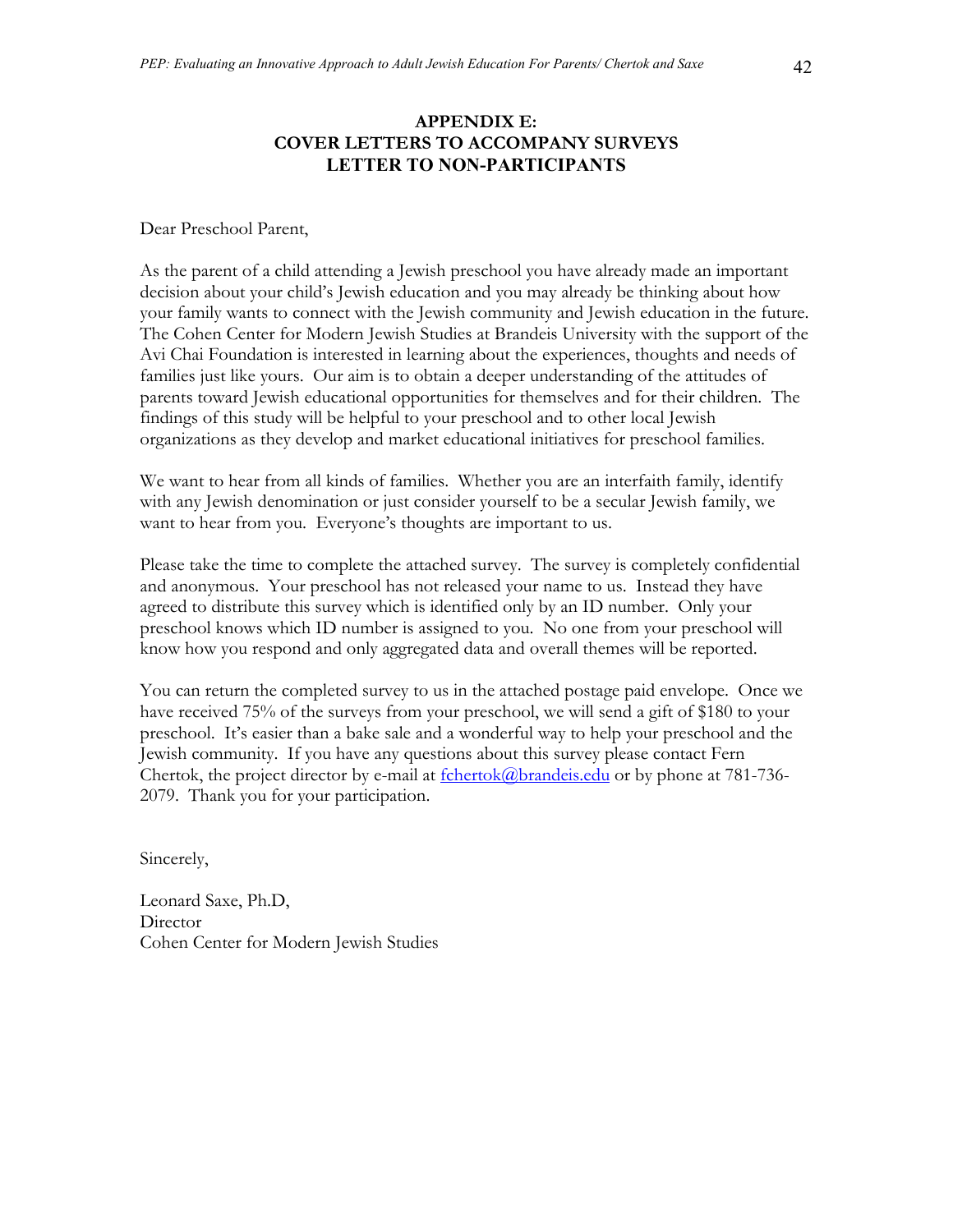#### **LETTER TO PARTICIPANTS**

Dear Melton PEP Participant,

As a participant in the Melton PEP program and the parent of a child in a Jewish preschool you have already made important decisions about your child's and your own Jewish education and you may already be thinking about how your family wants to connect with the Jewish community and Jewish education in the future. The Cohen Center for Modern Jewish Studies at Brandeis University working with the Florence Melton Adult Mini School and with the support of the Avi Chai Foundation is interested in learning about your experiences in the PEP program as well as obtaining a deeper understanding of the attitudes of parents toward Jewish educational opportunities for themselves and for their children. The findings of this study will be helpful to the Melton PEP program, to your preschool and to other local Jewish organizations as they develop and market educational initiatives for preschool families.

We want to hear from you regardless of how many PEP sessions you were able to attend or how well you liked the program. Everyone's thoughts are important to us.

Please take the time to complete the attached survey. The survey is completely confidential. Only the researchers at the Cohen Center will see your responses. No one from the Melton PEP program or from your preschool will know how you respond and only aggregated data and overall themes will be reported.

You can return the completed survey to us in the attached postage paid envelope. Once we have received 75% of the surveys from your preschool, we will send a gift of \$180 to your preschool. It's easier than a bake sale and a wonderful way to help your preschool and the Jewish community. If you have any questions about this survey please contact Fern Chertok, the project director by e-mail at  $\frac{\text{fchertok}}{a\text{brandeis.edu}}$  or by phone at 781-736-2079. Thank you for your participation.

Sincerely,

Leonard Saxe, Ph.D, Director Cohen Center for Modern Jewish Studies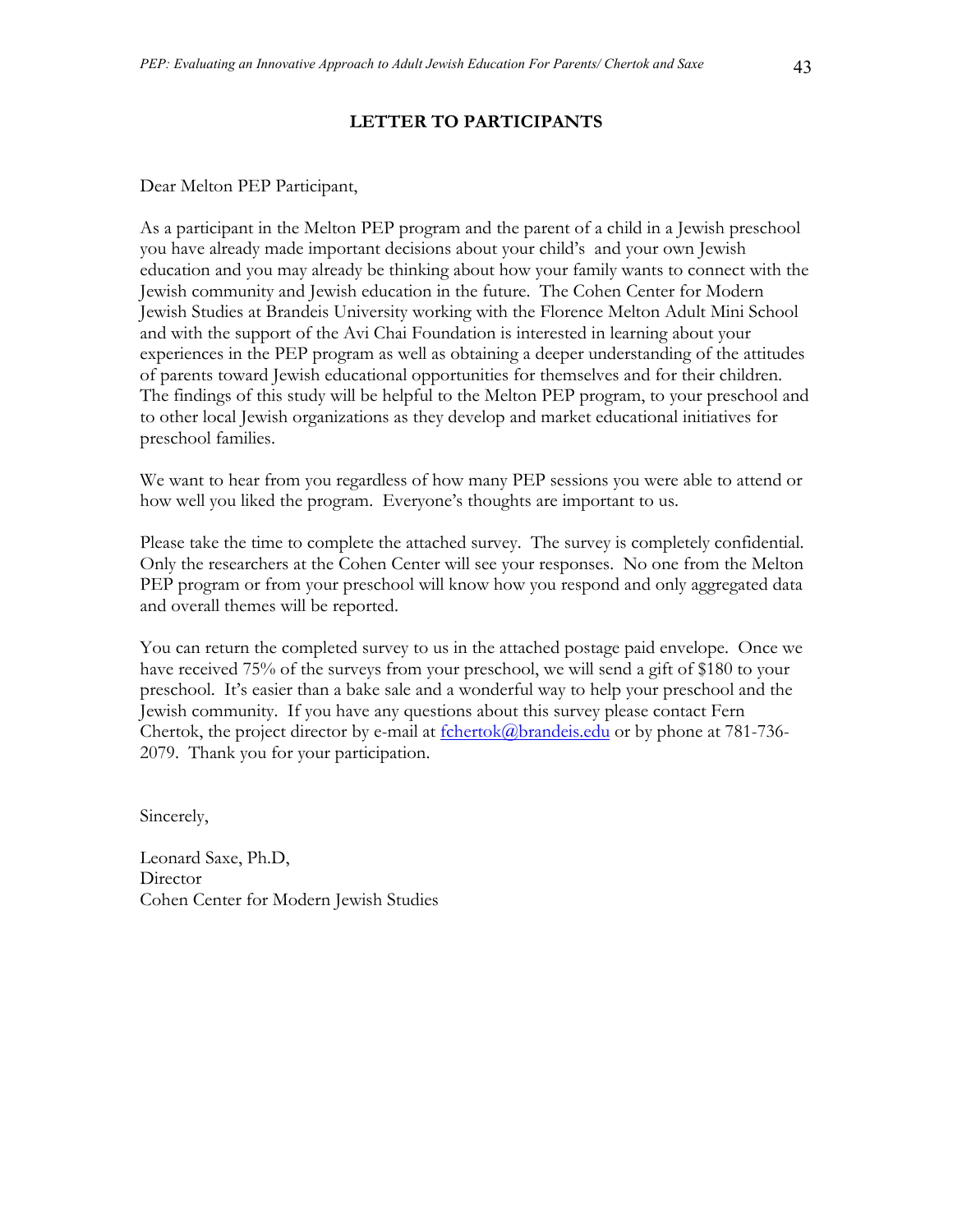### **LETTER TO FORMER PARTICIPANTS**

Dear Former Melton PEP Participant,

As a former participant in the Melton PEP program and the parent of a child in a Jewish preschool you have already made important decisions about your child's and your own Jewish education and you may already be thinking about how your family wants to connect with the Jewish community and Jewish education in the future. The Cohen Center for Modern Jewish Studies at Brandeis University working with the Florence Melton Adult Mini School and with the support of the Avi Chai Foundation is interested in learning about your experiences in the PEP program as well as obtaining a deeper understanding of the attitudes of parents toward Jewish educational opportunities for themselves and for their children. The findings of this study will be helpful to the Melton PEP program, to your preschool and to other local Jewish organizations as they develop and market educational initiatives for preschool families.

We want to hear from you regardless of how many PEP sessions you were able to attend or how well you liked the program. Everyone's thoughts are important to us.

Please take the time to complete the attached survey. The survey is completely confidential. Only the researchers at the Cohen Center will see your responses. No one from the Melton PEP program will know how you respond and only aggregated data and overall themes will be reported.

If you have any questions about this survey please contact Fern Chertok, the project director by e-mail at fchertok@brandeis.edu or by phone at 781-736-2079. Thank you for your participation.

Sincerely,

Leonard Saxe, Ph.D, **Director** Cohen Center for Modern Jewish Studies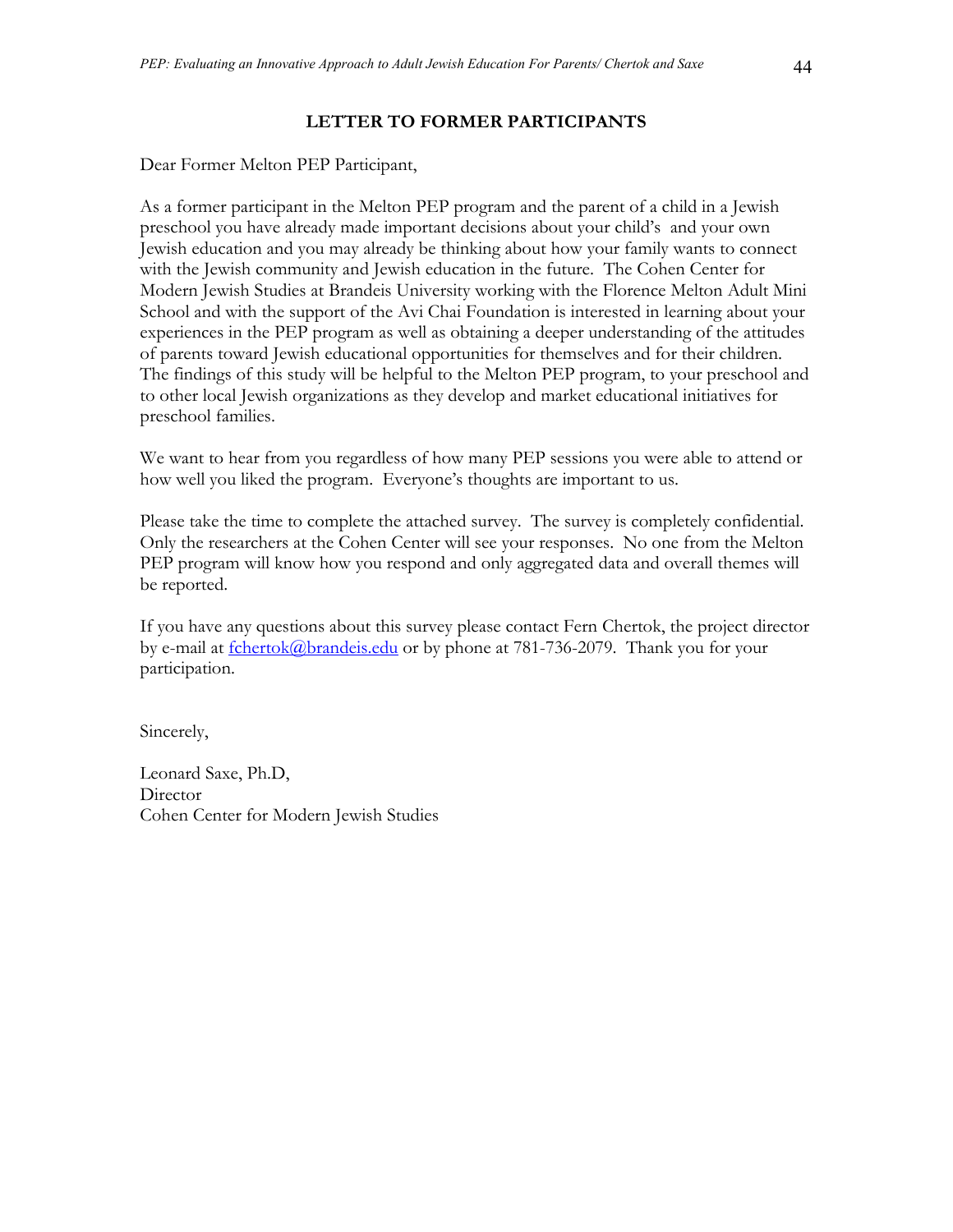# **APPENDIX F: REMINDER FLYER DISTRIBUTED THROUGH PRESCHOOL**



**Cohen Center for Modern Jewish Studies**  Brandeis University Mailstop 014 Waltham, MA 02454-9110 phone (781) 736-2060 ♦ fax (781) 736-3929

# **EASIER THAN A BAKE SALE!**

**Thank you if you have already returned your JEWISH PRESCHOOL FAMILY survey.** 

**If not, there is still time to help your school earn \$180.** 

**Please return the survey to CMJS in the pre-paid, postage paid envelope. If you cannot find the envelope send the survey to** 

> **Fern Chertok Cohen Center for Modern Jewish Studies Brandeis University Mailstop 014 Waltham, MA 02454-9110**

**If you cannot find the survey please contact Fern Chertok by e-mail at fchertok@brandeis.edu or by phone at 781-736-2079.** 

**Thank you in advance for helping us to learn about the thoughts and needs of preschool families just like yours.**